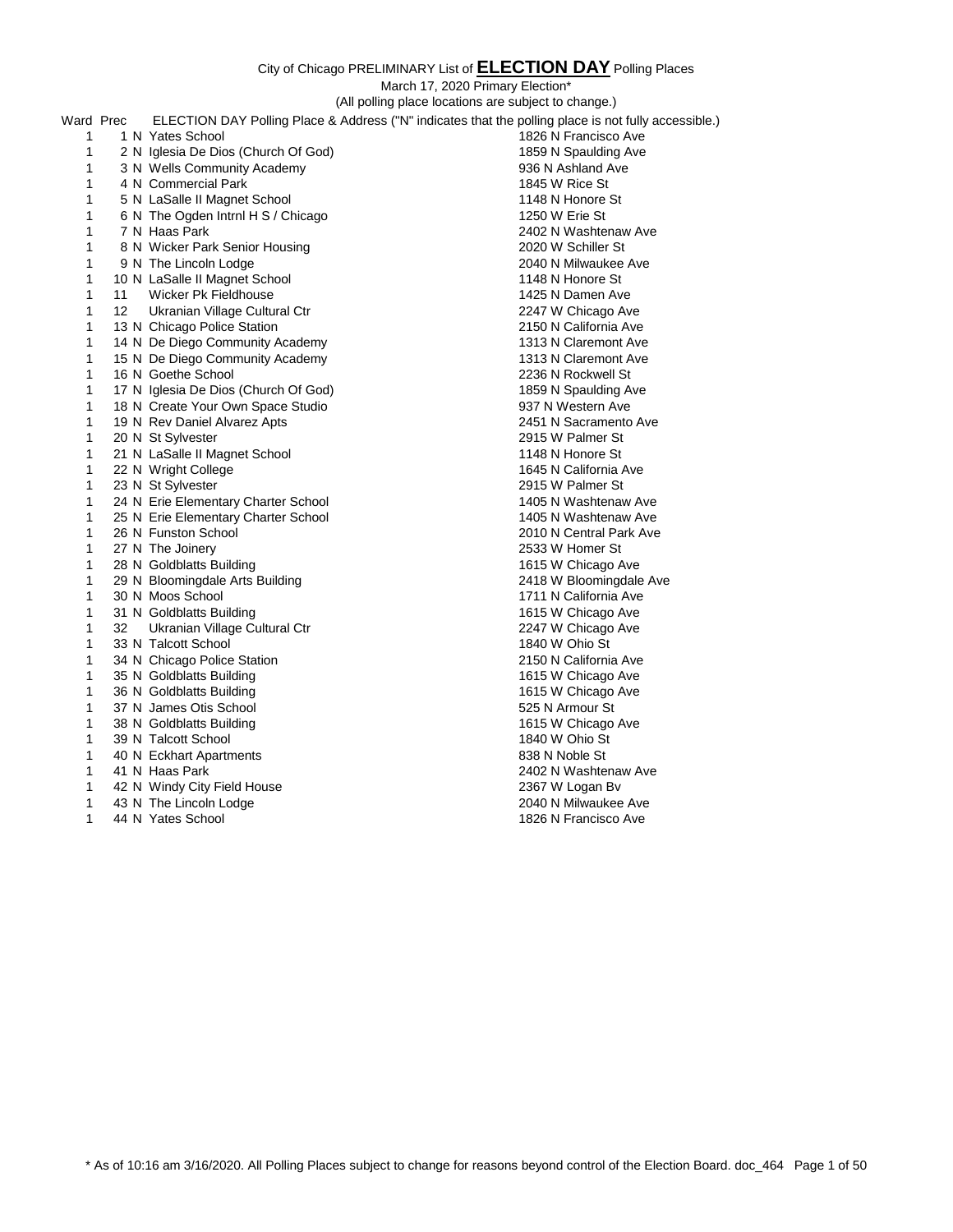|                |    |                                   | March 17, 2020 Primary Election*                                                                     |
|----------------|----|-----------------------------------|------------------------------------------------------------------------------------------------------|
|                |    |                                   | (All polling place locations are subject to change.)                                                 |
| Ward Prec      |    |                                   | ELECTION DAY Polling Place & Address ("N" indicates that the polling place is not fully accessible.) |
| 2              |    | 1 N Pulaski Park                  | 1419 W Blackhawk St                                                                                  |
| 2              |    | 2 N Lake Shore Park               | 808 N Lake Shore Dr                                                                                  |
| 2              |    | 3 N LaSalle II Magnet School      | 1148 N Honore St                                                                                     |
| 2              |    | 4 N Columbus School               | 1003 N Leavitt St                                                                                    |
| 2              | 5  | Northwestern Settlement Assoc     | 1400 W Augusta Bv                                                                                    |
| $\overline{2}$ |    | 6 N Pulaski Park                  | 1419 W Blackhawk St                                                                                  |
| $\overline{2}$ | 7  | Wicker Pk Fieldhouse              | 1425 N Damen Ave                                                                                     |
| 2              |    | 8 N Pulaski Park                  | 1419 W Blackhawk St                                                                                  |
| 2              | 9  | North Orchard Place               | 1600 N Orchard St                                                                                    |
| 2              |    | 10 N Near North Branch            | 310 W Division St                                                                                    |
| 2              |    | 11 N Northwestern Worcester House | 244 E Pearson St                                                                                     |
| 2              | 12 | North Orchard Place               | 1600 N Orchard St                                                                                    |
| 2              |    | 13 N Lake Shore Park              | 808 N Lake Shore Dr                                                                                  |
| 2              |    | 14 N Columbus School              | 1003 N Leavitt St                                                                                    |
| 2              |    | 15 N De Diego Community Academy   | 1313 N Claremont Ave                                                                                 |
| 2              |    | 16 N Near North Branch            | 310 W Division St                                                                                    |
| $\overline{2}$ |    | 17 N St Nicholas Cathedral        | 835 N Oakley Bv                                                                                      |
| 2              |    | 18 N Lake Shore Park              | 808 N Lake Shore Dr                                                                                  |
| 2              |    | 19 N Near North Branch            | 310 W Division St                                                                                    |
| 2              |    | 20 N The Salvation Army           | 2270 N Clybourn Ave                                                                                  |
| 2              |    | 21 N Columbus School              | 1003 N Leavitt St                                                                                    |
| 2              |    | 22 N St Josaphat Church           | 2311 N Southport Ave                                                                                 |
| 2              | 23 | The Drake Hotel                   | 140 E Walton Pl                                                                                      |
| 2              |    | 24 N Near North Branch            | 310 W Division St                                                                                    |
| 2              | 25 | Wicker Pk Fieldhouse              | 1425 N Damen Ave                                                                                     |
| 2              |    | 26 N The Salvation Army           | 2270 N Clybourn Ave                                                                                  |
| 2              |    | 27 N Newberry Plaza               | 1030 N State St                                                                                      |
| 2              |    | 28 N 1st St Pauls Evan Luth Ch    | 1301 N La Salle Dr                                                                                   |
| 2              |    | 29 N Near North Branch            | 310 W Division St                                                                                    |
| 2              | 30 | The Moody Church                  | 1630 N Clark St                                                                                      |
| $\overline{2}$ | 31 | The Moody Church                  | 1630 N Clark St                                                                                      |
| 2              | 32 | Lawson Partners LLC               | 30 W Chicago Ave                                                                                     |
| 2              | 33 | James/Kilmer Condo Assoc          | 1560 N Sandburg Terr                                                                                 |
| 2              |    | 34 N 40 E Cedar Condo Assoc       | 40 E Cedar St                                                                                        |
| 2              |    | 35 N 1st St Pauls Evan Luth Ch    | 1301 N La Salle Dr                                                                                   |
| 2              |    | 36 N Eliot House Condo Assn       | 1255 N Sandburg Terr                                                                                 |
| 2              |    | 37 N Sandburg Village             | 1460 N Sandburg Terr                                                                                 |
| 2              |    | 38 N State Tower Condo Assoc      | 1230 N State Pkwy                                                                                    |
| 2              |    | 39 N Morningside North Apts       | 170 W Oak St                                                                                         |
| $\overline{c}$ |    | 40 N One Superior Place           | 1 W Superior St                                                                                      |
| 2              |    | 41 N Morningside North Apts       | 170 W Oak St                                                                                         |
| $\overline{2}$ |    | 42 N Near North Branch            | 310 W Division St                                                                                    |
| 2              |    | 43 N Near North Branch            | 310 W Division St                                                                                    |
| 2              |    | 44 N Americana Towers             | 1640 N Wells St                                                                                      |
| 2              | 45 | <b>Lawson Partners LLC</b>        | 30 W Chicago Ave                                                                                     |
| $\overline{2}$ |    | 46 N LaSalle School               | 1734 N Orleans St                                                                                    |
|                |    |                                   |                                                                                                      |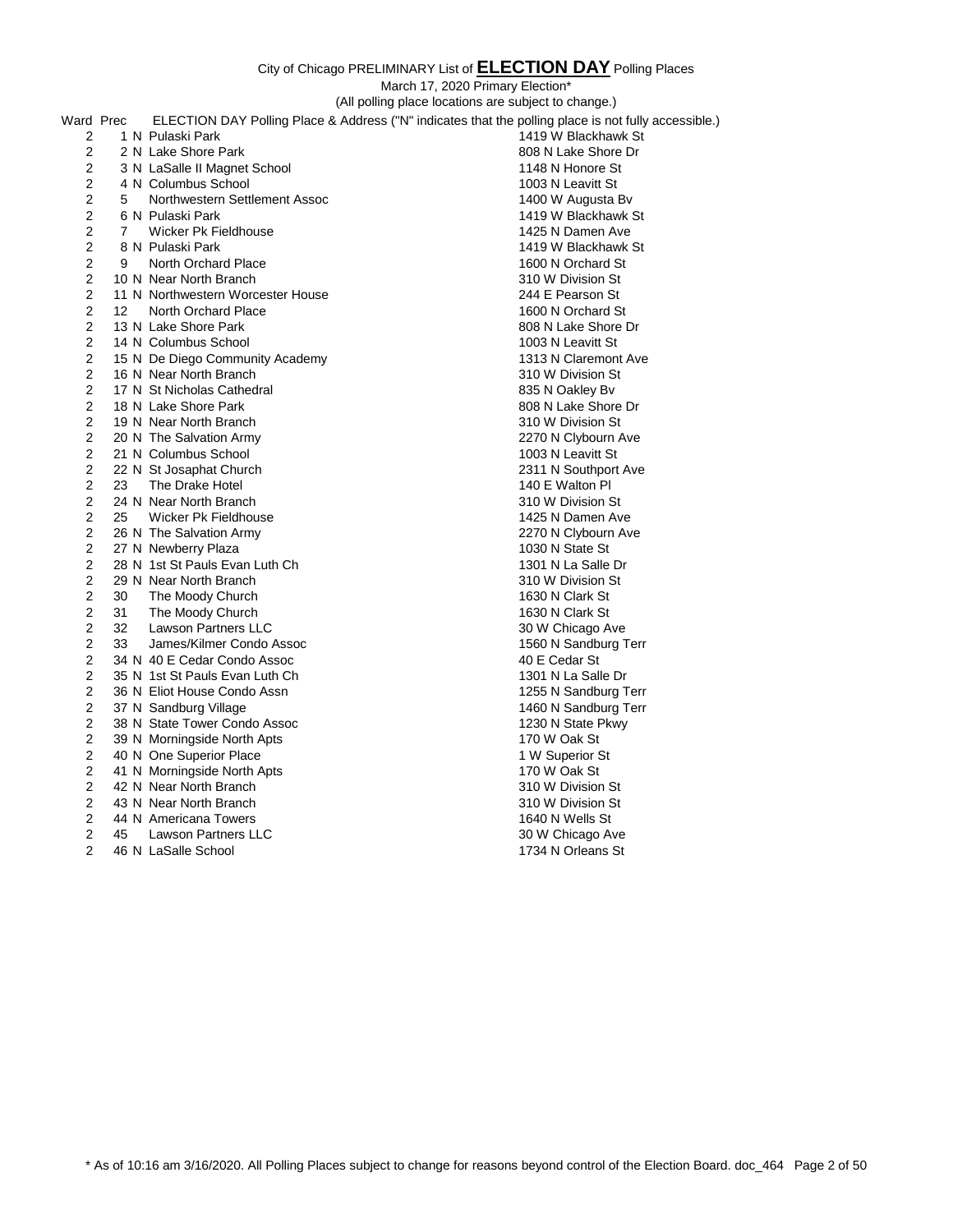|   |                 |                                    | City of Chicago PRELIMINARY List of <b>ELECTION DAY</b> Polling Places                               |
|---|-----------------|------------------------------------|------------------------------------------------------------------------------------------------------|
|   |                 |                                    | March 17, 2020 Primary Election*                                                                     |
|   |                 |                                    | (All polling place locations are subject to change.)                                                 |
|   | Ward Prec       |                                    | ELECTION DAY Polling Place & Address ("N" indicates that the polling place is not fully accessible.) |
| 3 |                 | 1 N Fuller Park                    | 331 W 45th St                                                                                        |
|   |                 | 2 N Stewart Phase 1                | 400 E 41st St                                                                                        |
| 3 |                 |                                    |                                                                                                      |
| 3 |                 | 3 N Hall Library                   | 4801 S Michigan Ave                                                                                  |
| 3 |                 | 4 N Mollison School                | 4415 S MI King Dr                                                                                    |
| 3 |                 | 5 N Fuller Park                    | 331 W 45th St                                                                                        |
| 3 |                 | 6 N Chicago Womens Park & Gardens  | 1801 S Indiana Ave                                                                                   |
| 3 |                 | 7 N Lincoln Perry Sr Bldg          | 3245 S Prairie Ave                                                                                   |
| 3 |                 | 8 N Trc Senior Village             | 346 E 53rd St                                                                                        |
| 3 |                 | 9 N Mollison School                | 4415 S MI King Dr                                                                                    |
| 3 |                 | 10 N Fuller Park                   | 331 W 45th St                                                                                        |
| 3 |                 | 11 N Mt Pisgah Missionary Bapt Ch  | 4622 S M L King Dr                                                                                   |
| 3 | 12 <sup>7</sup> | Paul G Stewart Phase 3             | 401 E Bowen Ave                                                                                      |
| 3 |                 | 13 N Chicago Police Station        | 1718 S State St                                                                                      |
| 3 | 14              | 18th & Wabash Corporation          | 1801 S Wabash Ave                                                                                    |
| 3 |                 | 15 N Mollison School               | 4415 S MI King Dr                                                                                    |
| 3 |                 | 16 N Cosmopolitan Community Church | 5249 S Wabash Av                                                                                     |
| 3 |                 | 17 N The Shelby Luxury Apartments  | 2300 S Michigan Ave                                                                                  |
| 3 |                 | 18 N Dearborn Homes                | 2731 S Dearborn St                                                                                   |
| 3 |                 | 19 N Glessner House Museum         | 1800 S Prairie Ave                                                                                   |

- 
- 3 21 N Museum Park East Umberella
- 3 22 N Old St Marys Church 1500 S Michigan Ave
- 23 N Dawson Technical Institute 3901 S State St
- 24 N Mollison School 4415 S Ml King Dr
- 3 25 N Museum Park East Umberella 1331 S Prairie Ave
- 3 26 N South Loop School 1212 S Plymouth Ct
- 27 N Glessner House Museum 1800 S Prairie Ave
- 
- 3 29 N T E Brown Apts
- 3 30 N Luther Terrace 4747 S King Dr
- 31 N Liberty Baptist Church 4849 S M L King Jr Dr
- 3 32 N South Loop School 1212 S Plymouth Ct
- 33 N Old St Marys Church 1500 S Michigan Ave
- 34 N Lake Vista Apartments 1500 S Indiana Ave
- 
- 3 36 N Sherwood Park
- 37 N Cosmopolitan Community Church 5249 S Wabash Av
- 3 38 N Pioneer Village 340 E 38th St
- 
- 40 18th & Wabash Corporation 1801 S Wabash Ave
- 3 41 N Lincoln Perry Sr Bldg 3245 S Prairie Ave

3 20 N Cal Met Village 4101 S Calumet Ave 4101 S Calumet Ave 4101 S Calumet Ave 4101 S Calumet Ave 3 28 N Minnie Riperton Apartments<br>
3 29 N T E Brown Apts<br>
4250 S Wells St 4250 S Wells St 3 35 N Stewart Phase 1 400 E 41st St 400 E 41st St 400 E 41st St 400 E 41st St 400 E 41st St 400 E 41st St 400 E 41st St 400 E 41st St 400 E 41st St 400 E 41st St 400 E 41st St 400 E 41st St 400 E 41st St 400 E 41st St 400 39 N Hall Library 4801 S Michigan Ave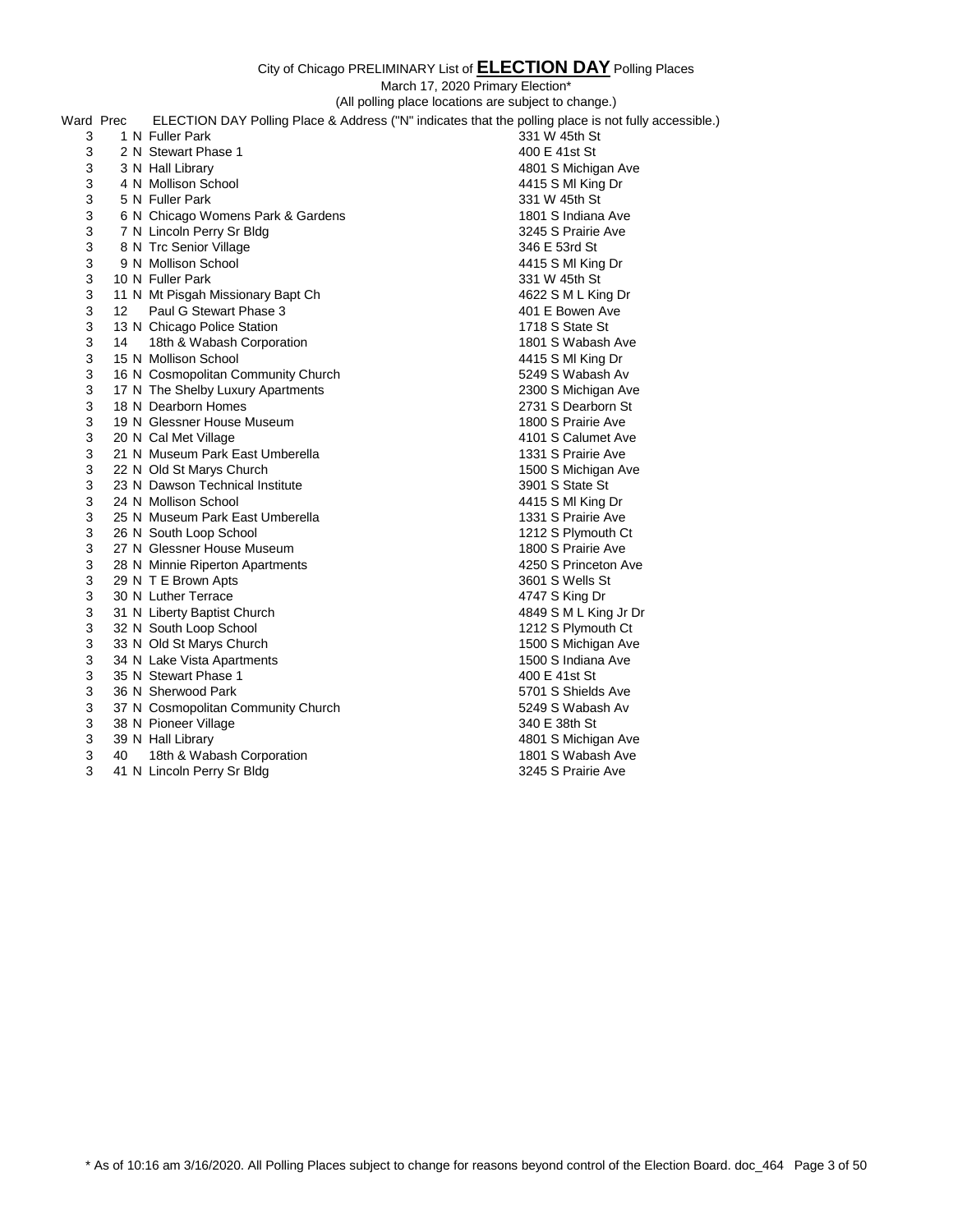March 17, 2020 Primary Election\*

|                |    |                                    | (All polling place locations are subject to change.)                                                 |
|----------------|----|------------------------------------|------------------------------------------------------------------------------------------------------|
| Ward Prec      |    |                                    | ELECTION DAY Polling Place & Address ("N" indicates that the polling place is not fully accessible.) |
| 4              |    | 1 N Canter Middle School           | 4959 S Blackstone                                                                                    |
| 4              | 2  | Columbia College Chicago           | 1104 S Wabash Ave                                                                                    |
| 4              |    | 3 N Mary Jane Richardson Apts      | 4930 S Langley                                                                                       |
| 4              |    | 4 N Lake Parc Apts                 | 3983 S Lake Park Ave                                                                                 |
| 4              |    | 5 N Kennicott Park                 | 4434 S Lake Park Ave                                                                                 |
| 4              |    | 6 N Cambridge Manor Apts           | 2631 S Indiana Ave                                                                                   |
| 4              |    | 7 N Vivian Gordon Harsh Apartments | 4227 S Oakenwald Ave                                                                                 |
| 4              |    | 8 N North Washington Park Manor    | 550 E 50th PI                                                                                        |
| 4              |    | 9 N Harper Square Co-Operative     | 4850 S Lake Park Ave                                                                                 |
| 4              |    | 10 N Kennicott Park                | 4434 S Lake Park Ave                                                                                 |
| 4              |    | 11 N Mandrake Park                 | 3858 S Cottge Grv Ave                                                                                |
| $\overline{4}$ |    | 12 N Mary Jane Richardson Apts     | 4930 S Langley                                                                                       |
| 4              |    | 13 N Jones College Prep            | 606 S State St                                                                                       |
| 4              | 14 | South Commons Phase 1 Condo        | 2921 S Michigan Ave                                                                                  |
| 4              |    | 15 N Alpha Tower                   | 936 E 47th St                                                                                        |
| 4              | 16 | Columbia College Chicago           | 1104 S Wabash Ave                                                                                    |
| 4              |    | 17 N Grace Episcopal Church        | 637 S Dearborn St                                                                                    |
| 4              |    | 18 N Judge Slater Apartments       | 740 E 43rd St                                                                                        |
| 4              | 19 | Lawless Garden Apartments          | 3550 S Rhodes Ave                                                                                    |
| $\overline{4}$ |    | 20 N Grace Episcopal Church        | 637 S Dearborn St                                                                                    |
| 4              |    | 21 N Jones College Prep            | 606 S State St                                                                                       |
| $\overline{4}$ |    | 22 N Shoesmith School              | 1330 E 50th St                                                                                       |
| $\overline{4}$ |    | 23 N Shoesmith School              | 1330 E 50th St                                                                                       |
| 4              |    | 24 N Shoesmith School              | 1330 E 50th St                                                                                       |
| 4              | 25 | Michigan Ave Lofts                 | 910 S Michigan Ave                                                                                   |
| 4              |    | 26 N Washington Park Apartments    | 4949 S Cottge Grv                                                                                    |
| 4              |    | 27 N Canter Middle School          | 4959 S Blackstone                                                                                    |
| 4              |    | 28 N Prairie Shores Apts           | 2901 S M L King Dr                                                                                   |
| 4              |    | 29 N Judge Slater Apartments       | 740 E 43rd St                                                                                        |
| 4              |    | 30 N Mandrake Park                 | 3858 S Cottge Grv Ave                                                                                |
| 4              |    | 31 N Newport Condo Assoc           | 4800 S Chicago Beach Dr                                                                              |
| $\overline{4}$ |    | 32 N North Eastern University      | 700 E Oakwood                                                                                        |
| 4              |    | 33 N Dr. Martin Luther King Center | 4314 S Cottage Gr                                                                                    |
| 4              | 34 | King College Prep                  | 4445 S Drexel Bv                                                                                     |
| 4              |    | 35 N Lake Meadows Condo            | 601 E 32nd St                                                                                        |
| 4              |    | 36 N Martin L King Library         | 3436 S M L King Dr                                                                                   |
| 4              |    | 37 N South Loop School             | 1212 S Plymouth Ct                                                                                   |
|                |    |                                    |                                                                                                      |

4 38 N John J Pershing Magnet School 3200 S Calumet

\* As of 10:16 am 3/16/2020. All Polling Places subject to change for reasons beyond control of the Election Board. doc\_464 Page 4 of 50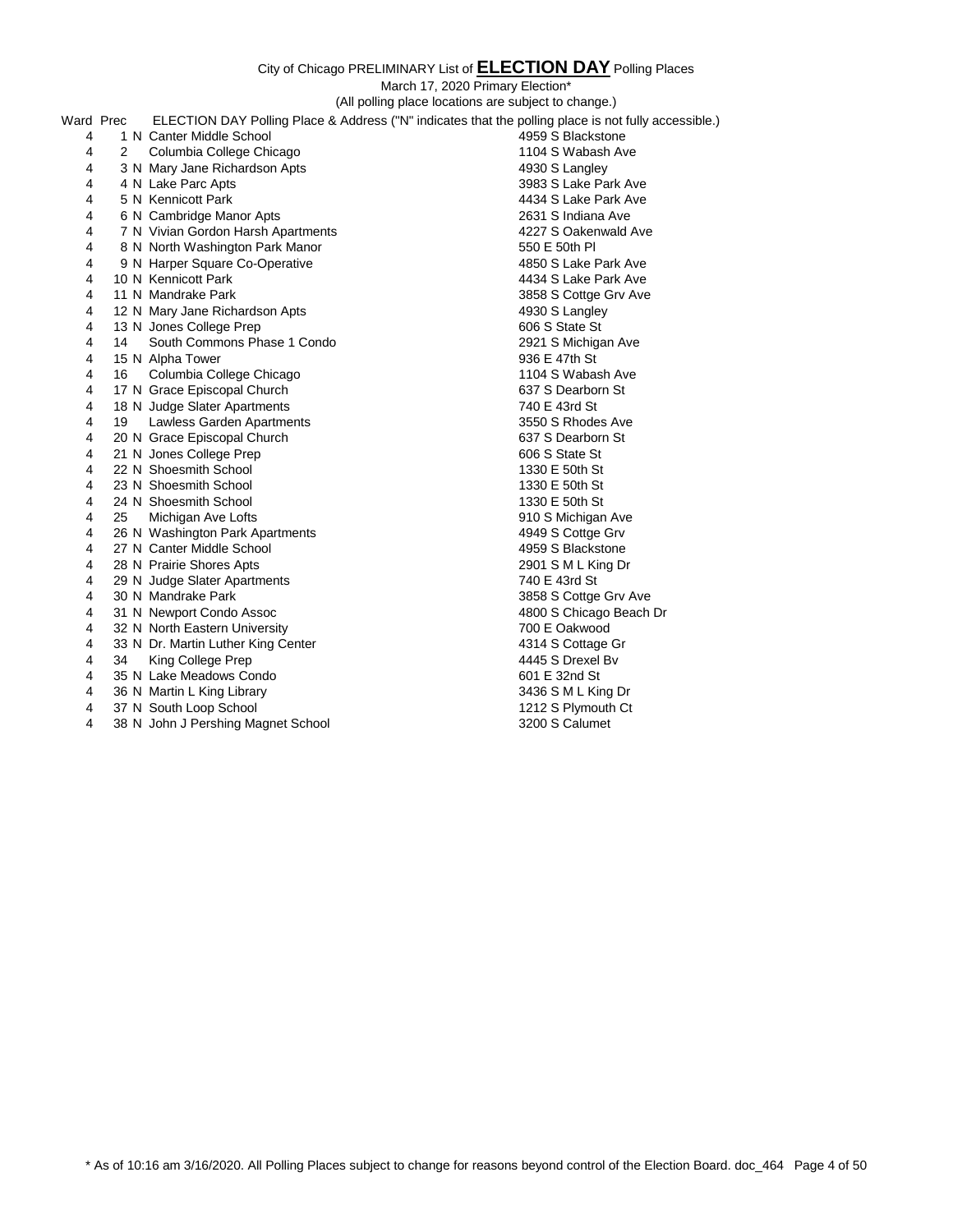|   |           |                                         | March 17, 2020 Primary Election*                                                                     |
|---|-----------|-----------------------------------------|------------------------------------------------------------------------------------------------------|
|   |           |                                         | (All polling place locations are subject to change.)                                                 |
|   | Ward Prec |                                         | ELECTION DAY Polling Place & Address ("N" indicates that the polling place is not fully accessible.) |
| 5 |           | 1 N OKeefe School                       | 6940 S Merrill Ave                                                                                   |
| 5 |           | 2 N Revere School                       | 1010 E 72nd St                                                                                       |
| 5 |           | 3 N Augustana Lutheran Ch               | 5500 S Woodlawn Ave                                                                                  |
| 5 |           | 4 N Kozminski Cmty Academy              | 936 E 54th St                                                                                        |
| 5 |           | 5 N Island Terrace Apartments           | 6430 S Stony Island Ave                                                                              |
| 5 |           | 6 N St Philip Neri School               | 2110 E 72nd St                                                                                       |
| 5 |           | 7 N Regents Park Apartments             | 5035 S East End                                                                                      |
| 5 | 8         | Ray School                              | 5631 S Kimbark Ave                                                                                   |
| 5 |           | 9 N Church Of Latter Day Saints         | 5200 S University Ave                                                                                |
| 5 |           | 10 N Parkside School                    | 6938 S East End Ave                                                                                  |
| 5 |           | 11 N Carolan Apts                       | 5480 S Cornell Ave                                                                                   |
| 5 | 12        | St Paul Evangelical Luth Church         | 7621 S Dorchester Ave                                                                                |
| 5 |           | 13 N Woodlawn Cmty School               | 6657 S Kimbark Ave                                                                                   |
| 5 |           | 14 N St Philip Neri School              | 2110 E 72nd St                                                                                       |
| 5 |           | 15 N Hyde Park West Apartments          | 5325 S Cottge Grv                                                                                    |
| 5 |           | 16 N Wadsworth Stem School              | 6650 S Ellis Ave                                                                                     |
| 5 |           | 17 N Parkside School                    | 6938 S East End Ave                                                                                  |
| 5 |           | 18 N Catholic Theological Union         | 5401 S Cornell Ave                                                                                   |
| 5 |           | 19 N Pioneer Co - Op                    | 5429 S Dorchester Ave                                                                                |
| 5 |           | 20 N Congregation Rodfei Zedek          | 5200 S Hyde Park Bv                                                                                  |
| 5 |           | 21 N Kozminski Cmty Academy             | 936 E 54th St                                                                                        |
| 5 |           | 22 N Regents Park Apartments            | 5035 S East End                                                                                      |
| 5 |           | 23 N Catholic Theological Union         | 5401 S Cornell Ave                                                                                   |
| 5 |           | 24 N Canter Middle School               | 4959 S Blackstone                                                                                    |
| 5 |           | 25 N The Parkways                       | 6720 S East End Ave                                                                                  |
| 5 |           | 26 N Full Video Production Services Inc | 2226 E 71st St                                                                                       |
| 5 | 27        | Ray School                              | 5631 S Kimbark Ave                                                                                   |
| 5 |           | 28 N Lawrence Hall                      | 1818 E 71st St                                                                                       |
| 5 |           | 29 N St Philip Neri School              | 2110 E 72nd St                                                                                       |
| 5 |           | 30 N South Shore Fine Arts Acdy         | 1415 E 70th St                                                                                       |
| 5 |           | 31 N OKeefe School                      | 6940 S Merrill Ave                                                                                   |
| 5 |           | 32 N St Philip Neri School              | 2110 E 72nd St                                                                                       |
| 5 | 33        | Park Shore East Elderly                 | 6250 S Harper Ave                                                                                    |
| 5 |           | 34 N The Cloisters                      | 5801 S Dorchester Ave                                                                                |
| 5 |           | 35 N 1700 E 56th St Condo Assoc         | 1700 E 56th St                                                                                       |
| 5 |           | 36 N Cyril Apts                         | 7150 S Cyril Ave                                                                                     |
| 5 |           | 37 N Jackson Park                       | 6401 S Stony Island Ave                                                                              |
| 5 |           | 38 N OKeefe School                      | 6940 S Merrill Ave                                                                                   |
| 5 |           | 39 N University Park Condo              | 1450 E 55th PI                                                                                       |
| 5 |           | 40 N OKeefe School                      | 6940 S Merrill Ave                                                                                   |

5 41 N 1700 E 56th St Condo Assoc 1700 E 56th St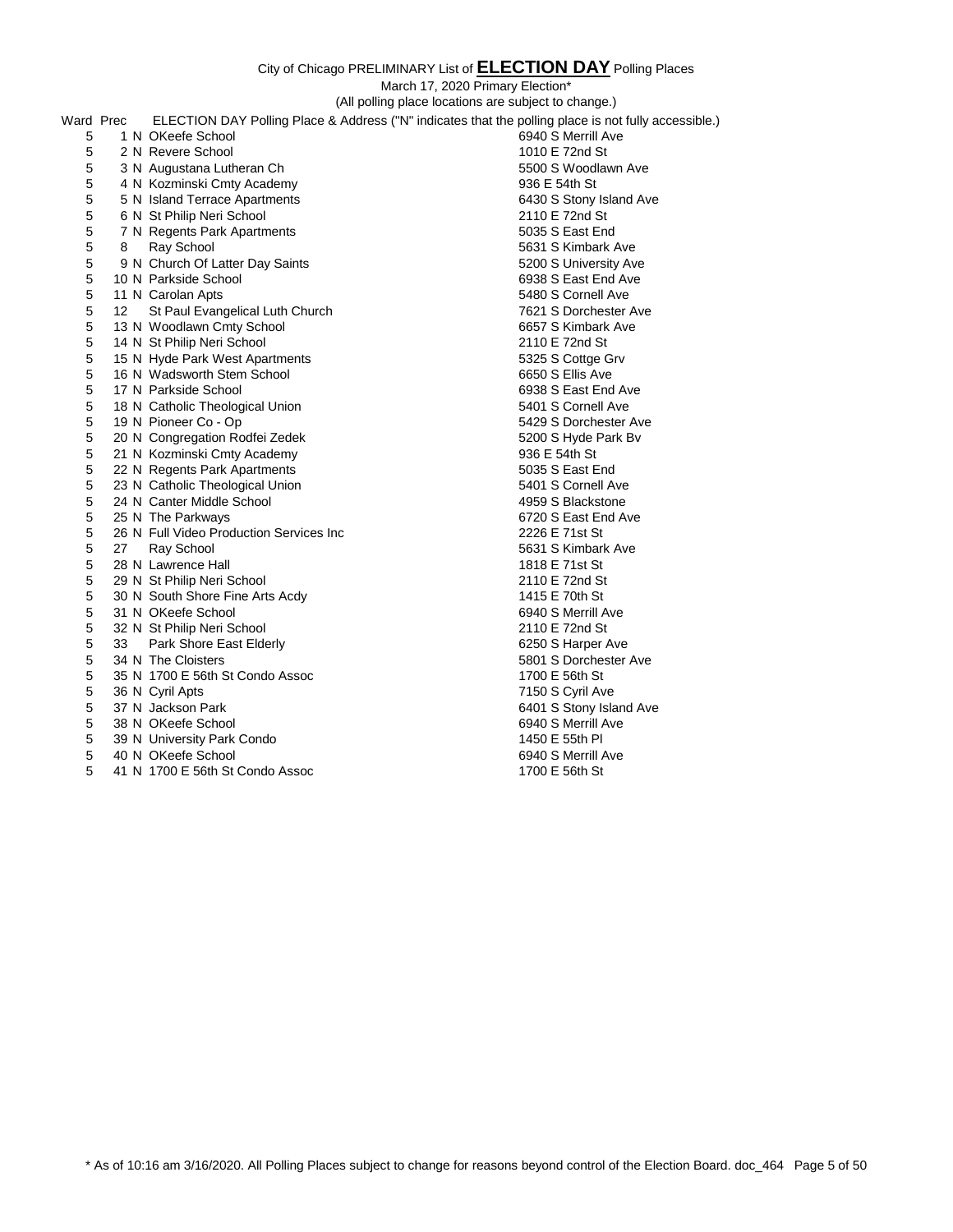|           |    |                                      | March 17, 2020 Primary Election*                                                                     |
|-----------|----|--------------------------------------|------------------------------------------------------------------------------------------------------|
|           |    |                                      | (All polling place locations are subject to change.)                                                 |
| Ward Prec |    |                                      | ELECTION DAY Polling Place & Address ("N" indicates that the polling place is not fully accessible.) |
| 6         |    | 1 N Crerar Presbyterian Church       | 8100 S Calumet Ave                                                                                   |
| 6         |    | 2 N Whitney Young Library            | 415 E 79 St                                                                                          |
| 6         |    | 3 N Pirie School                     | 650 E 85th St                                                                                        |
| 6         |    | 4 N Lafayette Plaza House            | 50 W 71st St                                                                                         |
| 6         |    | 5 N St Paul MB Church                | 6954 S Union Ave                                                                                     |
| 6         |    | 6 N Salem Lutheran Church            | 318 E 74th St                                                                                        |
| 6         |    | 7 N Park Manor School                | 7037 S Rhodes Ave                                                                                    |
| 6         |    | 8 N Carter Temple Church             | 7841 S Wabash Ave                                                                                    |
| 6         |    | 9 N Brownell School                  | 6741 S Michigan Ave                                                                                  |
| 6         |    | 10 N Hamilton Park                   | 513 W 72nd St                                                                                        |
| 6         |    | 11 N 7th Day Adventist Acdy          | 7008 S Michigan Ave                                                                                  |
| 6         |    | 12 N Hamilton Park                   | 513 W 72nd St                                                                                        |
| 6         |    | 13 N St Mark Lutheran Church         | 655 E 88th St                                                                                        |
| 6         |    | 14 N Israel Methodist Cmty Church    | 7614 S Cottge Grv                                                                                    |
| 6         |    | 15 N Prairie Haven Homes             | 301 W Marquette Rd                                                                                   |
| 6         |    | 16 N Macedonia Tabernacle Ch         | 109 E 75th St                                                                                        |
| 6         |    | 17 N Harvard School                  | 7525 S Harvard Ave                                                                                   |
| 6         |    | 18 N Ais Englewood Fleet Maintenance | 210 W 69th St                                                                                        |
| 6         |    | 19 N Pleasant Green MB Church        | 7545 S Vincennes Ave                                                                                 |
| 6         |    | 20 N Harvard School                  | 7525 S Harvard Ave                                                                                   |
| 6         |    | 21 N Wentworth School                | 7007 S Loomis St                                                                                     |
| 6         |    | 22 N Cleveland Tabernacle Ch         | 7119 S Racine Ave                                                                                    |
| 6         |    | 23 N Bond School                     | 7050 S May St                                                                                        |
| 6         |    | 24 N Bass School                     | 1140 W 66th St                                                                                       |
| 6         |    | 25 N St Paul MB Church               | 6954 S Union Ave                                                                                     |
| 6         |    | 26 N Salvation Army                  | 845 W 69th St                                                                                        |
| 6         |    | 27 N Salvation Army                  | 845 W 69th St                                                                                        |
| 6         |    | 28 N Robert Lawrence Senior Housing  | 655 W 65th St                                                                                        |
| 6         |    | 29 N Neil School                     | 8555 S Michigan Ave                                                                                  |
| 6         |    | 30 N Park Manor Christian Church     | 600 E 73rd St                                                                                        |
| 6         |    | 31 N Pirie School                    | 650 E 85th St                                                                                        |
| 6         |    | 32 N Deneen School                   | 7240 S Wabash Ave                                                                                    |
| 6         |    | 33 N Salem Lutheran Church           | 318 E 74th St                                                                                        |
| 6         |    | 34 N Chatham Fields Lutheran Church  | 8050 S St Lawrence Ave                                                                               |
| 6         |    | 35 N Ruggles School                  | 7831 S Prairie Ave                                                                                   |
| 6         |    | 36 N Dixon School                    | 8306 S St Lawrence Ave                                                                               |
| 6         |    | 37 N Neil School                     | 8555 S Michigan Ave                                                                                  |
| 6         |    | 38 N Dixon School                    | 8306 S St Lawrence Ave                                                                               |
| 6         |    | 39 N Tanner School                   | 7350 S Evans Ave                                                                                     |
| 6         |    | 40 N Park Manor Christian Church     | 600 E 73rd St                                                                                        |
| 6         |    | 41 N Carter Temple Church            | 7841 S Wabash Ave                                                                                    |
| 6         |    | 42 N Chatham Fields Lutheran Church  | 8050 S St Lawrence Ave                                                                               |
| 6         |    | 43 N Ruggles School                  | 7831 S Prairie Ave                                                                                   |
| 6         |    | 44 N Whitney Young Library           | 415 E 79 St                                                                                          |
| 6         |    | 45 N Dixon School                    | 8306 S St Lawrence Ave                                                                               |
| 6         |    | 46 N Israel Methodist Cmty Church    | 7614 S Cottge Grv                                                                                    |
| 6         |    | 47 N Wentworth Haven Homes           | 7147 S Wentworth Ave                                                                                 |
| 6         | 48 | St Columbanus Church                 | 329 E 71st St                                                                                        |
|           |    |                                      |                                                                                                      |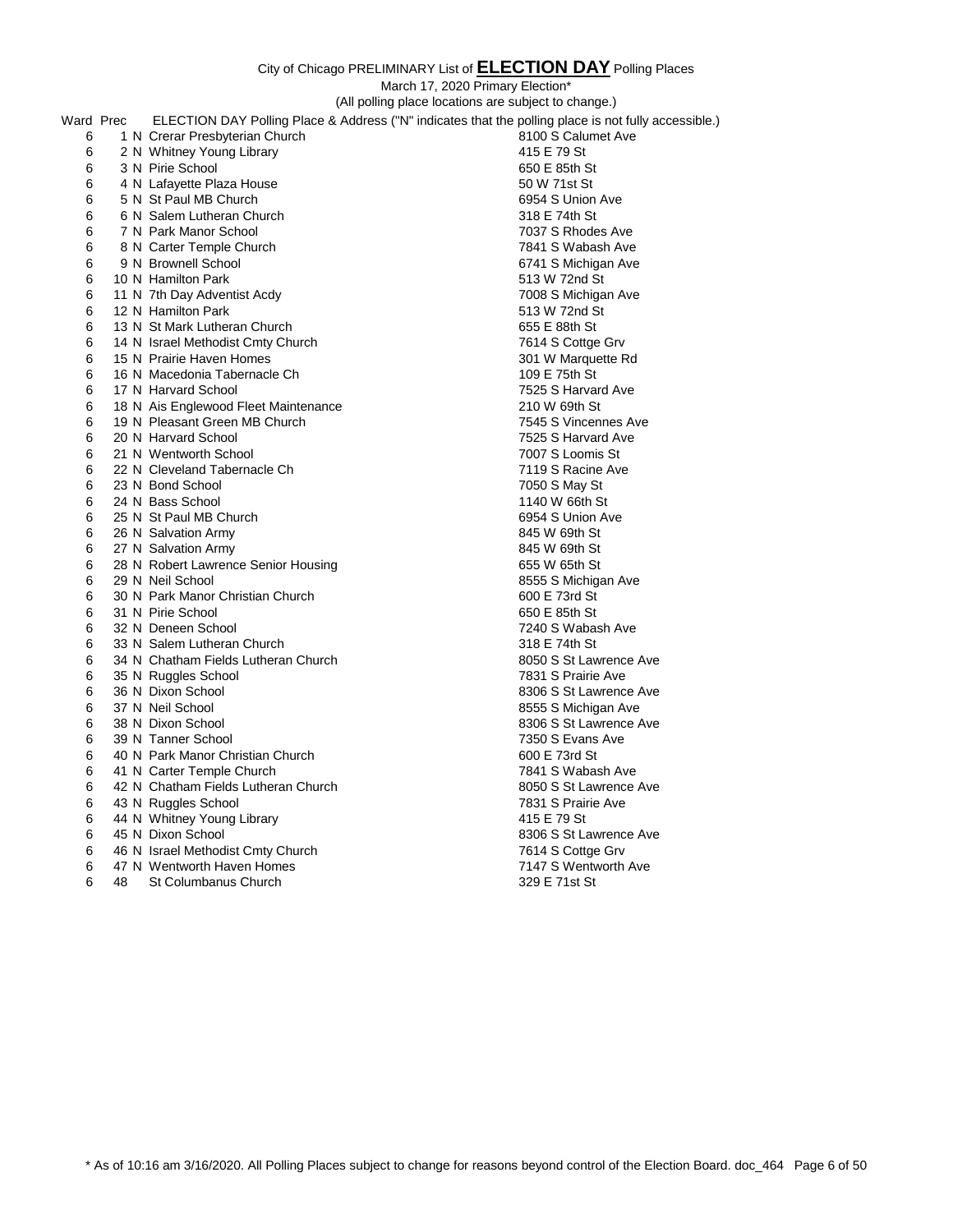|                |    |                                     | City of Chicago PRELIMINARY List of ELECTION DAY Polling Places                                      |  |
|----------------|----|-------------------------------------|------------------------------------------------------------------------------------------------------|--|
|                |    |                                     | March 17, 2020 Primary Election*                                                                     |  |
|                |    |                                     | (All polling place locations are subject to change.)                                                 |  |
| Ward Prec      |    |                                     | ELECTION DAY Polling Place & Address ("N" indicates that the polling place is not fully accessible.) |  |
| $\overline{7}$ |    | 1 N South Shore Bible Bapt Church   | 7159 S Cornell Ave                                                                                   |  |
| $\overline{7}$ |    | 2 N Don Nash Community Center       | 1833 E 71st St                                                                                       |  |
| 7              |    | 3 N South Shore United Methodist Ch | 7350 S Jeffery Bv                                                                                    |  |
| 7              |    | 4 N The Quarry Event Center         | 2423 E 75th St                                                                                       |  |
| 7              |    | 5 N South Shore Library             | 2505 E 73rd St                                                                                       |  |
| $\overline{7}$ |    | 6 N Black School                    | 7133 S Coles Ave                                                                                     |  |
| $\overline{7}$ |    | 7 N South Shore Library             | 2505 E 73rd St                                                                                       |  |
| 7              |    | 8 N The Quarry Event Center         | 2423 E 75th St                                                                                       |  |
| 7              |    | 9 N Excel Academy/ South Shore      | 7530 S South Shore Dr                                                                                |  |
| $\overline{7}$ | 10 | Not Yet Assigned                    |                                                                                                      |  |
| $\overline{7}$ | 11 | Not Yet Assigned                    |                                                                                                      |  |
| 7              |    | 12 N Windsor Park Lutheran Church   | 7600 S Saginaw Ave                                                                                   |  |
| $\overline{7}$ |    | 13 N Excel Academy/ South Shore     | 7530 S South Shore Dr                                                                                |  |
| $\overline{7}$ |    | 14 N Excel Academy/ South Shore     | 7530 S South Shore Dr                                                                                |  |
| 7              |    | 15 N Calvary Baptist Church         | 2309 E 80th St                                                                                       |  |
| $\overline{7}$ |    | 16 N Bradwell School                | 7736 S Burnham Ave                                                                                   |  |
| $\overline{7}$ |    | 17 N Bradwell School                | 7736 S Burnham Ave                                                                                   |  |
| 7              |    | 18 N Excel Academy/ South Shore     | 7530 S South Shore Dr                                                                                |  |
| 7              |    | 19 N Jeffery Manor Library          | 2401 E 100th St                                                                                      |  |
| $\overline{7}$ |    | 20 N Grace Apostolic Faith Church   | 8257 S Exchange Ave                                                                                  |  |
| $\overline{7}$ |    | 21 N Grace Apostolic Faith Church   | 8257 S Exchange Ave                                                                                  |  |
| 7              |    | 22 N Russell Square Park            | 3045 E 83rd St                                                                                       |  |
| 7              |    | 23 N Grace Apostolic Faith Church   | 8257 S Exchange Ave                                                                                  |  |
| 7              |    | 24 N Grace Apostolic Faith Church   | 8257 S Exchange Ave                                                                                  |  |
| 7              |    | 25 N Ninos Heroes Elementary School | 8344 S Commercial Ave                                                                                |  |
| $\overline{7}$ |    | 26 N Coles School                   | 8440 S Phillips Ave                                                                                  |  |
| $\overline{7}$ |    | 27 N Coles School                   | 8440 S Phillips Ave                                                                                  |  |
| 7              |    | 28 N Ninos Heroes Elementary School | 8344 S Commercial Ave                                                                                |  |
| 7              |    | 29 N Coles School                   | 8440 S Phillips Ave                                                                                  |  |
| $\overline{7}$ |    | 30 N Bowen High School              | 2710 E 89th St                                                                                       |  |
| 7              |    | 31 N Bowen High School              | 2710 E 89th St                                                                                       |  |
| 7              |    | 32 N The Connection Cmty Church     | 9100 S Merrill Ave                                                                                   |  |
| 7              |    | 33 N Hoyne School                   | 8905 S Crandon Ave                                                                                   |  |
| 7              |    | 34 N Compassion Baptist Church      | 2650 E 95th St                                                                                       |  |
| 7              |    | 35 N Compassion Baptist Church      | 2650 E 95th St                                                                                       |  |
| 7              |    | 36 N Warren School                  | 9239 S Jeffery Bv                                                                                    |  |
| 7              |    | 37 N Trinity Hospital               | 2320 E 93rd St                                                                                       |  |
| 7              |    | 38 N Burnham School                 | 9928 S Crandon Ave                                                                                   |  |
| 7              |    | 39 N Greater St Stephen M B Church  | 1901 E 95th St                                                                                       |  |
| $\overline{7}$ |    | 40 N Greater St Stephen M B Church  | 1901 E 95th St                                                                                       |  |
| $\overline{7}$ |    | 41 N Burnham School                 | 9928 S Crandon Ave                                                                                   |  |
| 7              |    | 42 N Burnham School                 | 9928 S Crandon Ave                                                                                   |  |
| $\overline{7}$ |    | 43 N Jeffery Manor Library          | 2401 E 100th St                                                                                      |  |
| $\overline{7}$ |    | 44 N Trumbull Park                  | 2400 E 105th St                                                                                      |  |
| $\overline{7}$ |    | 45 N Trumbull Park                  | 2400 E 105th St                                                                                      |  |
| $\overline{7}$ | 46 | Mahalia Jackson Apts                | 9177 S So.Chicago                                                                                    |  |
|                |    |                                     |                                                                                                      |  |

\* As of 10:16 am 3/16/2020. All Polling Places subject to change for reasons beyond control of the Election Board. doc\_464 Page 7 of 50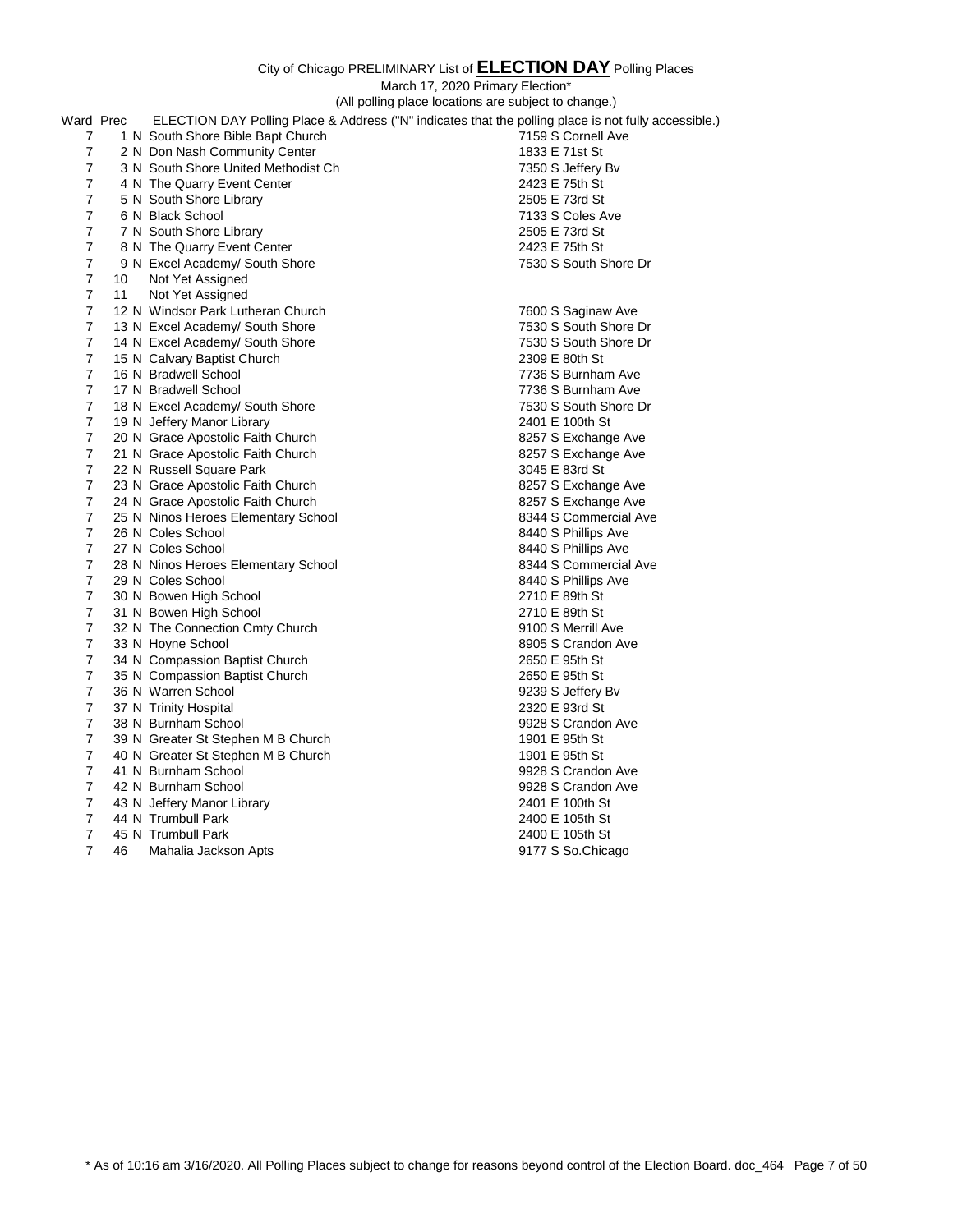|           |    |                                                | March 17, 2020 Primary Election*                                                                     |
|-----------|----|------------------------------------------------|------------------------------------------------------------------------------------------------------|
|           |    |                                                | (All polling place locations are subject to change.)                                                 |
| Ward Prec |    |                                                | ELECTION DAY Polling Place & Address ("N" indicates that the polling place is not fully accessible.) |
| 8         |    | 1 N South Shore Fine Arts Acdy                 | 1415 E 70th St                                                                                       |
| 8         |    | 2 N South Shore Fine Arts Acdy                 | 1415 E 70th St                                                                                       |
| 8         |    | 3 N Christ Apostolic Ch Of America Inc         | 9011 S Stony Island Ave                                                                              |
| 8         |    | 4 N Jesse Owens Park                           | 8800 S Clyde Ave                                                                                     |
| 8         |    | 5 N Urban Comuniversity                        | 9101 S Jeffery Bv                                                                                    |
| 8         |    | 6 N Avalon Park School                         | 8045 S Kenwood Ave                                                                                   |
| 8         |    | 7 N Calvary Baptist Church                     | 2309 E 80th St                                                                                       |
| 8         |    | 8 N Christ Apostolic Ch Of America Inc         | 9011 S Stony Island Ave                                                                              |
| 8         |    | 9 N Our Lady Of Peace Catholic Ch              | 2010 E 79th St                                                                                       |
| 8         |    | 10 N Avalon Park                               | 1215 E 83rd St                                                                                       |
| 8         |    | 11 N Haven Towers                              | 7947 S So.Chicago                                                                                    |
| 8         |    | 12 N St Ailbe Church                           | 9047 S Harper Ave                                                                                    |
| 8         |    | 13 N Chgo Department On Aging                  | 1767 E 79th St                                                                                       |
| 8         |    | 14 N South Central Cmty Ctr                    | 1021 E 83rd St                                                                                       |
| 8         |    | 15 N Burnside School                           | 650 E 91st Pl                                                                                        |
| 8         |    | 16 N Grand Crossing Pk                         | 7655 S Ingleside Ave                                                                                 |
| 8         |    | 17 N Chicago Vocational Career Academy         | 2100 E 87th St                                                                                       |
| 8         |    | 18 N South Central Cmty Ctr                    | 1021 E 83rd St                                                                                       |
| 8         |    | 19 N Jesse Owens Park                          | 8800 S Clyde Ave                                                                                     |
| 8         | 20 | So Shore International College Prep            | 1955 E 75th St                                                                                       |
| 8         | 21 | So Shore International College Prep            | 1955 E 75th St                                                                                       |
| 8         |    | 22 N Schmid School                             | 9755 S Greenwood Ave                                                                                 |
| 8         |    | 23 N Harold Washington School                  | 9130 S University Ave                                                                                |
| 8         |    | 24 N St Thomas Lutheran Church                 | 8008 S Jeffery Bv                                                                                    |
| 8         |    | 25 N New Bethlehem #4 MB Church                | 8850 S Cottge Grv                                                                                    |
| 8         |    | 26 N Grand Crossing Pk                         | 7655 S Ingleside Ave                                                                                 |
| 8         |    | 27 N Warren School                             | 9239 S Jeffery Bv                                                                                    |
| 8         |    | 28 N Our Lady Of Peace Catholic Ch             | 2010 E 79th St                                                                                       |
| 8         |    | 29 N Avalon Park School                        | 8045 S Kenwood Ave                                                                                   |
| 8         |    | 30 N Gods House Of All Nations                 | 8409 S Stony Island                                                                                  |
| 8         |    | 31 N New Bethlehem #4 MB Church                | 8850 S Cottge Grv                                                                                    |
| 8         |    | 32 N London Towne House                        | 901 E 100th PI                                                                                       |
| 8         |    | 33 N Harold Washington School                  | 9130 S University Ave                                                                                |
| 8         |    | 34 N Schmid School                             | 9755 S Greenwood Ave                                                                                 |
| 8         |    | 35 N Mc Dowell School                          | 1419 E 89th St                                                                                       |
| 8         |    | 36 N Greater Mt Pleasant MB Church             | 2100 E 83rd St                                                                                       |
| 8         |    | 37 N Avalon Park                               | 1215 E 83rd St                                                                                       |
| 8         |    | 38 N Harold Washington School                  | 9130 S University Ave                                                                                |
| 8         |    | 39 N London Towne House                        | 901 E 100th PI                                                                                       |
| 8         |    | 40 N St Stephens Lutheran Church               | 8500 S Maryland Ave                                                                                  |
| 8         |    | 41 N Arthur Robert Ashe Jr School              | 8505 S Ingleside Ave                                                                                 |
| 8         | 42 | So Shore International College Prep            | 1955 E 75th St                                                                                       |
| 8         |    | 43 N Grand Crossing Pk                         | 7655 S Ingleside Ave                                                                                 |
| 8         | 44 | Not Yet Assigned                               |                                                                                                      |
| 8         |    | 45 N Maryland Ave Baptist Church               | 8058 S Maryland Ave                                                                                  |
| 8         |    | 46 N Coles School                              | 8440 S Phillips Ave                                                                                  |
| 8         |    | 47 N Schmid School                             | 9755 S Greenwood Ave                                                                                 |
| 8         |    | 48 N Avalon Park                               | 1215 E 83rd St                                                                                       |
| 8         |    | 49 N Southlawn Untd Methodist Church           | 8605 S Cregier Ave                                                                                   |
| 8         |    | 50 N Southlawn Untd Methodist Church           | 8605 S Cregier Ave                                                                                   |
| 8         |    | 51 N Caldwell School                           | 8546 S Cregier Ave                                                                                   |
| 8         |    | 52 N Gods House Of All Nations                 | 8409 S Stony Island<br>2012 E 83rd St                                                                |
| 8         |    | 53 N Calvary Baptist Church                    |                                                                                                      |
| 8         |    | 54 N New Gideon M.B Church<br>Not Yet Assigned | 1025 E 79 St                                                                                         |
| 8         | 55 |                                                |                                                                                                      |

8 56 N Mc Dowell School 2008 1419 E 89th St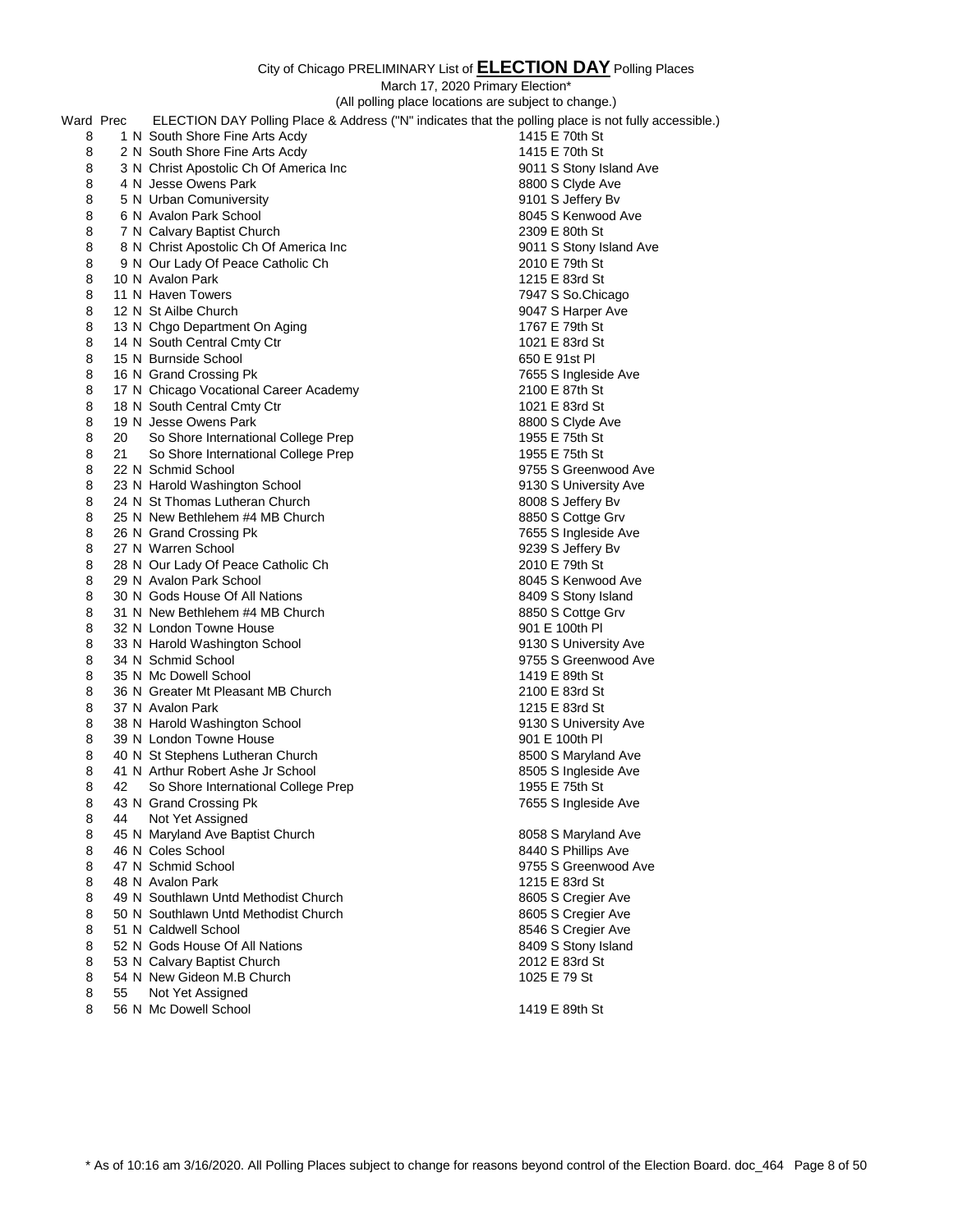March 17, 2020 Primary Election\*

|           | (All polling place locations are subject to change.)                                                 |                      |
|-----------|------------------------------------------------------------------------------------------------------|----------------------|
| Ward Prec | ELECTION DAY Polling Place & Address ("N" indicates that the polling place is not fully accessible.) |                      |
| 9         | 1 N Corliss Early College Stem                                                                       | 821 E 103rd St       |
| 9         | 2 N Damascus Baptist Church                                                                          | 10014 S Michigan Ave |
| 9<br>3    | Aldridge School                                                                                      | 630 E 131st St       |
| 9         | 4 N Jesse Owens Community Academy                                                                    | 12302 S State St     |
| 9         | 5 N Bennett School                                                                                   | 10115 S Prairie Ave  |
| 9<br>6    | Brown Academy                                                                                        | 12607 S Union Ave    |
| 9         | 7 N Jesse Owens Community Academy                                                                    | 12302 S State St     |
| 9         | 8 N Corliss Early College Stem                                                                       | 821 E 103rd St       |
| 9         | 9 N George M Pullman Library                                                                         | 11001 S Indiana Av   |
| 9         | 10 N Christian Missionary Baptist Church                                                             | 132 W 104th St       |
| 9         | 11 N Greater Canaan M B Church                                                                       | 35 W 119th St        |
| 9         | 12 N Tuley Park                                                                                      | 501 E 90th PI        |
| 9         | 13 N Pullman Presbyterian Church                                                                     | 550 E 103rd St       |
| 9         | 14 N Pullman Presbyterian Church                                                                     | 550 E 103rd St       |
| 9<br>15   | Aldridge School                                                                                      | 630 E 131st St       |
| 9         | 16 N Jesse Owens Community Academy                                                                   | 12302 S State St     |
| 9         | 17 N Rosehaven Manor                                                                                 | 10220 S Michigan Ave |
| 9         | 18 N Greater Canaan M B Church                                                                       | 35 W 119th St        |
| 9<br>19   | Brown Academy                                                                                        | 12607 S Union Ave    |
| 9         | 20 N Smith Park                                                                                      | 9912 S Princeton Ave |
| 9         | 21 N Fernwood School                                                                                 | 10041 S Union Ave    |
| 9         | 22 N Cullen School                                                                                   | 10650 S Eberhart Ave |
| 9         | 23 N Tuley Park                                                                                      | 501 E 90th PI        |
| 9         | 24 N Wesley United Methodist Church                                                                  | 201 E 95th St        |
| 9         | 25 N Tuley Park                                                                                      | 501 E 90th PI        |
| 9         | 26 N Dubois School                                                                                   | 330 E 133rd St       |
| 9         | 27 N Loving Spirit M B Church                                                                        | 424 W 103rd St       |
| 9         | 28 N St Anthony Chapel                                                                               | 214 E Kensington Ave |
| 9         | 29 N Bennett School                                                                                  | 10115 S Prairie Ave  |
| 9         | 30 N Bennett School                                                                                  | 10115 S Prairie Ave  |
| 9         | 31 N New Pasadena M B Church                                                                         | 11300 S Indiana Ave  |
| 9         | 32 N Cullen School                                                                                   | 10650 S Eberhart Ave |
| 9<br>33   | Aldridge School                                                                                      | 630 E 131st St       |
| 9         | 34 N Roseland Christian Ministries                                                                   | 10858 S Michigan Ave |
| 9         | 35 N Bennett School                                                                                  | 10115 S Prairie Ave  |
| 9         | 36 N Tuley Park                                                                                      | 501 E 90th PI        |
| 9         | 37 N Historic Pullman Foundation                                                                     | 11141 S Cottge Grv   |
| 9         | 38 N True Vine/Holiness Church                                                                       | 400 E 111th St       |
| 9         | 39 N West Pullman Park                                                                               | 401 W 123rd St       |
| 9         | 40 N Cullen School                                                                                   | 10650 S Eberhart Ave |
| 9         | 41 N Jesse Owens School                                                                              | 12450 S State St     |
| 9         | 42 N Harlan High School                                                                              | 9652 S Michigan Ave  |
| 9         | 43 N Palmer Park                                                                                     | 201 E 111th St       |
| 9         | 44 N Jesse Owens School                                                                              | 12450 S State St     |
| 9         | 45 N Jesse Owens Community Academy                                                                   | 12302 S State St     |
| 9         | 46 N Greater Tabernacle Cathedral                                                                    | 11300 S M L King Dr  |
| 9         | 47 N Gillespie School                                                                                | 9301 S State St      |
| 9         | 48 N Tuley Park                                                                                      | 501 E 90th PI        |
| 9         | 49 N McDade School                                                                                   | 8801 S Indiana Ave   |
| 9         | 50 N Gillespie School                                                                                | 9301 S State St      |

9 51 N Harlan High School 8652 S Michigan Ave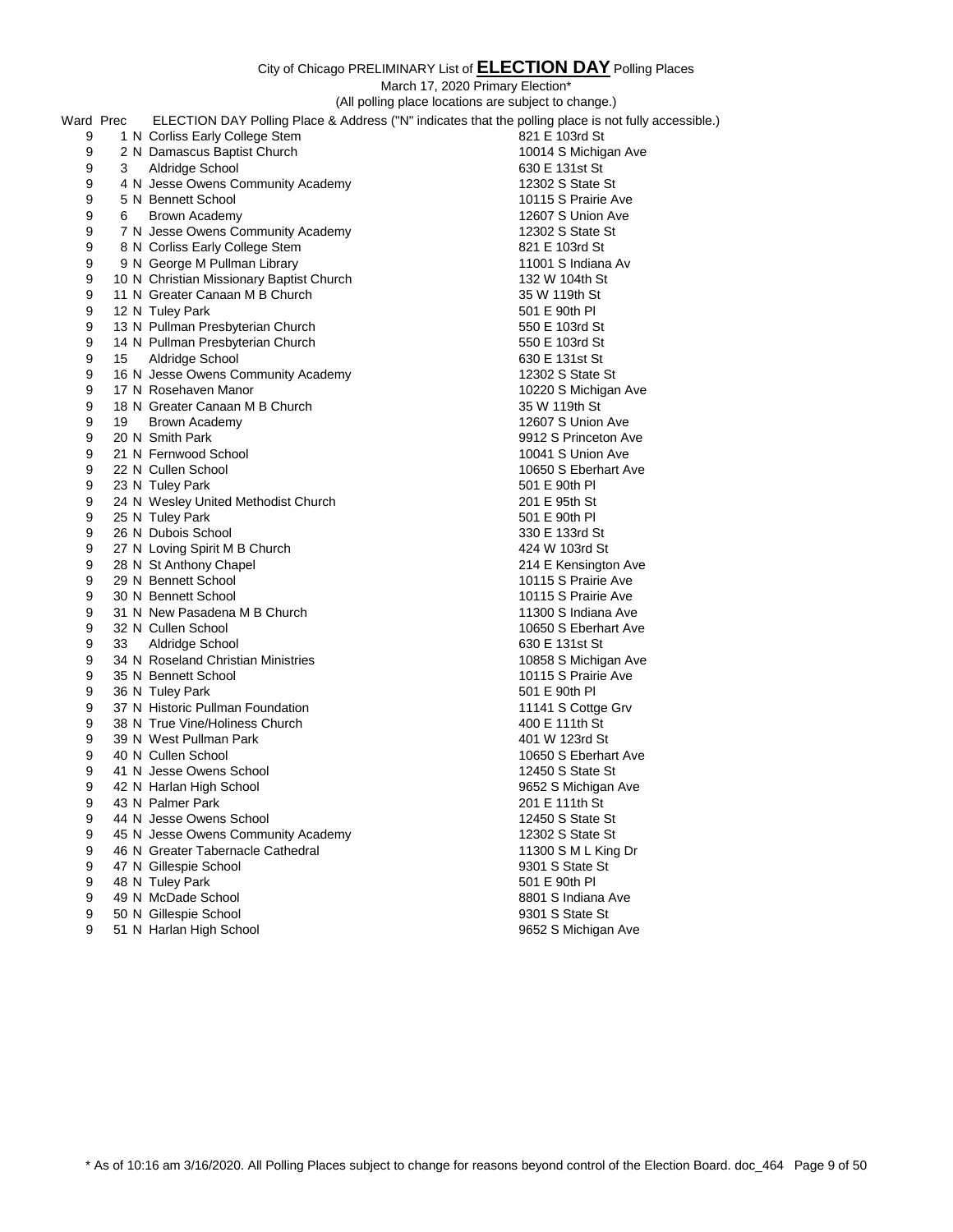March 17, 2020 Primary Election\*

(All polling place locations are subject to change.)

| Ward Prec        |              | ELECTION DAY Polling Place & Address ("N" indicates that the polling place is not fully accessible.) |                       |
|------------------|--------------|------------------------------------------------------------------------------------------------------|-----------------------|
| 10 <sup>10</sup> | $\mathbf{1}$ | Villla Guadalupe Senior Services                                                                     | 3201 E 91st St        |
| 10 <sup>°</sup>  |              | 2 N Hegewisch Library                                                                                | 3048 E 130th St       |
| 10 <sup>°</sup>  |              | 3 N Hegewisch Library                                                                                | 3048 E 130th St       |
| 10               |              | 4 N Sullivan Elementary School                                                                       | 8331 S Mackinaw       |
| 10               |              | 5 N Clay School                                                                                      | 13231 S Burley        |
| 10 <sup>°</sup>  |              | 6 N Sacred Heart School                                                                              | 2926 E 96th St        |
| 10               |              | 7 N Marsh Elementary                                                                                 | 9822 S Exchange Ave   |
| 10               |              | 8 N Thorp School                                                                                     | 8914 S Buffalo Ave    |
| 10 <sup>1</sup>  |              | 9 N Grissom School                                                                                   | 12810 S Escanaba Ave  |
| 10 <sup>°</sup>  |              | 10 N St Simeon Church                                                                                | 3737 E 114th St       |
| 10 <sup>10</sup> |              | 11 N Addams School                                                                                   | 10810 S Avenue H      |
| 10 <sup>10</sup> |              | 12 N St Simeon Church                                                                                | 3737 E 114th St       |
| 10               |              | 13 N Orville Bright School                                                                           | 10740 S Calhoun Ave   |
| 10 <sup>10</sup> |              | 14 N Rowan Park                                                                                      | 11546 S Avenue L      |
| 10 <sup>10</sup> |              | 15 N Bradley Park                                                                                    | 9729 S Yates By       |
| 10 <sup>°</sup>  |              | 16 N Mann Park                                                                                       | 2949 E 131st St       |
| 10 <sup>°</sup>  |              | 17 N Mann Park                                                                                       | 2949 E 131st St       |
| 10 <sup>10</sup> |              | 18 N Arnold Mireles Academy                                                                          | 9000 S Exchange Ave   |
| 10               |              | 19 N St Simeon Church                                                                                | 3737 E 114th St       |
| 10 <sup>°</sup>  |              | 20 N East Side Vodak Library                                                                         | 3710 E 106th St       |
| 10 <sup>10</sup> |              | 21 N Vets Memorial Park                                                                              | 2820 E 98th St        |
| 10 <sup>°</sup>  |              | 22 N Calumet Park                                                                                    | 9801 S Avenue G       |
| 10 <sup>°</sup>  |              | 23 N St Simeon Church                                                                                | 3737 E 114th St       |
| 10 <sup>1</sup>  |              | 24 N Grissom School                                                                                  | 12810 S Escanaba Ave  |
| 10 <sup>°</sup>  |              | 25 N Sacred Heart School                                                                             | 2926 E 96th St        |
| 10 <sup>°</sup>  |              | 26 N Calumet Park                                                                                    | 9801 S Avenue G       |
| 10 <sup>°</sup>  |              | 27 N Ninos Heroes Elementary School                                                                  | 8344 S Commercial Ave |
| 10 <sup>°</sup>  |              | 28 N Addams School                                                                                   | 10810 S Avenue H      |
| 10               |              | 29 N Mathew Gallistell Language Acdmy                                                                | 10347 S Ewing Ave     |
| 10 <sup>10</sup> |              | 30 N Mathew Gallistell Language Acdmy                                                                | 10347 S Ewing Ave     |
| 10 <sup>10</sup> |              | 31 N Mathew Gallistell Language Acdmy                                                                | 10347 S Ewing Ave     |
| 10 <sup>10</sup> |              | 32 N Addams School                                                                                   | 10810 S Avenue H      |
| 10 <sup>°</sup>  |              | 33 N Wolfe Park                                                                                      | 3325 E 108th St       |
| 10               |              | 34 N Arnold Mireles Academy                                                                          | 9000 S Exchange Ave   |
| 10 <sup>°</sup>  |              | 35 N St Simeon Church                                                                                | 3737 E 114th St       |
| 10               |              | 36 N South Chicago Learning Center                                                                   | 3055 E 92nd St        |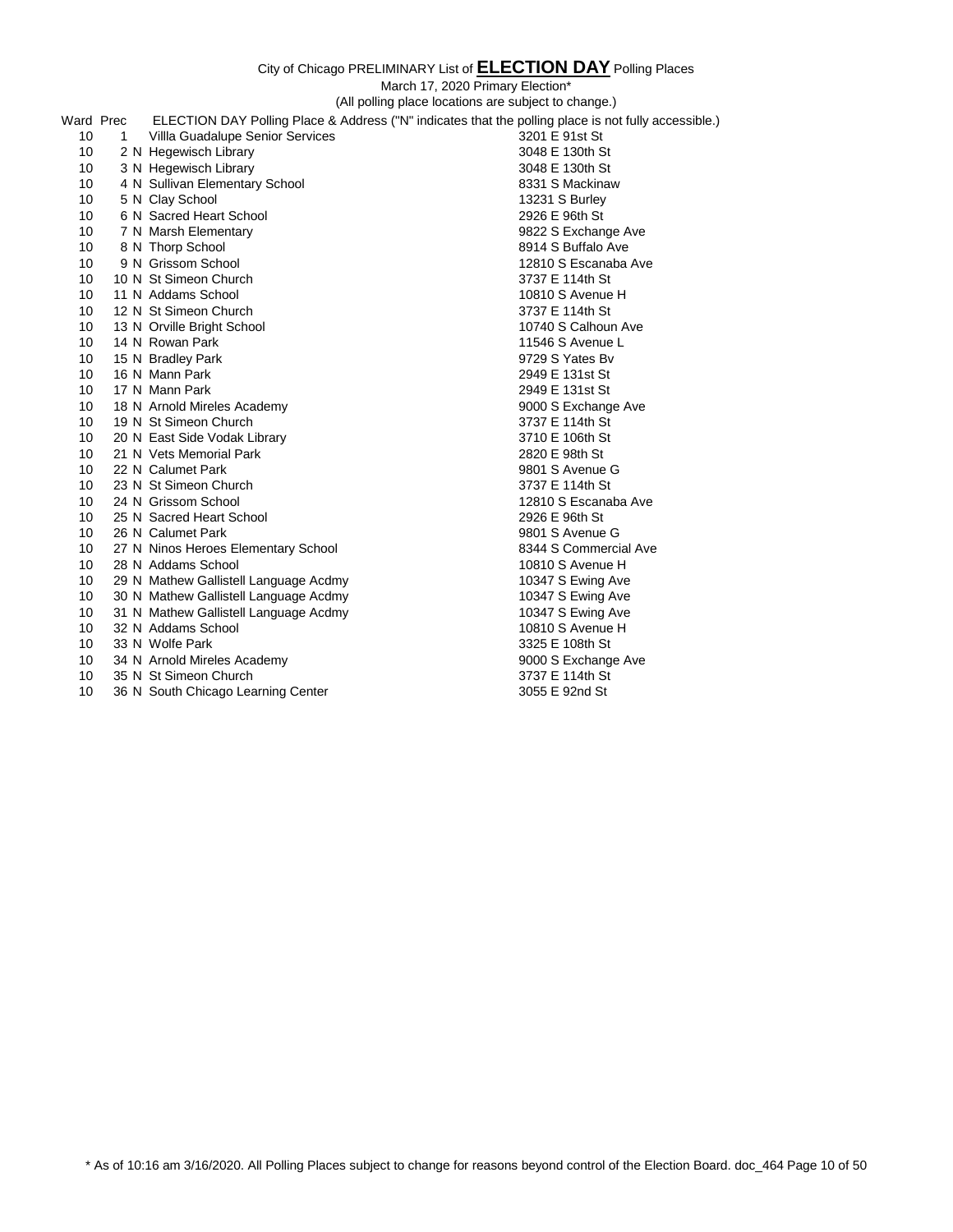|           | (All polling place locations are subject to change.)                                                 |                        |
|-----------|------------------------------------------------------------------------------------------------------|------------------------|
| Ward Prec | ELECTION DAY Polling Place & Address ("N" indicates that the polling place is not fully accessible.) |                        |
| 11        | 1 N Boathouse At Park #571                                                                           | 2828 S Eleanor St      |
| 11        | 2 N UIC Dorin Forum                                                                                  | 1213 S Halsted St      |
| 11        | 3 N Walsh Elementary School                                                                          | 2015 S Peoria St       |
| 11        | 4 N Mc Guane Park                                                                                    | 2901 S Poplar Ave      |
| 11        | 5 N Chicago Police Station                                                                           | 3120 S Halsted St      |
| 11        | 6 N Chicago Police 12th District                                                                     | 1412 S Blue Island Ave |
| 11        | 7 N UIC Dorin Forum                                                                                  | 1213 S Halsted St      |
| 11        | 8 N Bosley Playground Park                                                                           | 3044 S Bonfield St     |
| 11        | 9 N Boiler Makers Union Local 1                                                                      | 2941 S Archer Ave      |
| 11        | 10 N Saint Joseph Mens Club                                                                          | 2724 S Union Ave       |
| 11        | 11 N Wilson Community Center                                                                         | 3225 S Racine Ave      |
| 11        | 12 N St Gabriel School                                                                               | 4500 S Wallace St      |
| 11        | 13 N Graham School Annex                                                                             | 745 W 45th St          |
| 11        | 14 N Long Life Apartments                                                                            | 344 W 28th PI          |
| 11        | 15 N Chicago Police Station                                                                          | 3120 S Halsted St      |
| 11        | 16 N Spred Center                                                                                    | 2956 S Lowe Ave        |
| 11        | 17 N Wilson Park                                                                                     | 1122 W 34th PI         |
| 11        | 18 N Healy School                                                                                    | 3010 S Parnell Ave     |
| 11        | 19 N Daley Library                                                                                   | 3400 S Halsted St      |
| 11        | 20 N Healy School                                                                                    | 3010 S Parnell Ave     |
| 11        | 21 N Hamburg Athletic Association                                                                    | 3523 S Emerald Ave     |
| 11        | 22 N Chicago Police Station                                                                          | 3120 S Halsted St      |
| 11        | 23 N Armour Square Park                                                                              | 3309 S Shields Ave     |
| 11        | 24 N Nativity Of Our Lord                                                                            | 653 W 37th St          |
| 11        | 25 N Donovan Park                                                                                    | 3620 S Lituanica Ave   |
| 11        | 26 N Daley Library                                                                                   | 3400 S Halsted St      |
| 11        | 27 N Chicago Police Station                                                                          | 3120 S Halsted St      |
| 11        | 28 N Tilden High School                                                                              | 4747 S Union Ave       |
| 11        | 29 N Nativity Of Our Lord                                                                            | 653 W 37th St          |
| 11        | 30 N Ricobenes                                                                                       | 252 W 26th St          |
| 11        | 31 N Taylor Lauridsen Park                                                                           | 704 W 42nd St          |
| 11        | 32 N Armour Square Park                                                                              | 3309 S Shields Ave     |
| 11        | 33 N UIC Dorin Forum                                                                                 | 1213 S Halsted St      |
| 11        | 34 N Armour Square Apts                                                                              | 3146 S Wentworth Ave   |
| 11        | 35 N Armour Square Apartments                                                                        | 3250 S Wentworth Ave   |
| 11        | 36 N Healy School                                                                                    | 3010 S Parnell Ave     |
| 11        | 37 N Appleville Condos                                                                               | 501 W 24th PI          |
| 11        | 38 N UIC Dorin Forum                                                                                 | 1213 S Halsted St      |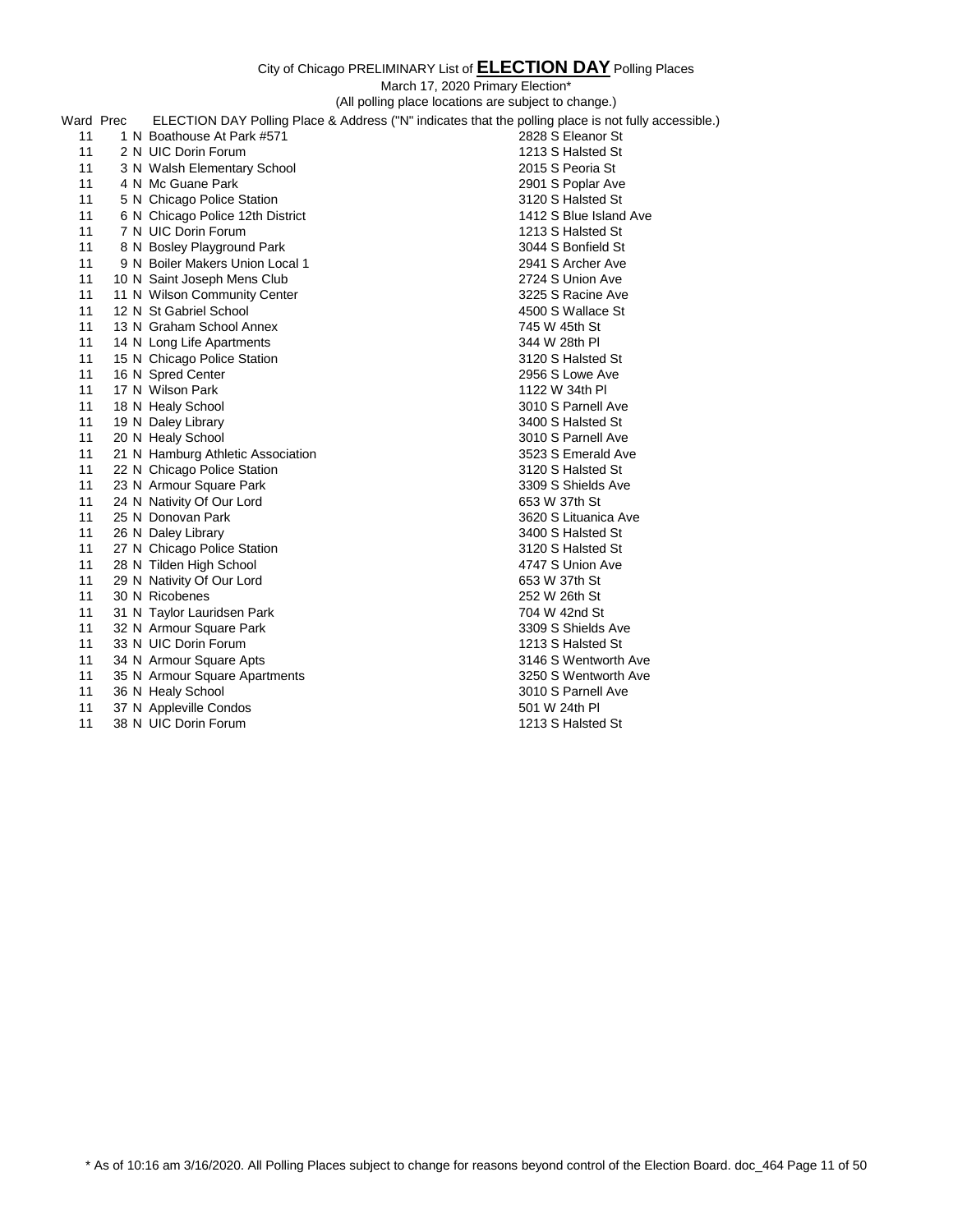March 17, 2020 Primary Election\*

(All polling place locations are subject to change.) Ward Prec ELECTION DAY Polling Place & Address ("N" indicates that the polling place is not fully accessible.) 12 1 N Green School 3525 S Honore St 12 2 N Burroughs School 3542 S Washtenaw Ave 12 3 N St Maurice Church 3619 S Hoyne Ave 12 4 N Green School 3525 S Honore St 12 5 N Mc Kinley Park Branch 1915 W 35th St 12 6 N Iglesia Arca Des Salvacion 2615 W 35th St 12 7 N Hammond Elementary School 2819 W 21st Pl 2819 W 21st Pl 3417 S Hamilton 12 8 N Hoyne Park 3417 S Hamilton Ave 12 9 N The Truth That Sets You Free Church 3334 S Paulina St<br>12 10 N Hammond Elementary School 3819 V 2819 W 21st Pl 12 10 N Hammond Elementary School 2819 W 21st Pl 12 11 N Calmeca Academy 3456 W 38th St 12 12 N Davis School Annex 3050 W 39th Pl 12 13 N Daisys Hair Studio 4002 S Archer Ave 12 14 N Little Village Branch Library 2311 S Kedzie Ave 12 15 N Francisco 1 Madero School 3202 W 28th St 12 16 N Kanoon Magnet School 2233 S Kedzie Ave 12 17 N Brighton Park Elementary School 3825 S Washtenaw Ave 12 18 N General Wood Boys & Girls Club 2950 W 25th St 12 19 N Blessed Sacrament Parish Ctr 3540 S Hermitage Ave 12 20 N Solley's Place 12 21 N McKinley Park 12 21 N McKinley Park 12 21 N McKinley Park 12 210 W Pershing Rd 12 21 N McKinley Park 12 22 N Spry School 2400 S Marshall Bv 12 23 N Blessed Sacrament Parish Ctr 3540 S Hermitage Ave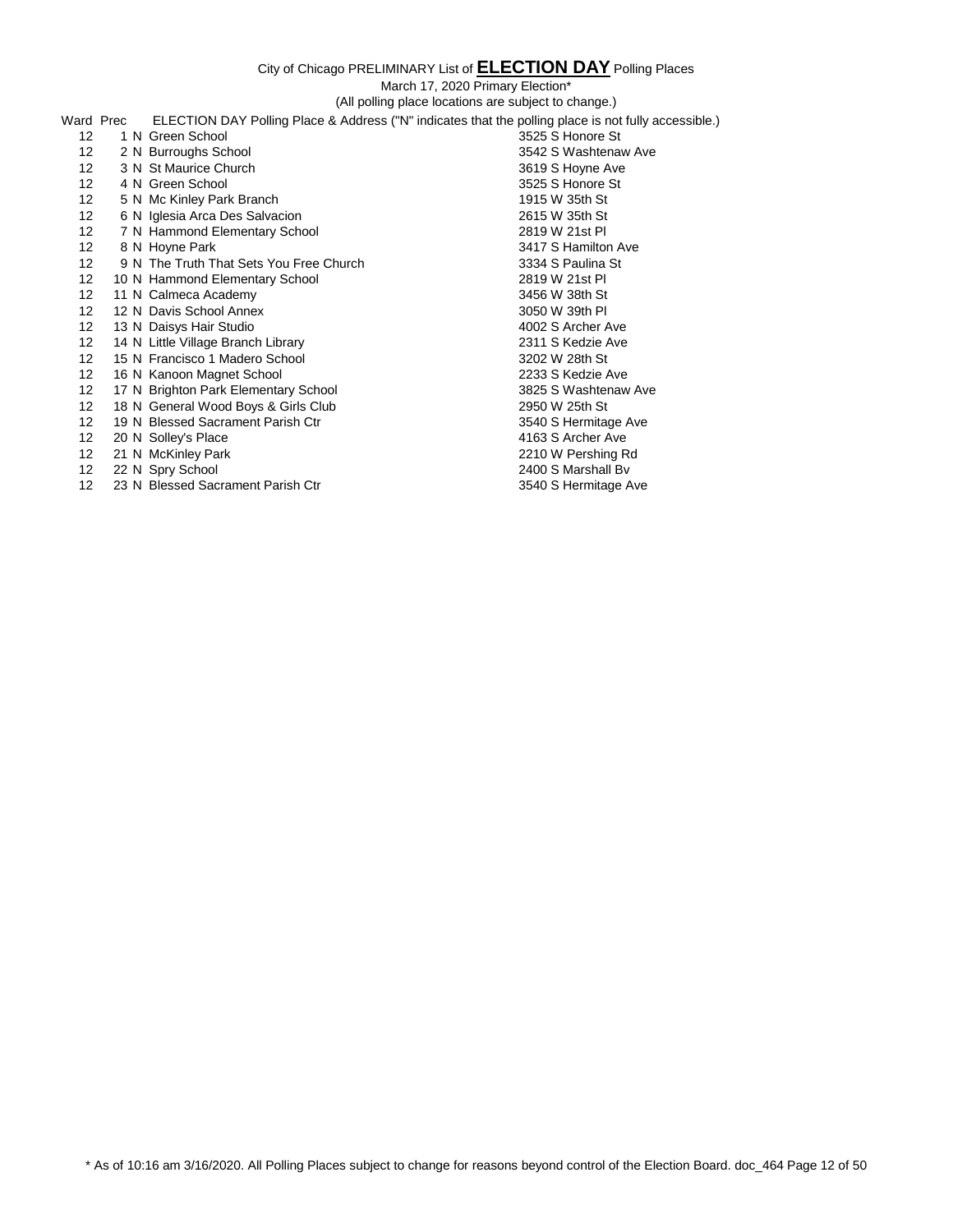### **Y** Polling Places

|           |                                              | City of Chicago PRELIMINARY List of <b>ELECTION DAY</b> Polling Places                               |
|-----------|----------------------------------------------|------------------------------------------------------------------------------------------------------|
|           |                                              | March 17, 2020 Primary Election*                                                                     |
|           |                                              | (All polling place locations are subject to change.)                                                 |
| Ward Prec |                                              | ELECTION DAY Polling Place & Address ("N" indicates that the polling place is not fully accessible.) |
| 13        | 1 N St Symphorosa Sharp Center               | 5940 W 62nd St                                                                                       |
| 13        | 2 N Hale School                              | 6140 S Melvina Ave                                                                                   |
| 13        | 3 N Peck School                              | 3826 W 58th St                                                                                       |
| 13        | 4 N Clearing Branch Library                  | 6423 W 63rd PI                                                                                       |
| 13        | 5 N Sunueva Laundromat                       | 4314 W Marquette Rd                                                                                  |
| 13        | 6 N Kinzie Elementary School                 | 5625 S Mobile Ave                                                                                    |
| 13        | 7 N Pasteur Park                             | 4334 W 58th St                                                                                       |
| 13        | 8 N St Symphorosa Sharp Center               | 5940 W 62nd St                                                                                       |
| 13        | 9 N St Mary Star Of Sea School               | 6424 S Kenneth Ave                                                                                   |
| 13        | 10 N Valley Forge Park                       | 7001 W 59th St                                                                                       |
| 13        | 11 N Hale School                             | 6140 S Melvina Ave                                                                                   |
| 13        | 12 N Pasteur School                          | 5825 S Kostner Ave                                                                                   |
| 13        | 13 N Fleming School                          | 4918 W 64th St                                                                                       |
| 13        | 14 N American Legion Clearing Post 600       | 4352 W 63rd St                                                                                       |
| 13        | 15 N Hancock High School                     | 4034 W 56th St                                                                                       |
| 13        | 16 N Richardson Middle School                | 6018 S Karlov Ave                                                                                    |
| 13        | 17 N Minuteman Park                          | 5940 S Central Ave                                                                                   |
| 13        | 18 N Hale Park District                      | 6258 W 62nd St                                                                                       |
| 13        | 19 N Hurley School                           | 3849 W 69th PI                                                                                       |
| 13        | 20 N Hale Park District                      | 6258 W 62nd St                                                                                       |
| 13        | 21 N Valley Forge Park                       | 7001 W 59th St                                                                                       |
| 13        | 22 N Kinzie Elementary School                | 5625 S Mobile Ave                                                                                    |
| 13        | 23 N Mariscos La Diabla Restaurant           | 4222 W 63rd St                                                                                       |
| 13        | 24 N St Turibius Church                      | 5646 S Karlov Ave                                                                                    |
| 13        | 25 N St Marys Parish Center                  | 4626 W 63rd St                                                                                       |
| 13<br>13  | 26 N Central Chapels<br>27 N Lawler Park     | 6158 S Central Ave                                                                                   |
| 13        | 28 N Westlawn Park                           | 5210 W 64th St<br>4233 W 65th St                                                                     |
| 13        | 29 N St Mary Star Of Sea School              | 6424 S Kenneth Ave                                                                                   |
| 13        | 30 N Iglesia Torre Fuerte Alabanza Adoracion | 6545 S Hamlin Ave                                                                                    |
| 13        | 31 N Dore School                             | 6108 S Natoma Ave                                                                                    |
| 13        | 32 N Kinzie Elementary School                | 5625 S Mobile Ave                                                                                    |
| 13        | 33 N Kinzie Elementary School                | 5625 S Mobile Ave                                                                                    |
| 13        | 34 N Iglesia Santa Cruz                      | 6545 S Springfield Ave                                                                               |
| 13        | 35 N Lee School                              | 6448 S Tripp Ave                                                                                     |
| 13        | 36 N St Marys Parish Center                  | 4626 W 63rd St                                                                                       |
| 13        | 37 N Westlawn Park                           | 4233 W 65th St                                                                                       |
| 13        | 38 N Dore School                             | 6108 S Natoma Ave                                                                                    |
| 13        | 39 N Westlawn Park                           | 4233 W 65th St                                                                                       |
| 13        | 40 N Christian Fellowship Church             | 4220 W 59th St                                                                                       |
| 13        | 41 N Hurley School                           | 3849 W 69th PI                                                                                       |

 42 N Kennedy High School 6325 W 56th St 13 43 N Grimes School 5450 W 64th Pl 13 44 N Iglesia Bautista Misionera **6715 State 12 and 13 44 N** Iglesia Bautista Misionera 13 45 N Resurrection Untd Methodist Church 6717 W 63rd Pl 46 N Lawn Lane Bowl 6750 S Pulaski Rd 47 N Hurley School 3849 W 69th Pl 13 48 N Good Shepherd Presbyterian Ch 5550 S Merrimac Ave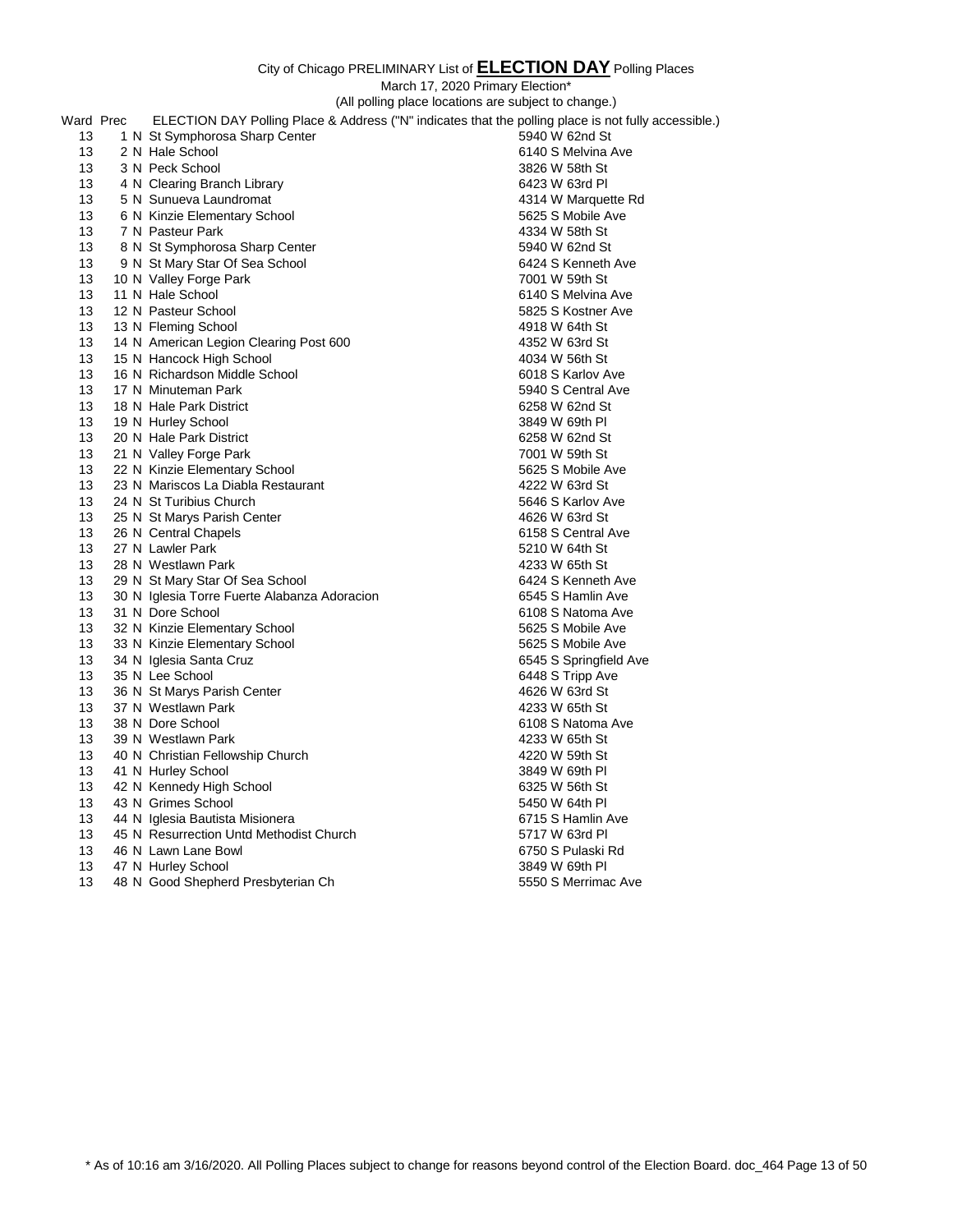March 17, 2020 Primary Election\*

(All polling place locations are subject to change.)

|           | this pointing place locations are subject to change.                                                 |                       |
|-----------|------------------------------------------------------------------------------------------------------|-----------------------|
| Ward Prec | ELECTION DAY Polling Place & Address ("N" indicates that the polling place is not fully accessible.) |                       |
| 14        | 1 N Normandy Park                                                                                    | 6660 W 52nd St        |
| 14        | 2 N Lagloria Banquets                                                                                | 4152 W 47th St        |
| 14        | 3 N St Gall                                                                                          | 5501 S Sawyer Ave     |
| 14        | 4 N St Faustina-St Jane De Chantal Campus                                                            | 5157 S Mc Vicker Ave  |
| 14        | 5 N St Gall                                                                                          | 5516 S Kedzie Ave     |
| 14        | 6 N Sawyer School                                                                                    | 5248 S Sawyer Ave     |
| 14        | 7 N St Richard Parish Center                                                                         | 5030 S Kostner Ave    |
| 14        | 8 N St Richard Parish Center                                                                         | 5030 S Kostner Ave    |
| 14        | 9 N Gloria Dei Lutheran Church                                                                       | 5259 S Major Ave      |
| 14        | 10 N Auto Warehouse                                                                                  | 4530 S Archer Ave     |
| 14        | 11 N Chgo Ghanaian S D A Church                                                                      | 5258 S Christiana Ave |
| 14        | 12 N St Richard Parish Center                                                                        | 5030 S Kostner Ave    |
| 14        | 13 N Polish Highlanders                                                                              | 4808 S Archer Ave     |
| 14        | 14 N Nightingale School                                                                              | 5250 S Rockwell St    |
| 14        | 15 N Chgo Ghanaian S D A Church                                                                      | 5258 S Christiana Ave |
| 14        | 16 N Auto Warehouse                                                                                  | 4530 S Archer Ave     |
| 14        | 17 N Christopher School                                                                              | 5042 S Artesian Ave   |
| 14        | 18 N Boost Mobile                                                                                    | 5101 S Cicero Ave     |
| 14        | 19 N Nightingale School                                                                              | 5250 S Rockwell St    |
| 14        | 20 N Chicago Auto Outlet                                                                             | 4400 S Archer Ave     |
| 14        | 21 N Evangelical Luth Ch/Dr Martin Luther                                                            | 5344 S Francisco Ave  |
| 14        | 22 N Guides Sport Bar                                                                                | 5544 S Archer Ave     |
| 14        | 23 N Rhine VFW Post 2729                                                                             | 5858 S Archer Ave     |
| 14        | 24 N St Faustina-St Jane De Chantal Campus                                                           | 5157 S Mc Vicker Ave  |
| 14        | 25 N La Fuente Banquet Hall                                                                          | 2514 W 51st St        |
| 14        | 26 N Scelebrations                                                                                   | 5409 S Kedzie Ave     |
| 14        | 27 N St BrUNO School                                                                                 | 4839 S Harding Ave    |
| 14        | 28 N Edwards School                                                                                  | 4815 S Karlov Ave     |
| 14        | 29 N Body Of Christ MBC                                                                              | 2410 W 53rd St        |
| 14        | 30 N Evangelical Luth Ch/Dr Martin Luther                                                            | 5344 S Francisco Ave  |

11 Communist Examples Have Communist Plants Communist Communist Communist Communist Communist Communist Communist Communist Communist Communist Communist Communist Communist Communist Communist Communist Communist Communis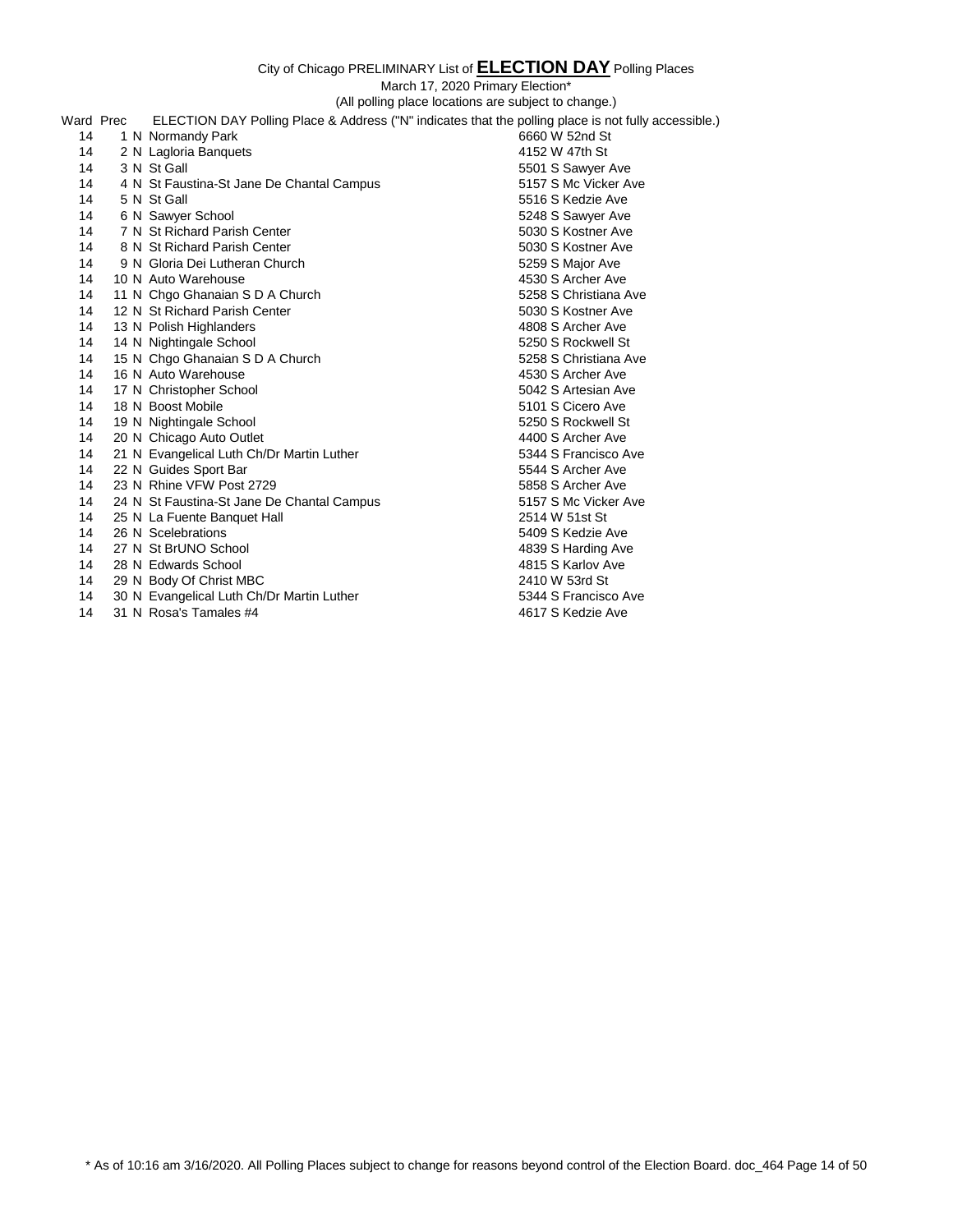|                  |    | (All polling place locations are subject to change.)                                                 |                       |
|------------------|----|------------------------------------------------------------------------------------------------------|-----------------------|
| Ward Prec        |    | ELECTION DAY Polling Place & Address ("N" indicates that the polling place is not fully accessible.) |                       |
| 15               |    | 1 N Immaculate Heart Of Mary Church                                                                  | 4515 S Ashland Ave    |
| 15               |    | 2 N Lindblom Math & Science Acdy                                                                     | 6130 S Wolcott Ave    |
| 15               |    | 3 N Henderson School                                                                                 | 5650 S Wolcott Ave    |
| 15               |    | 4 N Spring Of Life Center                                                                            | 4330 S California Ave |
| 15               |    | 5 N Holy Cross / IHM Church                                                                          | 4541 S Wood St        |
| 15               |    | 6 N Shields Middle School                                                                            | 2611 W 48th St        |
| 15               |    | 7 N Risen Christ Baptist Church                                                                      | 1934 W Marquette Rd   |
| 15               |    | 8 N Shields Middle School                                                                            | 2611 W 48th St        |
| 15               |    | 9 N Spring Of Life Center                                                                            | 4330 S California Ave |
| 15               |    | 10 N Brighton Pk Branch Library                                                                      | 4314 S Archer Ave     |
| 15               |    | 11 N Gunsaulus                                                                                       | 4420 S Sacramento     |
| 15               |    | 12 N Shields Middle School                                                                           | 2611 W 48th St        |
| 15               |    | 13 N St Michael Social Center                                                                        | 1936 W 48th St        |
| 15               |    | 14 N Cornell Park                                                                                    | 1809 W 50th St        |
| 15               |    | 15 N Daley Elementary School                                                                         | 5024 S Wolcott Ave    |
| 15               |    | 16 N Gage Park High School                                                                           | 5630 S Rockwell St    |
| 15               |    | 17 N Hermitage Park                                                                                  | 5839 S Wood St        |
| 15               |    | 18 N West Englewood Library                                                                          | 1745 W 63rd St        |
| 15               |    | 19 N Shields Middle School                                                                           | 2611 W 48th St        |
| 15 <sub>15</sub> |    | 20 N Lindblom Math & Science Acdy                                                                    | 6130 S Wolcott Ave    |
| 15               |    | 21 N Henderson School                                                                                | 5650 S Wolcott Ave    |
| 15               | 22 | Nazarene All Nations Church                                                                          | 6502 S Ashland Ave    |
| 15               |    | 23 N Henderson School                                                                                | 5650 S Wolcott Ave    |
| 15               |    | 24 N Bread Of Life Missionary Baptist Ch                                                             | 1924 W 63rd St        |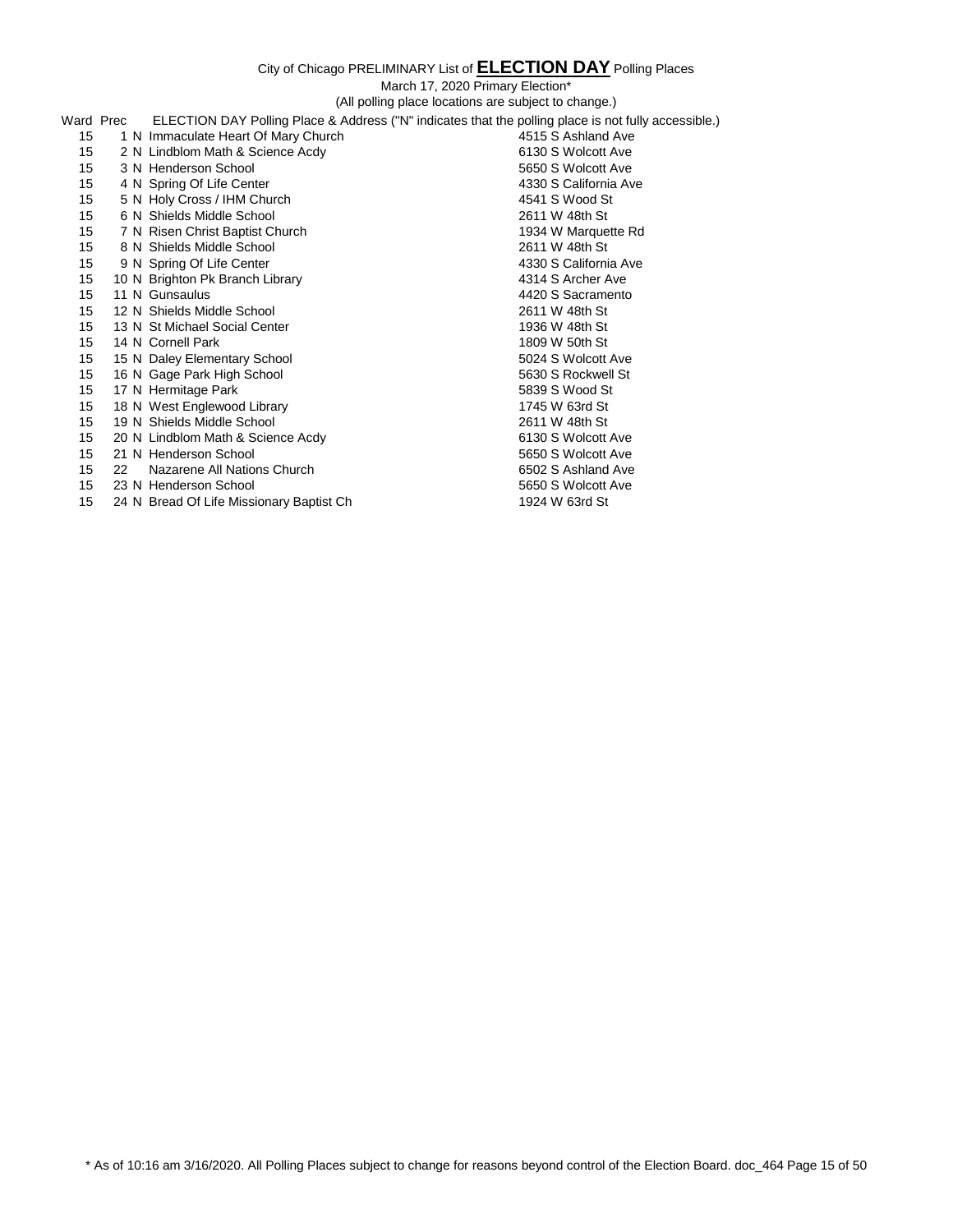March 17, 2020 Primary Election\*

(All polling place locations are subject to change.) Ward Prec ELECTION DAY Polling Place & Address ("N" indicates that the polling place is not fully accessible.) 16 1 N Gage Park 2411 W 55th St 16 2 N Basil Charter School 1816 W Garfield Bv 16 3 N Lindblom Park 6054 S Damen Ave 16 4 N Kingdom Chevrolet **6603** S Western Ave 16 5 N Holy Angels Church 5636 S Ashland Ave 16 6 N Kingdom Chevrolet 6603 S Western Ave 16 7 N Gage Park 2411 W 55th St 16 8 N Basil Charter School 1816 W Garfield Bv 16 9 N Chicago Police Station<br>16 10 N First St Peter MB Church Of Chicago<br>16 10 N First St Peter MB Church Of Chicago 16 10 N First St Peter MB Church Of Chicago 5524 S Ashland Ave 16 11 N United Steel Workers 2154 5744 S Western Ave 16 12 N Access Center For Discovery And Learning 5139 S Ashland Av 16 13 N Fairfield Academy 6201 S Fairfield Ave 16 14 N Anna R Langford Cmty Academy 6010 S Throop St 16 15 N Holmes Elementary School 955 W Garfield Bv 16 16 N New St. Paul C.O.G.I.C. 2113 W Marquette Rd 16 17 N 5 Estrellas Restaurant 2908 W 59th St 16 18 N Morrill School 6011 S Rockwell St 16 19 N Morrill School 6011 S Rockwell St 16 20 N Moran Park 5727 S Racine Ave 16 21 N Morrill School 6011 S Rockwell St 16 22 N Fairfield Academy 6201 S Fairfield Ave 16 23 N United Steel Workers 2154 5744 S Western Ave 16 24 N New St. Paul C.O.G.I.C. 2113 W Marquette Rd 16 25 N Nicholson School 6006 S Peoria St 16 26 N Moran Park 5727 S Racine Ave 16 27 N Bethel Lutheran Church 6201 S Sangamon St 16 28 Greencastle Of Englewood<br>16 29 N Miles Davis Magnet Acdy 6740 S Paulina St 16 29 N Miles Davis Magnet Acdy 16 30 N Bass School 1140 W 66th St 16 31 N Hope Presbyterian Church 1354 W 61st St 16 32 N 5 Estrellas Restaurant 2908 W 59th St 16 33 N Miles Davis Magnet Acdy 6740 S Paulina St 16 34 N Chicago Police Station 16 20 1438 W 63rd St 16 35 N Southwest Regional Ctr 6117 S Kedzie Ave 16 36 N Holy Rock M B Church 5854 S Morgan St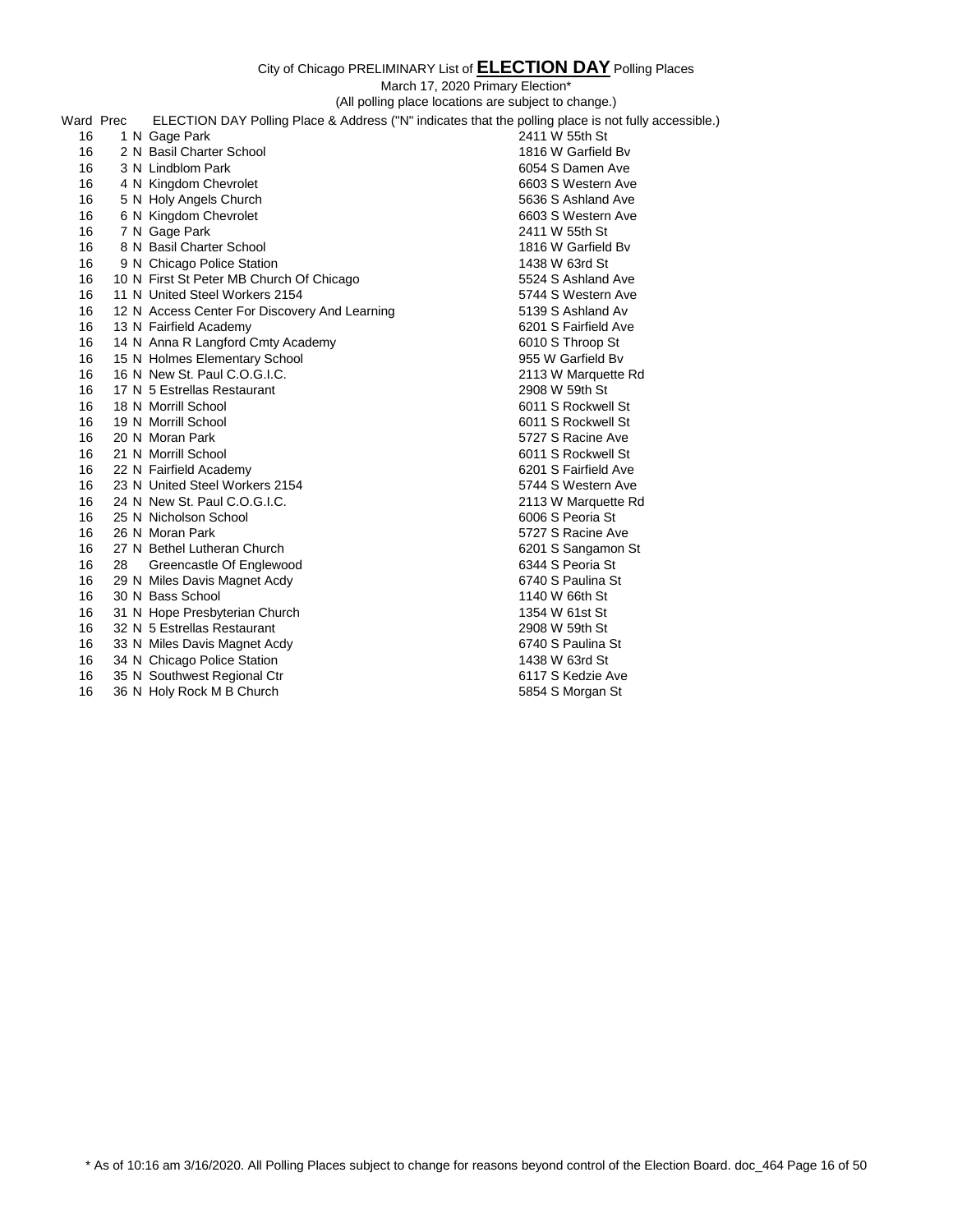March 17, 2020 Primary Election\*

|           | (All polling place locations are subject to change.) |                                                                                                      |                      |
|-----------|------------------------------------------------------|------------------------------------------------------------------------------------------------------|----------------------|
| Ward Prec |                                                      | ELECTION DAY Polling Place & Address ("N" indicates that the polling place is not fully accessible.) |                      |
| 17        |                                                      | 1 N Tarkington School                                                                                | 3330 W 71st St       |
| 17        |                                                      | 2 N Oglesby School                                                                                   | 7641 S Peoria St     |
| 17        |                                                      | 3 N Abundant Life M B Church                                                                         | 2300 W 69th St       |
| 17        |                                                      | 4 N Joplin School                                                                                    | 7931 S Honore St     |
| 17        |                                                      | 5 N Rose Of Light M B Church                                                                         | 1302 W 74th St       |
| 17        |                                                      | 6 N Marquette School                                                                                 | 6550 S Richmond St   |
| 17        |                                                      | 7 N Marquette School                                                                                 | 6550 S Richmond St   |
| 17        |                                                      | 8 N Sams Auto Sales                                                                                  | 6815 S Western Ave   |
| 17        |                                                      | 9 N Oglesby School                                                                                   | 7641 S Peoria St     |
| 17        |                                                      | 10 N Chicago Police Station                                                                          | 7808 S Halsted St    |
| 17        |                                                      | 11 N Murray Park                                                                                     | 1743 W 73rd St       |
| 17        |                                                      | 12 N Beth Shalom                                                                                     | 6601 S Kedzie Ave    |
| 17        |                                                      | 13 N Thurgood Marshall Library                                                                       | 7506 S Racine Ave    |
| 17        |                                                      | 14 N Marquette School                                                                                | 6550 S Richmond St   |
| 17        |                                                      | 15 N True Believers Cmty Connections                                                                 | 459 W 79th St        |
| 17        |                                                      | 16 N Marquette School                                                                                | 6550 S Richmond St   |
| 17        |                                                      | 17 N McKay School                                                                                    | 6901 S Fairfield Ave |
| 17        |                                                      | 18 N CICS Ralph Ellison                                                                              | 1834 W 80th St       |
| 17        |                                                      | 19 N Ogden Park                                                                                      | 6500 S Racine Ave    |
| 17        |                                                      | 20 N CICS Ralph Ellison                                                                              | 1834 W 80th St       |
| 17        |                                                      | 21 N Commonwealth Community Church                                                                   | 140 W 81st St        |
| 17        |                                                      | 22 N Continental Plaza Apartments                                                                    | 1330 W 76th St       |
| 17        |                                                      | 23 N Rose Of Light M B Church                                                                        | 1302 W 74th St       |
| 17        |                                                      | 24 N Auburn Gresham Community Center                                                                 | 1140 W 79th St       |
| 17        |                                                      | 25 N McKay School                                                                                    | 6901 S Fairfield Ave |
| 17        |                                                      | 26 N Ambassador For Christ Church                                                                    | 1548 W 79th St       |
| 17        |                                                      | 27 N Zion Hill Bapt Church                                                                           | 1460 W 78th St       |
| 17        |                                                      | 28 N Stagg School                                                                                    | 7424 S Morgan St     |
| 17        |                                                      | 29 N Thurgood Marshall Library                                                                       | 7506 S Racine Ave    |
| 17        |                                                      | 30 N Marquette Park                                                                                  | 6734 S Kedzie Ave    |
| 17        |                                                      | 31 N Stir Up The Gifts Ministries Church                                                             | 7236 S Ashland Ave   |
| 17        |                                                      | 32 N Murray Park                                                                                     | 1743 W 73rd St       |
| 17        |                                                      | 33 N Randolph School                                                                                 | 7316 S Hoyne Ave     |
| 17        |                                                      | 34 N Southside Occupational Academy                                                                  | 7342 S Hoyne Ave     |
| 17        |                                                      | 35 N Thurgood Marshall Library                                                                       | 7506 S Racine Ave    |
| 17        |                                                      | 36 N Abundant Life M.B. Church                                                                       | 2306 W 69th St       |
| 17        |                                                      | 37 N Randolph School                                                                                 | 7316 S Hoyne Ave     |
| 17        |                                                      | 38 N CICS Ralph Ellison                                                                              | 1834 W 80th St       |
| 17        |                                                      | 39 N Westcott School                                                                                 | 409 W 80th St        |
| 17        |                                                      | 40 N Barton School                                                                                   | 7650 S Wolcott Ave   |

41 N Barton School 7650 S Wolcott Ave

\* As of 10:16 am 3/16/2020. All Polling Places subject to change for reasons beyond control of the Election Board. doc\_464 Page 17 of 50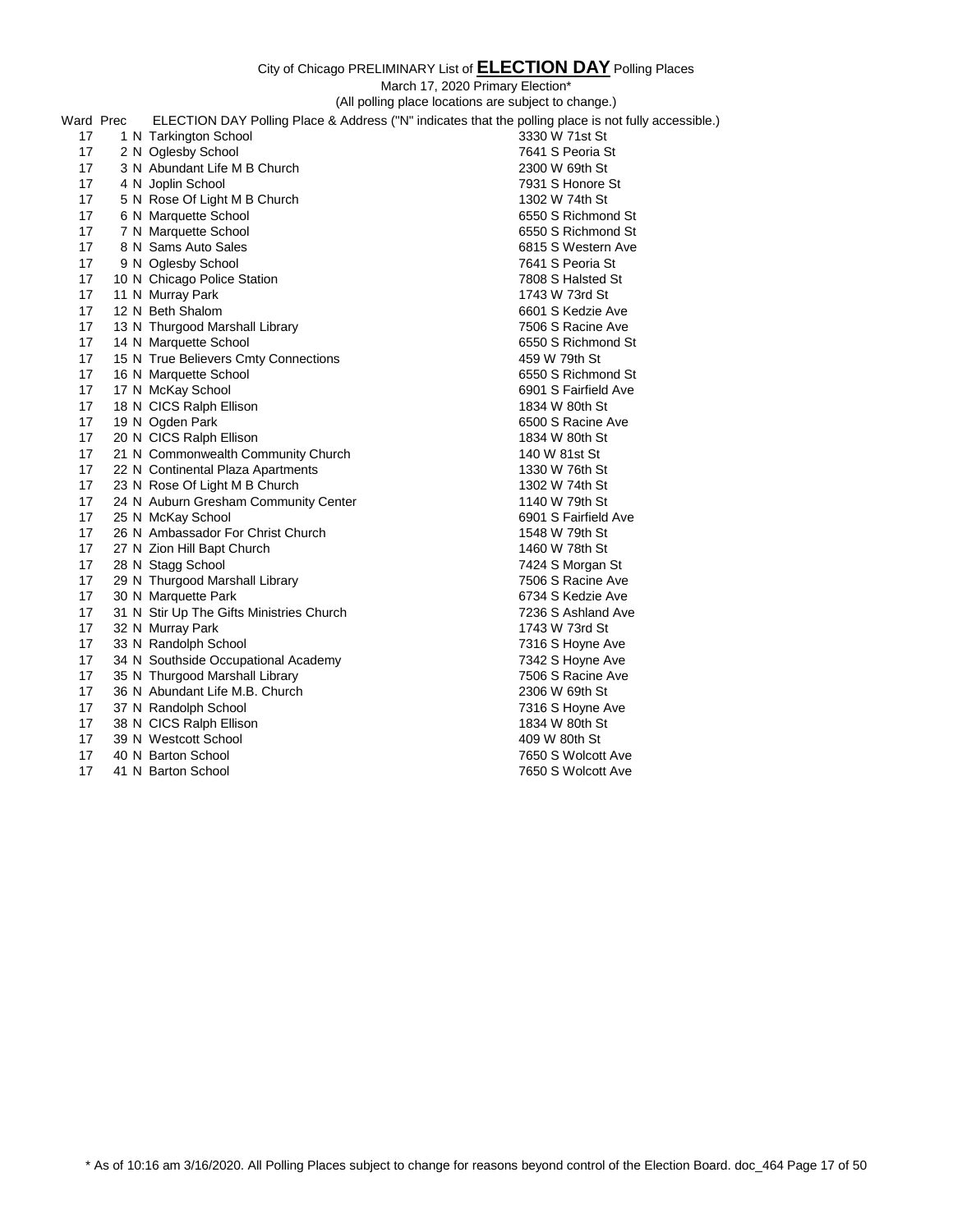March 17, 2020 Primary Election\*

|    |           |                                           | March 17, 2020 Primary Election*                                                                     |
|----|-----------|-------------------------------------------|------------------------------------------------------------------------------------------------------|
|    |           |                                           | (All polling place locations are subject to change.)                                                 |
|    | Ward Prec |                                           | ELECTION DAY Polling Place & Address ("N" indicates that the polling place is not fully accessible.) |
| 18 |           | 1 N Lionel Hampton School                 | 3434 W 77th St                                                                                       |
| 18 |           | 2 N First Christian Church Of Chicago     | 3600 W 79th St                                                                                       |
| 18 |           | 3 N St Peter Lutheran Church              | 8550 S Kedvale Ave                                                                                   |
| 18 |           | 4 N Rosenwald School                      | 2601 W 80th St                                                                                       |
| 18 |           | 5 N The Victory Missionary Baptist Ch     | 7106 S Rockwell St                                                                                   |
| 18 |           | 6 N St Peter Lutheran Church              | 8550 S Kedvale Ave                                                                                   |
| 18 |           | 7 N Bluebird Lanes                        | 3900 W Columbus Ave                                                                                  |
| 18 |           | 8 N New Foundation Of Hope Inc            | 8148 S Kedzie Ave                                                                                    |
| 18 |           | 9 N Hayes Park                            | 2936 W 85th St                                                                                       |
| 18 |           | 10 N Wrightwood Ashburn Branch Library    | 8530 S Kedzie Ave                                                                                    |
| 18 |           | 11 N Bogan Park Field House               | 3939 W 81st St                                                                                       |
| 18 |           | 12 N Monument Of Faith Church             | 2750 W Columbus Ave                                                                                  |
| 18 |           | 13 N Ashburn Baptist Church               | 3647 W 83rd St                                                                                       |
| 18 |           | 14 N Rosenwald School                     | 2601 W 80th St                                                                                       |
| 18 |           | 15 N Charter Fitness                      | 7600 S Pulaski Rd                                                                                    |
| 18 | 16        | <b>Carroll School</b>                     | 2929 W 83rd St                                                                                       |
| 18 |           | 17 N Dawes Elementary School              | 3810 W 81st PI                                                                                       |
| 18 |           | 18 N Liberty Temple                       | 2247 W 79th St                                                                                       |
| 18 |           | 19 N Second Mt Vernon Annex               | 2101 W 79th St                                                                                       |
| 18 |           | 20 N Second Mt Vernon Annex               | 2101 W 79th St                                                                                       |
| 18 |           | 21 N Owen Scholastic Academy              | 8247 S Christiana Ave                                                                                |
| 18 |           | 22 N Wrightwood Senior Apts               | 2815 W 79th St                                                                                       |
| 18 |           | 23 N Kiara Dance Arts Studio              | 3414 W 79th St                                                                                       |
| 18 |           | 24 N Scottsdale Park                      | 4637 W 83rd St                                                                                       |
| 18 |           | 25 N Scottsdale Park                      | 4637 W 83rd St                                                                                       |
| 18 | 26        | Carroll School                            | 2929 W 83rd St                                                                                       |
| 18 |           | 27 N Marquette Park                       | 6734 S Kedzie Ave                                                                                    |
| 18 |           | 28 N Durkin Park Elementary               | 8445 S Kolin Ave                                                                                     |
| 18 |           | 29 N Ashburn Baptist Church               | 3647 W 83rd St                                                                                       |
| 18 |           | 30 N Stevenson School                     | 8010 S Kostner Ave                                                                                   |
| 18 |           | 31 N Lionel Hampton School                | 3434 W 77th St                                                                                       |
| 18 |           | 32 N Greater Walters Ame Zion Church      | 8422 S Damen Ave                                                                                     |
| 18 |           | 33 N South Chicago Dodge                  | 7340 S Western Ave                                                                                   |
| 18 |           | 34 N Hayes Park                           | 2936 W 85th St                                                                                       |
| 18 | 35        | Carroll School                            | 2929 W 83rd St                                                                                       |
| 18 |           | 36 N Bluebird Lanes                       | 3900 W Columbus Ave                                                                                  |
| 18 |           | 37 N Hayes Park                           | 2936 W 85th St                                                                                       |
| 18 |           | 38 N First Church Of Love And Faith       | 2140 W 79th St                                                                                       |
| 18 |           | 39 N Marquette Park                       | 6734 S Kedzie Ave                                                                                    |
| 18 |           | 40 N Scottsdale Branch Library            | 4101 W 79th St                                                                                       |
| 18 |           | 41 N Most Worshipful St James Grand Lodge | 8220 S Western Ave                                                                                   |
| 18 |           | 42 N Monument Of Faith Church             | 2750 W Columbus Ave                                                                                  |
| 18 |           | 43 N Chase Bank                           | 4730 W 79th St                                                                                       |
| 18 |           | 44 N Durkin Park Elementary               | 8445 S Kolin Ave                                                                                     |
| 18 |           | 45 N First Christian Church Of Chicago    | 3600 W 79th St                                                                                       |
| 18 |           | 46 N Stevenson Middle School              | 4350 W 79th St                                                                                       |
| 18 |           | 47 N Monument Of Faith Church             | 2750 W Columbus Ave                                                                                  |
| 18 |           | 48 N Western Avenue Nissan                | 2442 W Columbus Ave                                                                                  |
| 18 |           | 49 N Western Avenue Nissan                | 2442 W Columbus Ave                                                                                  |
| 18 |           | 50 N Lithuanian Human Services            | 2715 W 71st St                                                                                       |
|    |           |                                           |                                                                                                      |

\* As of 10:16 am 3/16/2020. All Polling Places subject to change for reasons beyond control of the Election Board. doc\_464 Page 18 of 50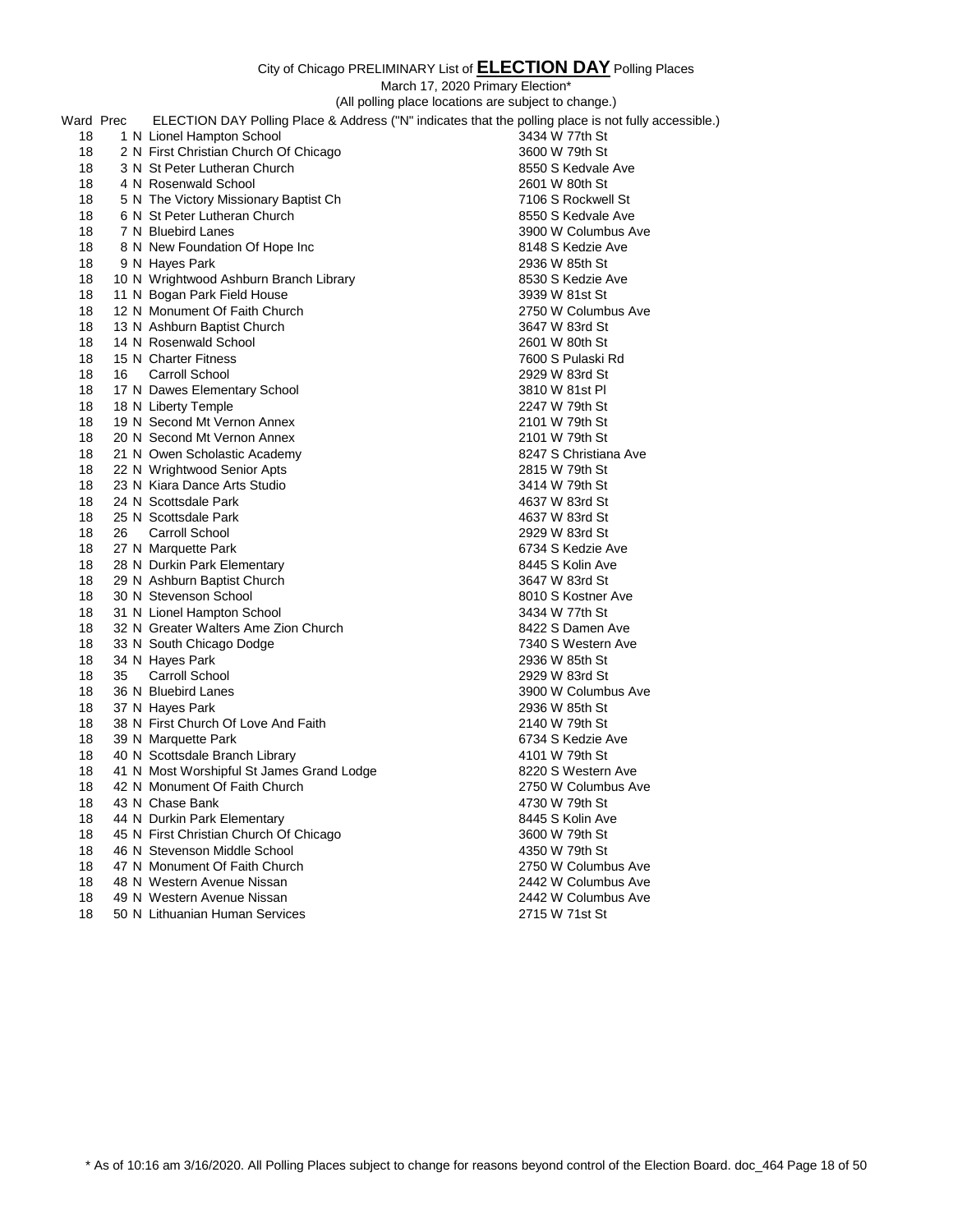|    |           |                                        | March 17, 2020 Primary Election*                                                                     |
|----|-----------|----------------------------------------|------------------------------------------------------------------------------------------------------|
|    |           |                                        | (All polling place locations are subject to change.)                                                 |
|    | Ward Prec |                                        | ELECTION DAY Polling Place & Address ("N" indicates that the polling place is not fully accessible.) |
| 19 |           | 1 N St John Fisher Church              | 10235 S Fairfield Ave                                                                                |
| 19 |           | 2 N Sutherland School                  | 10015 S Leavitt St                                                                                   |
| 19 |           | 3 N Crosswinds Church                  | 10835 S Pulaski Rd                                                                                   |
| 19 |           | 4 N Crosswinds Church                  | 10835 S Pulaski Rd                                                                                   |
| 19 |           | 5 N Bethlehem Evan Luth Church         | 9401 S Oakley Ave                                                                                    |
|    |           |                                        |                                                                                                      |
| 19 |           | 6 N Keller Regional Gifted Ctr         | 3020 W 108th St                                                                                      |
| 19 |           | 7 N Kennedy Park District              | 11320 S Western Ave                                                                                  |
| 19 |           | 8 N Mount Greenwood Library            | 11010 S Kedzie Ave                                                                                   |
| 19 |           | 9 N Sisters Of Mercy                   | 10024 S Central Park Ave                                                                             |
| 19 |           | 10 N Kellogg School                    | 9241 S Leavitt St                                                                                    |
| 19 |           | 11 N Mt Greenwood Park                 | 3721 W 111th St                                                                                      |
| 19 |           | 12 N Mt Greenwood Park                 | 3721 W 111th St                                                                                      |
| 19 |           | 13 N Ridge Park                        | 9625 S Longwood Dr                                                                                   |
| 19 |           | 14 N Mt Greenwood Park                 | 3721 W 111th St                                                                                      |
| 19 |           | 15 N Cassell Elementary School         | 11314 S Spaulding Ave                                                                                |
| 19 |           | 16 N Crosswinds Church                 | 10835 S Pulaski Rd                                                                                   |
| 19 |           | 17 N St Cajetan School                 | 2447 W 112th St                                                                                      |
| 19 |           | 18 N Kellogg School                    | 9241 S Leavitt St                                                                                    |
| 19 |           | 19 N Trinity United Methodist Church   | 9848 S Winchester Ave                                                                                |
| 19 |           | 20 N The New Beverly Woods             | 11532 S Western Ave                                                                                  |
| 19 |           | 21 N Mt Greenwood Park                 | 3721 W 111th St                                                                                      |
| 19 |           | 22 N Sutherland School                 | 10015 S Leavitt St                                                                                   |
| 19 |           | 23 N First Friends Evangelical         | 10749 S Artesian Ave                                                                                 |
| 19 |           | 24 N Mt Greenwood Lutheran Ch          | 10901 S Trumbull Ave                                                                                 |
| 19 |           | 25 N Trinity United Methodist Church   | 9848 S Winchester Ave                                                                                |
| 19 |           | 26 N Sutherland School                 | 10015 S Leavitt St                                                                                   |
| 19 |           | 27 N Bethany Union Church              | 1750 W 103rd St                                                                                      |
| 19 |           | 28 N Barnard School                    | 10354 S Charles St                                                                                   |
| 19 |           | 29 N Keller Regional Gifted Ctr        | 3020 W 108th St                                                                                      |
| 19 |           |                                        |                                                                                                      |
|    |           | 30 N Mt Greenwood Elementary           | 10841 S Homan Ave                                                                                    |
| 19 |           | 31 N Morgan Pk United Methodist Ch     | 11030 S Longwood Dr                                                                                  |
| 19 |           | 32 N Kennedy Park District             | 11320 S Western Ave                                                                                  |
| 19 |           | 33 N Mt Greenwood Elementary           | 10841 S Homan Ave                                                                                    |
| 19 |           | 34 N Donnellan Funeral Home            | 10525 S Western Ave                                                                                  |
| 19 |           | 35 N Deja Hue Art                      | 10505 S Western Ave                                                                                  |
| 19 |           | 36 N Bethany Union Church              | 1750 W 103rd St                                                                                      |
| 19 |           | 37 N Barnard School                    | 10354 S Charles St                                                                                   |
| 19 |           | 38 N Bethany Union Church              | 1750 W 103rd St                                                                                      |
| 19 |           | 39 N Chgo H S For Agricultural Science | 3857 W 111th St                                                                                      |
| 19 |           | 40 N Morgan Pk United Methodist Ch     | 11030 S Longwood Dr                                                                                  |
| 19 |           | 41 N Cassell Elementary School         | 11314 S Spaulding Ave                                                                                |
| 19 |           | 42 N Morgan Pk United Methodist Ch     | 11030 S Longwood Dr                                                                                  |
| 19 |           | 43 N Chicago Police Station            | 1900 W Monterey Ave                                                                                  |
| 19 |           | 44 N Mt Greenwood Lutheran Ch          | 10901 S Trumbull Ave                                                                                 |
| 19 |           | 45 N St John Fisher Church             | 10235 S Fairfield Ave                                                                                |
| 19 |           | 46 N First Friends Evangelical         | 10749 S Artesian Ave                                                                                 |
| 19 |           | 47 N The New Beverly Woods             | 11532 S Western Ave                                                                                  |
| 19 |           | 48 N Chicago Police Station            | 1900 W Monterey Ave                                                                                  |
| 19 |           | 49 N The New Beverly Woods             | 11532 S Western Ave                                                                                  |
| 19 |           | 50 N St Cajetan School                 | 2447 W 112th St                                                                                      |
| 19 |           | 51 N Munroe Park                       | 2617 W 105th St                                                                                      |
| 19 |           | 52 N Keller Regional Gifted Ctr        | 3020 W 108th St                                                                                      |
| 19 |           | 53 N Sutherland School                 | 10015 S Leavitt St                                                                                   |
| 19 |           | 54 N Mount Greenwood Library           | 11010 S Kedzie Ave                                                                                   |
| 19 |           | 55 N Crosswinds Church                 | 10835 S Pulaski Rd                                                                                   |
| 19 |           | 56 N Bethlehem Evan Luth Church        | 9401 S Oakley Ave                                                                                    |
|    |           |                                        |                                                                                                      |

57 N Ridge Park 9625 S Longwood Dr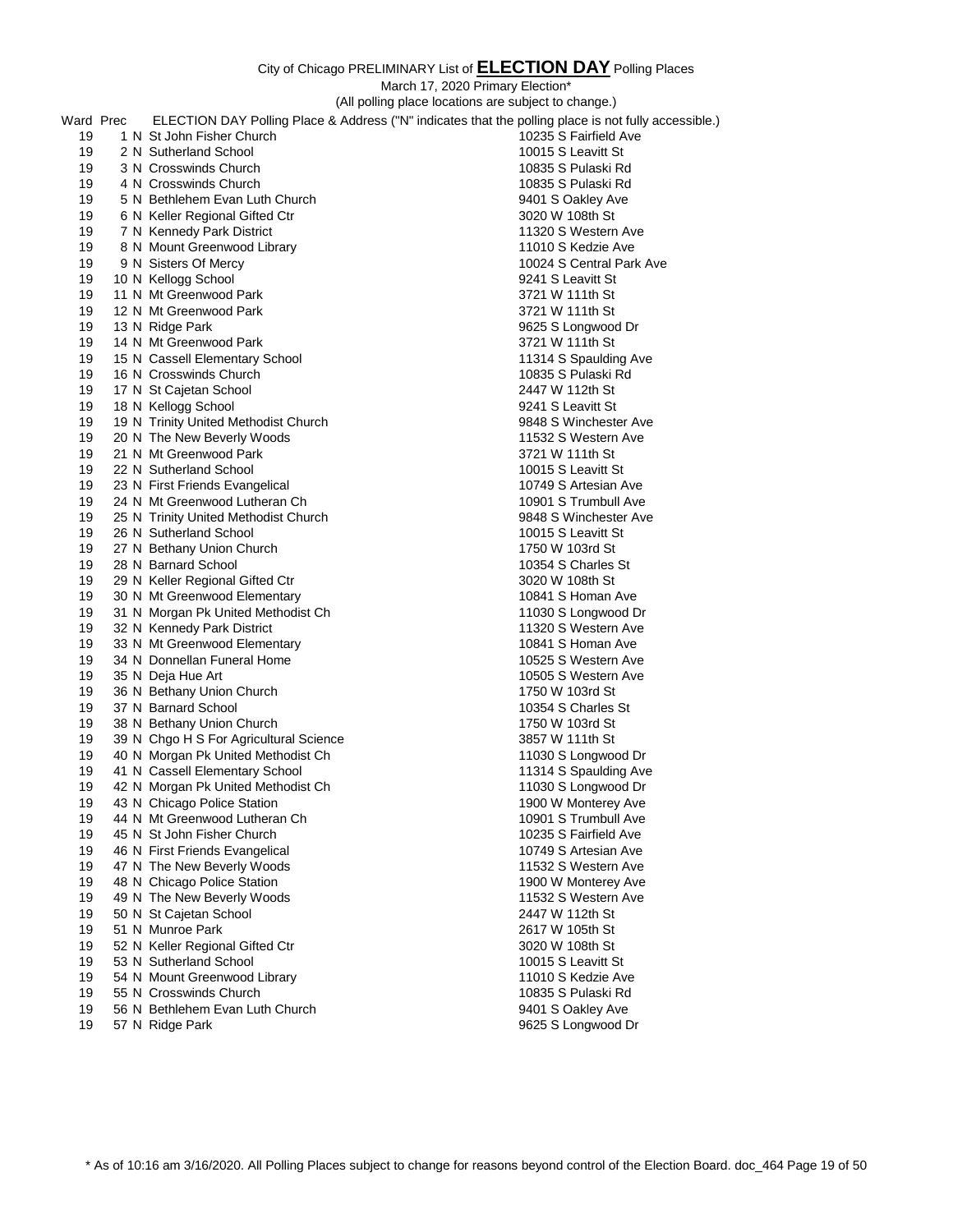March 17, 2020 Primary Election\* (All polling place locations are subject to change.) Ward Prec ELECTION DAY Polling Place & Address ("N" indicates that the polling place is not fully accessible.) 20 1 N Langley Ave Church 710 E 62nd St 20 2 N Love Cathedral Cmty Church 5112 S Halsted St 20 3 N Langley Ave Church 20 20 3 N Langley Ave Church 20 20 20 210 E 62nd St 20 4 N Sherman School 1000 W 52nd St 20 5 N Bessie Coleman Library 731 E 63rd St 20 6 N Hope School 20 7 Washington Scene Apts 6001 S Vernon Ave 20 8 N Ada S McKinley Apts 661 E 69th St 20 9 N Kenneth Campbell Apartments 6360 S Minerva Ave 20 10 New Beginnings Church 6620 S M L King Jr Dr 20 11 Washington Park 55th Pl L.P. 333 E 55th Pl 20 12 N Greater Metropolitan MB Church 6856 S Wabash Ave 20 13 N Robert Lawrence Senior Housing 655 W 65th St 20 14 N Midway Plaisance Senior Apt 731 E 60th St 20 15 N Hamline School **4747** S Bishop St 20 16 N Trinity Oaks Senior Housing 6225 S Drexel Ave 20 17 N Richards Academy H S 5030 S Bishop St 20 18 N Emmett L Till School 6543 S Champlain Ave 20 19 Washington Scene Apts 6001 S Vernon Ave 20 20 N Cesar Chavez School 4747 S Marshfield Ave 20 21 N Sherman Park 1301 W 52nd St 20 22 N Kenneth Campbell Apartments **6360 S Minerva Ave** 20 23 N South Land Village Apartments 6253 S Michigan Ave 20 24 N Cornerstone Baptist Church 1210 E 62nd St 20 25 N Sherman School 20 20 25 N Sherman School 20 20 20 20 31 20 26 N Cornerstone Baptist Church 1210 E 62nd St 20 27 N Urban Prep/Team Englewood 6201 S Stewart Ave 20 28 N Brownell School 6741 S Michigan Ave 20 29 N Vivian Carter Apts 6401 S Yale Ave 20 30 N Sherwood Park 5701 S Shields Ave 20 31 N Good Shepherd Tower 55 E Garfield Bv 20 32 N West Haven Homes 850 W Garfield Bv 20 33 N Bessie Coleman Library 731 E 63rd St 20 34 N Cornerstone Baptist Church 1210 E 62nd St 20 35 New Beginnings Church 6620 S M L King Jr Dr 20 36 N Urban Prep/Team Englewood 6201 S Stewart Ave 20 37 N Carter School 5740 S Michigan Ave 20 38 N Love Cathedral Cmty Church 5112 S Halsted St 20 39 N Urban Prep/Team Englewood 6201 S Stewart Ave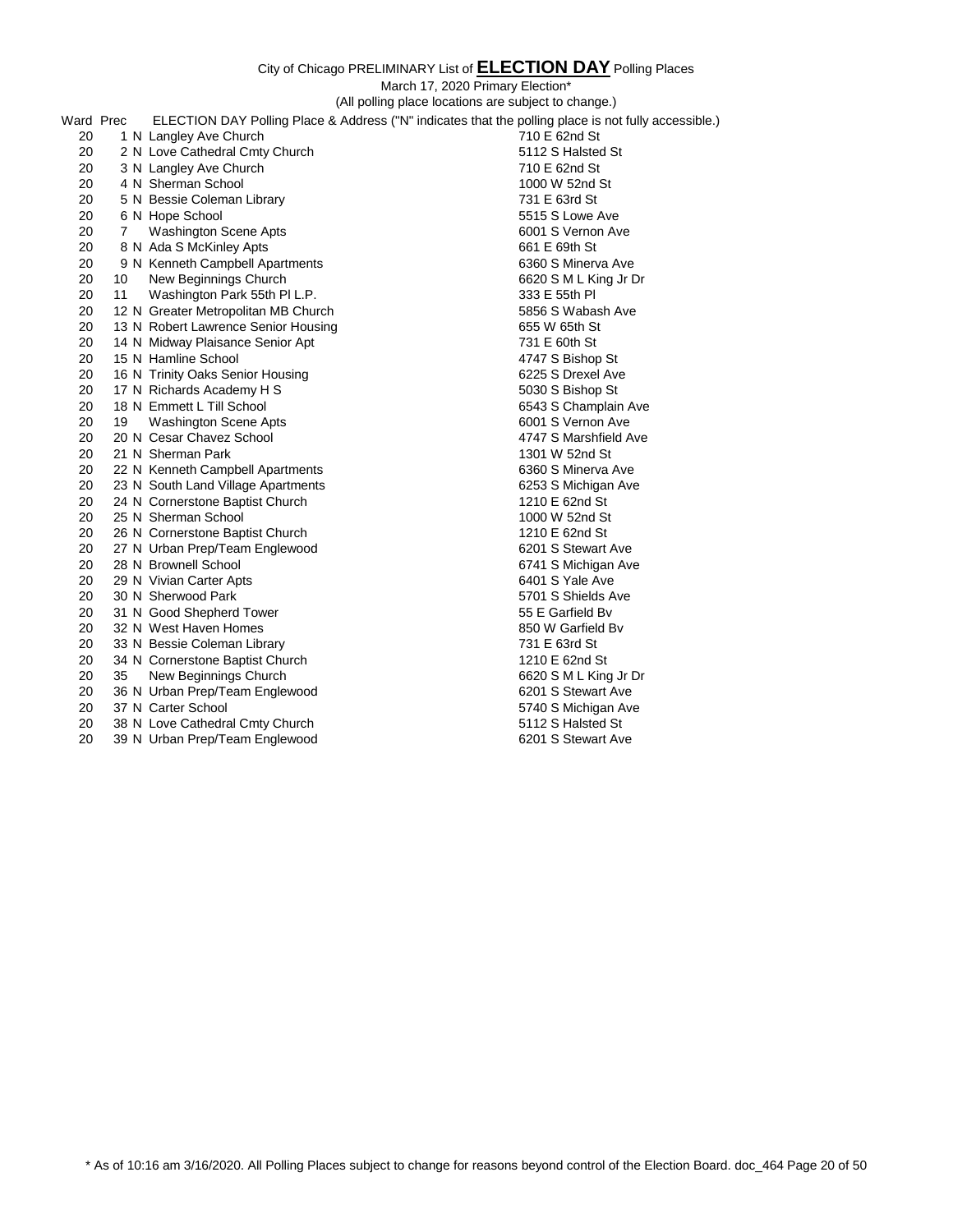March 17, 2020 Primary Election\*

(All polling place locations are subject to change.)

| Ward Prec | ELECTION DAY Polling Place & Address ("N" indicates that the polling place is not fully accessible.) |                      |
|-----------|------------------------------------------------------------------------------------------------------|----------------------|
| 21        | 1 N Greater Tabernacle MB Church                                                                     | 9712 S Vincennes Ave |
| 21        | 2 N Stone Terrace                                                                                    | 8440 S Parnell Ave   |
| 21        | 3 N New Nation Anoited Ministries                                                                    | 1700 W 87th St       |
| 21        | 4 N Westcott School                                                                                  | 409 W 80th St        |
| 21        | 5 N Kipling School                                                                                   | 9351 S Lowe Ave      |
| 21        | 6 N Lenas Beauty College                                                                             | 1140 W 87th St       |
| 21        | 7 N Emmanuel Baptist Church                                                                          | 8301 S Damen Ave     |
| 21        | 8 N Shiloah Baptist Church                                                                           | 9211 S Justine St    |
| 21        | 9 N Foster Park School                                                                               | 8530 S Wood St       |
| 21        | 10 N Fort Dearborn                                                                                   | 9025 S Throop St     |
| 21        | 11 N Ryder School                                                                                    | 8716 S Wallace St    |
| 21        | 12 N Ryder School                                                                                    | 8716 S Wallace St    |
| 21        | 13 N Foster Park                                                                                     | 1440 W 84th St       |
| 21        | 14 N Shiloah Baptist Church                                                                          | 9211 S Justine St    |
| 21        | 15 N O Hallaren Park                                                                                 | 8335 S Honore St     |
| 21        | 16 N Acme Missionary Baptist Church                                                                  | 8747 S Paulina       |
| 21        | 17 N Gresham School Of Excellence                                                                    |                      |
|           |                                                                                                      | 8510 S Green St      |
| 21        | 18 N Shiloah Baptist Church                                                                          | 9211 S Justine St    |
| 21        | 19 N Brainerd Park                                                                                   | 1246 W 92nd St       |
| 21        | 20 N Faith Evangelical Church                                                                        | 8300 S Sangamon St   |
| 21        | 21 N Greater Tabernacle MB Church                                                                    | 9712 S Vincennes Ave |
| 21        | 22 N Brainerd Park                                                                                   | 1246 W 92nd St       |
| 21        | 23 N Another Chance Church                                                                           | 9538 S Harvard Ave   |
| 21        | 24 N Kipling School                                                                                  | 9351 S Lowe Ave      |
| 21        | 25 N Another Chance Church                                                                           | 9538 S Harvard Ave   |
| 21        | 26 N Trinty United Church - Baptist                                                                  | 8048 S Ashland Ave   |
| 21        | 27 N Another Chance Church                                                                           | 9538 S Harvard Ave   |
| 21        | 28 N Holiness Is The Way Church                                                                      | 8210 S Racine Ave    |
| 21        | 29 N Auburn Commons Senior Residence                                                                 | 1626 W 87th St       |
| 21        | 30 N Cook School                                                                                     | 8150 S Bishop St     |
| 21        | 31 N West Chatham Park                                                                               | 8223 S Princeton Ave |
| 21        | 32 N Room At The Cross Church                                                                        | 1432 W 87th St       |
| 21        | 33 N Faith Evangelical Church                                                                        | 8300 S Sangamon St   |
| 21        | 34 N Gresham School Of Excellence                                                                    | 8510 S Green St      |
| 21        | 35 N Robichaux Pk                                                                                    | 9247 S Eggleston Ave |
| 21        | 36 N Brainerd Senior Ctr                                                                             | 8915 S Loomis St     |
| 21        | 37 N Wendell Green School                                                                            | 1150 W 96th St       |
| 21        | 38 N Resurrection Lutheran Church                                                                    | 9349 S Wentworth Ave |
| 21        | 39 N Drew School                                                                                     | 9300 S Princeton Ave |
| 21        | 40 N Robichaux Pk                                                                                    | 9247 S Eggleston Ave |
| 21        | 41 N Oakdale Park                                                                                    | 965 W 95th St        |
| 21        | 42 N Brainerd Park                                                                                   | 1246 W 92nd St       |
| 21        | 43 N Perspectives Charter School                                                                     | 8131 S May St        |
| 21        | 44 N Ryder School                                                                                    | 8716 S Wallace St    |
| 21        | 45 N Resurrection Lutheran Church                                                                    | 9349 S Wentworth Ave |
| 21        | 46 N New Covenant Coptic Temple                                                                      | 9306 S Halsted St    |
| 21        | 47 N Cook School                                                                                     | 8150 S Bishop St     |
| 21        | 48 N Foster Park                                                                                     | 1440 W 84th St       |
| 21        | 49 N Wendell Green School                                                                            | 1150 W 96th St       |
| 21        | 50 N Brainerd Library                                                                                | 1350 W 89th St       |
| 21        | 51 N Faith Evangelical Church                                                                        | 8300 S Sangamon St   |
|           | 52 N Foster Park                                                                                     | 1440 W 84th St       |
| 21        |                                                                                                      |                      |
| 21        | 53 N Simeon Career Academy                                                                           | 8147 S Vincennes Ave |

21 54 N New Pisgah Haven Homes 8005 S Racine Ave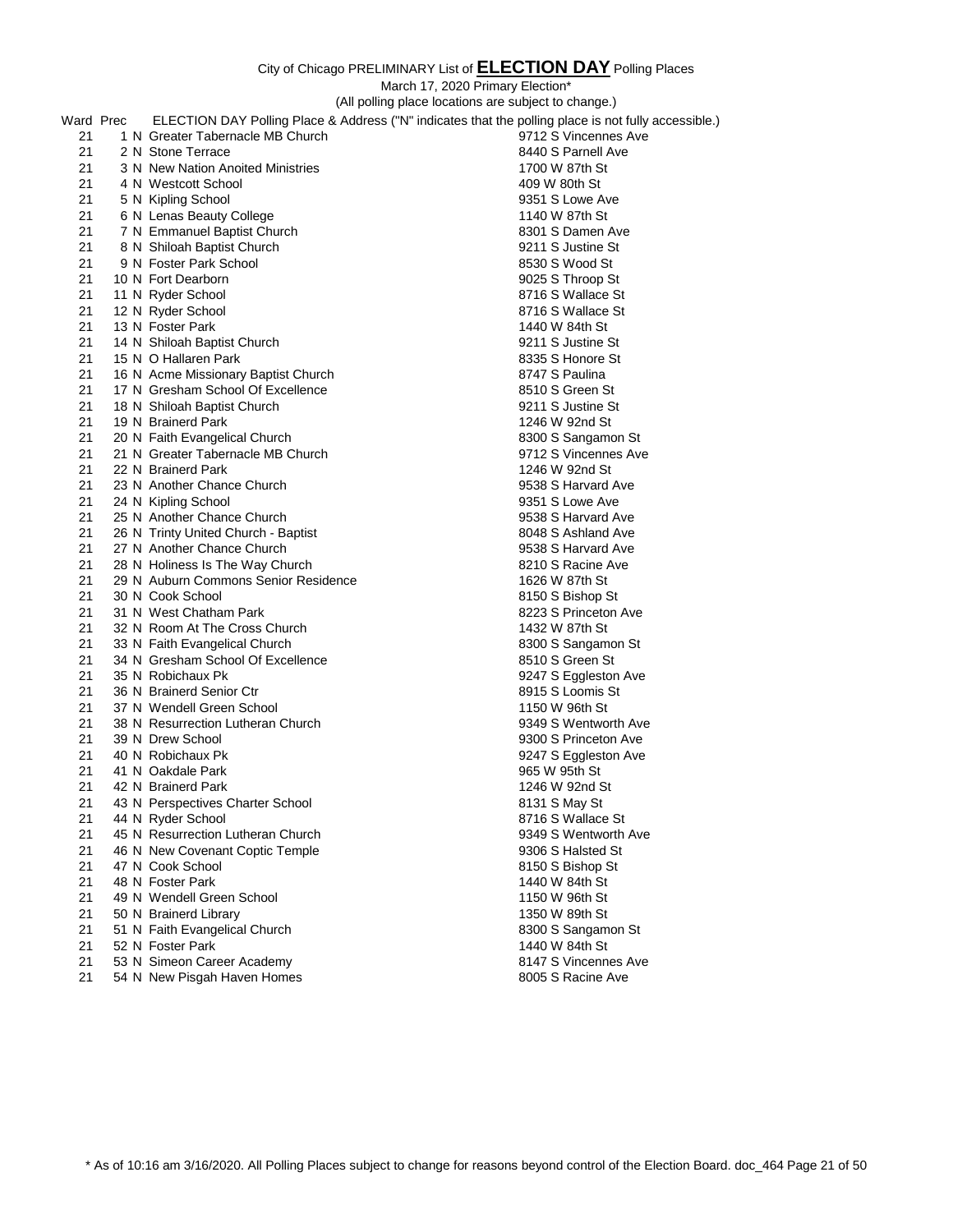March 17, 2020 Primary Election\*

(All polling place locations are subject to change.)

| Ward Prec | ELECTION DAY Polling Place & Address ("N" indicates that the polling place is not fully accessible.) |                         |
|-----------|------------------------------------------------------------------------------------------------------|-------------------------|
| 22        | 1 N Phoebe A Hearst Elementary School                                                                | 4640 S Lamon Ave        |
| 22        | 2 N Vittum Park                                                                                      | 5010 W 50th St          |
| 22        | 3 N Dominguez School                                                                                 | 3000 S Lawndale Ave     |
| 22        | 4 N Second Federal Bank                                                                              | 3960 W 26th St          |
| 22        | 5 N Piotrowski Park                                                                                  | 4247 W 31st St          |
| 22        | 6 N Corkery School                                                                                   | 2510 S Kildare Ave      |
| 22        | 7 N Dominguez School                                                                                 | 3000 S Lawndale Ave     |
| 22        | 8 N Vittum Park                                                                                      | 5010 W 50th St          |
| 22        | 9 N St Agnes Church                                                                                  | 2658 S Central Park Ave |
| 22        | 10 N Gary School                                                                                     | 3740 W 31st St          |
| 22        | 11 N Church Of God                                                                                   | 3048 S Central Park Ave |
| 22        | 12 N Los Amantes                                                                                     | 4753 W 47th St          |
| 22        | 13 N Cardenas School                                                                                 | 2345 S Millard Ave      |
| 22        | 14 N Cardenas School                                                                                 | 2345 S Millard Ave      |
| 22        | 15 N Francisco 1 Madero School                                                                       | 3202 W 28th St          |
| 22        | 16 N Piotrowski Park                                                                                 | 4247 W 31st St          |
| 22        | 17 N Epiphany Parish                                                                                 | 2524 S Keeler Ave       |
| 22        | 18 N Cardenas School                                                                                 | 2345 S Millard Ave      |
| 22        | 19 N Shedd Park                                                                                      | 3660 W 23rd St          |
| 22        | 20 N Piotrowski Park                                                                                 | 4247 W 31st St          |
| 22        | 21 N Pilgrimage M.B. Church                                                                          | 4339 W Cermak Rd        |
| 22        | 22 N Farragut High School                                                                            | 2345 S Christiana Ave   |
| 22        | 23 N Leclaire Park                                                                                   | 5120 W 44th St          |
| 22        | 24 N Whitney School                                                                                  | 2815 S Komensky Ave     |
| 22        | 25 N St Agnes Church                                                                                 | 2658 S Central Park Ave |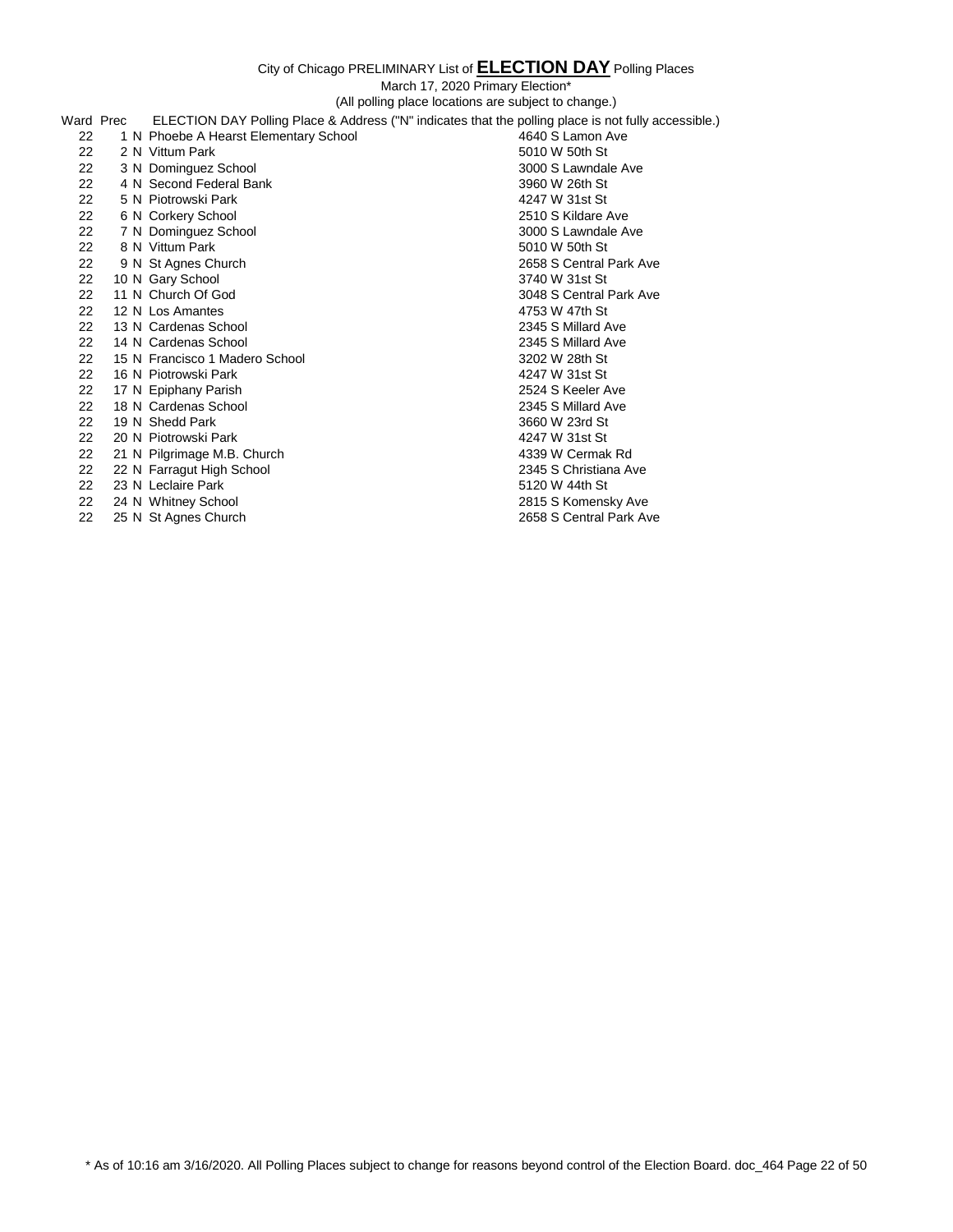March 17, 2020 Primary Election\*

(All polling place locations are subject to change.)

| Ward Prec |    | ELECTION DAY Polling Place & Address ("N" indicates that the polling place is not fully accessible.) |                        |
|-----------|----|------------------------------------------------------------------------------------------------------|------------------------|
| 23        |    | 1 N Valley Forge Park                                                                                | 7001 W 59th St         |
| 23        |    | 2 N Clearing Branch Library                                                                          | 6423 W 63rd PI         |
| 23        | 3  | St Daniel Prophet                                                                                    | 5340 S Nashville Ave   |
| 23        |    | 4 N Hope Church Midway                                                                               | 6059 S Archer Ave      |
| 23        |    | 5 N Mariscos La Palma                                                                                | 6038 S Pulaski Rd      |
| 23        |    | 6 N Strohacker Park                                                                                  | 4347 W 54th St         |
| 23        |    | 7 N Marantha Church                                                                                  | 3542 W 59th St         |
| 23        |    | 8 N St Faustina-St Camillus Campus                                                                   | 5450 S Lockwood Ave    |
| 23        |    | 9 N Chicago Ward Yard                                                                                | 3720 W 55th St         |
| 23        |    | 10 N American Legion Clearing Post 600                                                               | 4352 W 63rd St         |
| 23        |    | 11 N Royalty East Banquet Hall                                                                       | 3810 W 63rd St         |
| 23        |    | 12 N Valley Forge Park                                                                               | 7001 W 59th St         |
| 23        |    | 13 N Tonti Elementary School                                                                         | 5815 S Homan Ave       |
| 23        |    | 14 N Garfield Branch Library                                                                         | 6348 S Archer Ave      |
| 23        |    | 15 N Tonti Elementary School                                                                         | 5815 S Homan Ave       |
| 23        |    | 16 N Byrne School                                                                                    | 5329 S Oak Park Ave    |
| 23        |    | 17 N Chicago Lawn Branch Library                                                                     | 6120 S Kedzie Ave      |
| 23        |    | 18 N St Rene                                                                                         | 6340 S New England Ave |
| 23        |    | 19 N Eberhart School                                                                                 | 3430 W 65th PI         |
| 23        |    | 20 N Chicago Police Station                                                                          | 3420 W 63rd St         |
| 23        |    | 21 N Byrne School                                                                                    | 5329 S Oak Park Ave    |
| 23        |    | 22 N Soukal Floral Greenhouse                                                                        | 5336 S Mason Ave       |
| 23        |    | 23 N Clearing Branch Library                                                                         | 6423 W 63rd PI         |
| 23        |    | 24 N Sawyer School                                                                                   | 5248 S Sawyer Ave      |
| 23        |    | 25 N Archer Heights Branch                                                                           | 5055 S Archer Ave      |
| 23        |    | 26 N New Life Community Church                                                                       | 5101 S Keeler Ave      |
| 23        |    | 27 N Croatian American Radio Club                                                                    | 7036 W Archer Ave      |
| 23        |    | 28 N St Rene                                                                                         | 6340 S New England Ave |
| 23        |    | 29 N Chicago Ward Yard                                                                               | 5556 S Central Ave     |
| 23        |    | 30 N West Lawn Branch Library                                                                        | 4020 W 63rd St         |
| 23        |    | 31 N Chicago Lawn United Methodist Ch                                                                | 3500 W 63rd PI         |
| 23        |    | 32 N Royalty East Banquet Hall                                                                       | 3810 W 63rd St         |
| 23        |    | 33 N Los Pequenos Angelitos Day Care                                                                 | 3711 W 55th St         |
| 23        |    | 34 N Marantha Church                                                                                 | 3542 W 59th St         |
| 23        |    | 35 N St Rene                                                                                         | 6340 S New England Ave |
| 23        |    | 36 N Byrne School                                                                                    | 5329 S Oak Park Ave    |
| 23        | 37 | St Daniel Prophet                                                                                    | 5340 S Nashville Ave   |
| 23        |    | 38 N T C F Bank                                                                                      | 6141 S Archer Ave      |
| 23        |    | 39 N Los Pequenos Angelitos Day Care                                                                 | 3711 W 55th St         |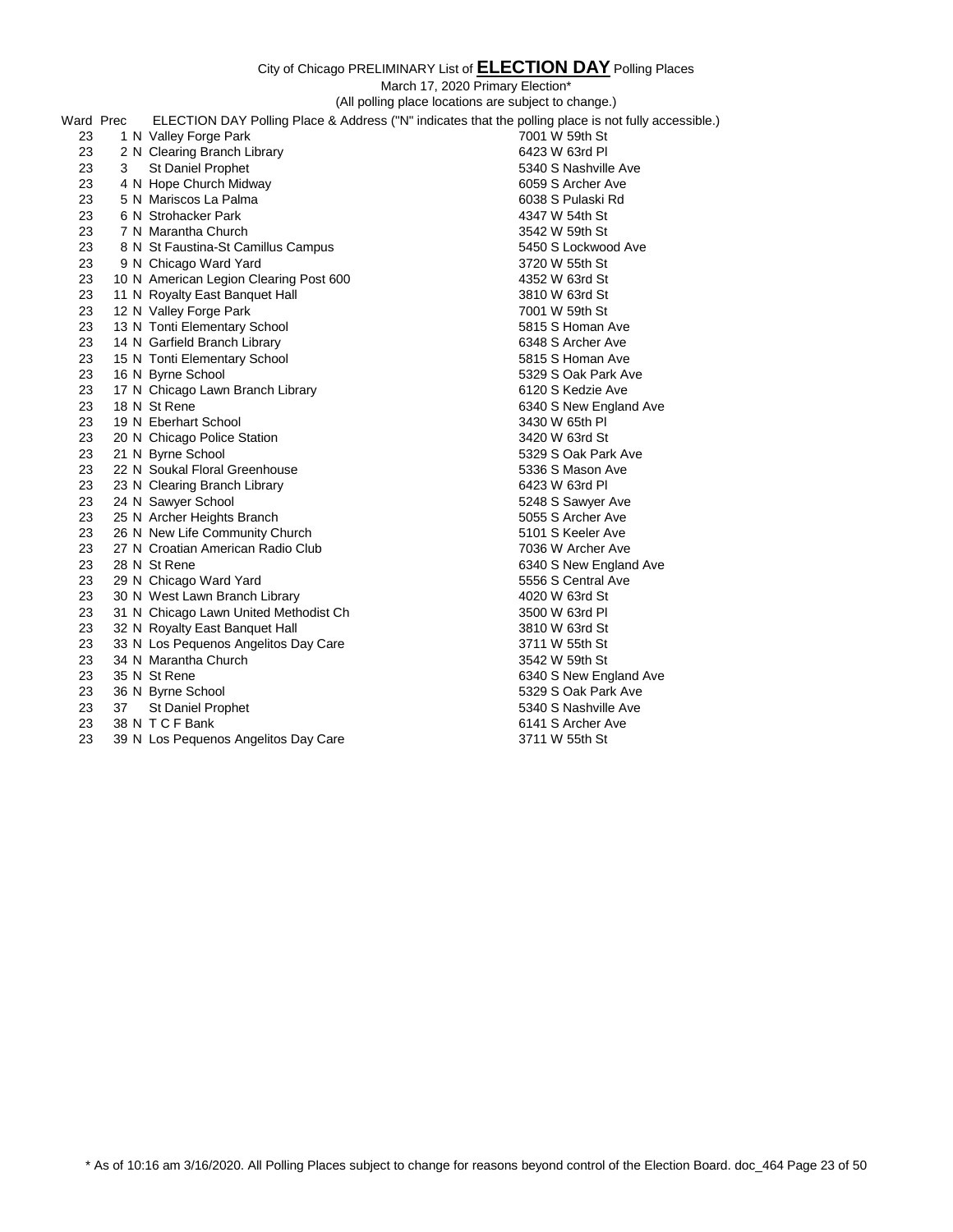|           |    | (All polling place locations are subject to change.)                                                 |                       |
|-----------|----|------------------------------------------------------------------------------------------------------|-----------------------|
| Ward Prec |    | ELECTION DAY Polling Place & Address ("N" indicates that the polling place is not fully accessible.) |                       |
| 24        |    | 1 N Roswell B Mason-North Campus                                                                     | 4217 W 18th St        |
| 24        |    | 2 N Anton Dvorak School                                                                              | 3615 W 16th St        |
| 24        |    | 3 N Crown Academy                                                                                    | 2128 S St Louis Av    |
| 24        |    | 4 N John Gregory School                                                                              | 3715 W Polk St        |
| 24        |    | 5 N Sunshine M B Church                                                                              | 3654 W Roosevelt Rd   |
| 24        |    | 6 N Anton Dvorak School                                                                              | 3615 W 16th St        |
| 24        |    | 7 N Little Village Library                                                                           | 2311 S Kedzie Av      |
| 24        |    | 8 N Franklin Park Fieldhouse                                                                         | 4320 W 15th St        |
| 24        |    | 9 N Crown Academy                                                                                    | 2128 S St Louis Av    |
| 24        |    | 10 N Kingdom Culture Int'L Ministries                                                                | 1910 S Kedzie Ave     |
| 24        |    | 11 N C E Hughes School                                                                               | 4247 W 15th St        |
| 24        |    | 12 N Kipp Ascend Primary School                                                                      | 1440 S Christiana Ave |
| 24        |    | 13 N Kipp Ascend Primary School                                                                      | 1440 S Christiana Ave |
| 24        |    | 14 N Greater Rose Hill Baptist Church                                                                | 3137 W Roosevelt Rd   |
| 24        |    | 15 N William Penn School                                                                             | 1616 S Avers Ave      |
| 24        |    | 16 N Little Village Library                                                                          | 2311 S Kedzie Av      |
| 24        |    | 17 N Webster School                                                                                  | 4055 W Arthington St  |
| 24        |    | 18 N Faith Community Church                                                                          | 3456 W Flournoy St    |
| 24        |    | 19 N Sumner School                                                                                   | 4320 W Fifth Ave      |
| 24        |    | 20 N Webster School                                                                                  | 4055 W Arthington St  |
| 24        |    | 21 N Lawndale Academy                                                                                | 3500 W Douglas Bv     |
| 24        |    | 22 N United Baptist Church                                                                           | 4220 W Roosevelt Rd   |
| 24        | 23 | Johnson Child Parent Center                                                                          | 1504 S Albany Ave     |
| 24        |    | 24 N Herzl School                                                                                    | 3711 W Douglas Bv     |
| 24        |    | 25 N Franklin Park Fieldhouse                                                                        | 4320 W 15th St        |
| 24        |    | 26 N Roosevelt Tower # 1                                                                             | 3440 W Roosevelt Rd   |
| 24        |    | 27 N Chicago Police Station                                                                          | 3151 W Harrison St    |
| 24        | 28 | <b>Clair House Senior Apartments</b>                                                                 | 1350 S Harding Ave    |
| 24        |    | 29 N Greater St Paul Ame Church                                                                      | 4236 W Cermak Rd      |
| 24        |    | 30 N Fizer Temple COGIC                                                                              | 3926 W Roosevelt Rd   |
| 24        |    | 31 N Lawndale Christian Health Ctr                                                                   | 3860 W Ogden Ave      |
| 24        |    | 32 N Sumner School                                                                                   | 4320 W Fifth Ave      |
| 24        |    | 33 N Roswell B Mason-North Campus                                                                    | 4217 W 18th St        |
| 24        |    | 34 N Anton Dvorak School                                                                             | 3615 W 16th St        |
| 24        |    | 35 N Douglass Branch Library                                                                         | 3353 W 13th St        |
| 24        |    | 36 N Lawndale Christian Health Ctr                                                                   | 3860 W Ogden Ave      |
| 24        |    | 37 N First Baptist Institutional Church                                                              | 4220 W 18th St        |
| 24        |    | 38 N Pope                                                                                            | 1852 S Albany Ave     |
| 24        |    | 39 N Albany Terrace Apartments                                                                       | 3030 W 21st Pl        |
| 24        |    | 40 N Chicago Police Station                                                                          | 3151 W Harrison St    |
| 24        |    | 41 N Enola A Dew Apartments                                                                          | 4623 W Gladys Ave     |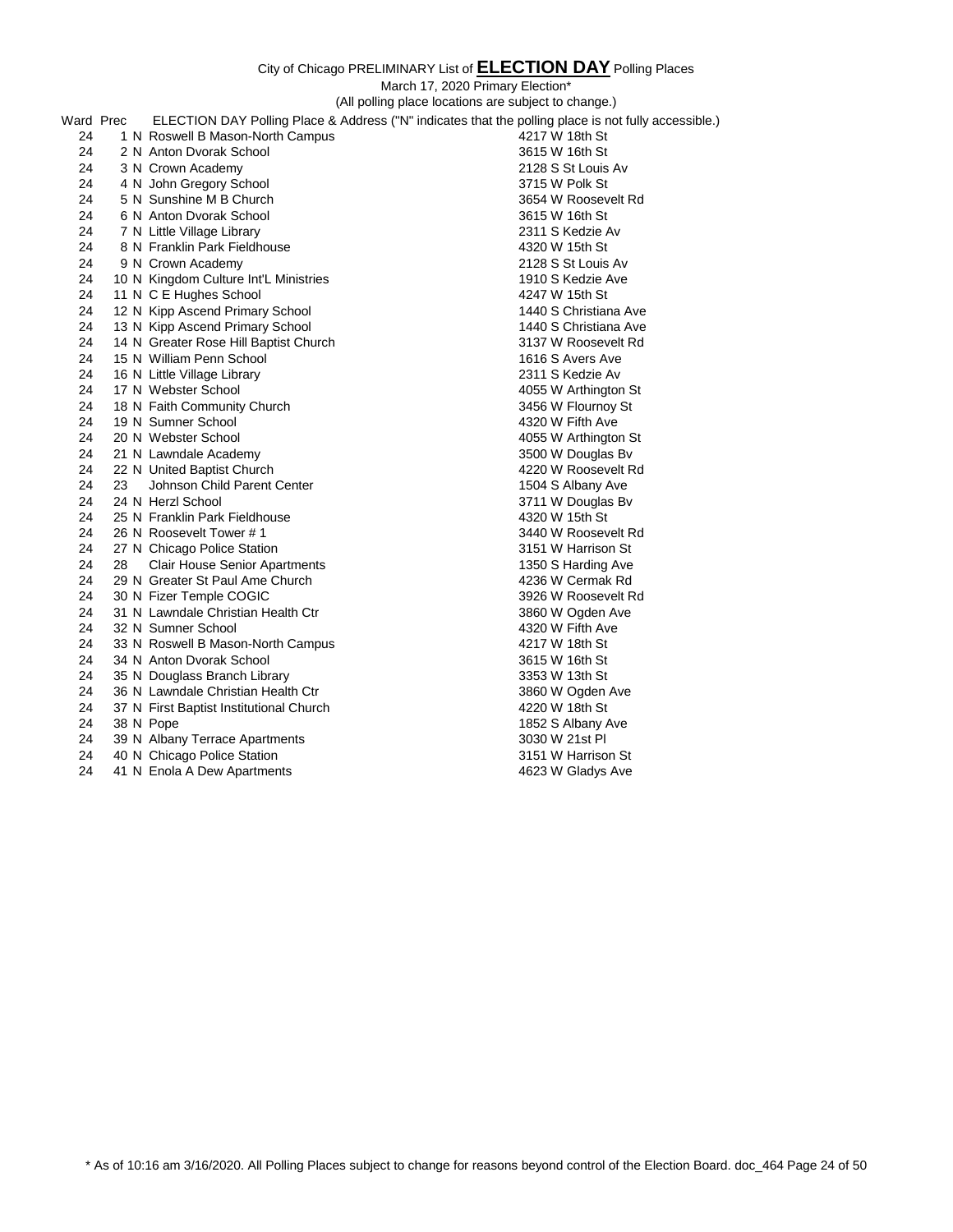City of Chicago PRELIMINARY List of **ELECTION DAY** Polling Places March 17, 2020 Primary Election\* (All polling place locations are subject to change.) Ward Prec ELECTION DAY Polling Place & Address ("N" indicates that the polling place is not fully accessible.)<br>25 1 N Lincoln United Methodist Church 2242 S Damen Ave 25 1 N Lincoln United Methodist Church 25 2 Rudy Lozano Branch Library 1805 S Loomis St 25 3 Merit School Of Music 38 S Peoria St 25 4 N UIC Dorin Forum 1213 S Halsted St 25 5 N Ruiz School 2410 S Leavitt St 25 6 Haines School 25 6 Haines School 247 W 23rd Pl 25 6 Haines School<br>25 7 Rudv Lozano P 25 7 Rudy Lozano Branch Library 1805 S Loomis St 25 8 N Pickard School 2301 W 21st Pl 25 9 N Harrison Park 1824 S Wood St 25 10 N Soul City Church 1150 W Adams St 25 11 N Harrison Park 1824 S Wood St 25 12 N Jungman School 25 1746 S Miller St 25 13 N Cooper School 25 1624 W 19th St 25 14 C A S L Senior Housing 2108 S Princeton Ave 25 15 N Whittier Elementary 1900 W 23rd St 25 16 Merit School Of Music 38 S Peoria St 25 17 Las Amer Racine Apartments 1611 S Racine Ave 25 18 Haines School 247 W 23rd Pl 25 19 N Cooper School 25 1624 W 19th St 25 20 Fosco Pk Fieldhouse 1312 S Racine Ave 1312 S Racine Ave 1312 S Racine Ave 1312 S Plymouth Ct 21 N South Loop School 21 N South Loop School 25 22 N Orozco Community Academy 1940 W 18th St 25 23 N Dvorak Park 1119 W Cullerton St 25 24 N Pilsen Academy 1420 W 17th St 25 25 N Sheridan Park 910 S Aberdeen St 25 26 N Ruiz School 2410 S Leavitt St 25 27 Holiday Inn Hotel/Suites 606 W Harrison St 25 28 Perez Jr School 25 28 Perez Jr School 25 29 N George Collins Senior Apartments 25 29 N George Collins Senior Apartments 25 29 N George Collins Senior Apartments 25 30 N Mujeres Latinas En Accion 2124 W 21st Pl 25 31 N Soul City Church 1150 W Adams St

25 32 N Everett School 3419 S Bell Ave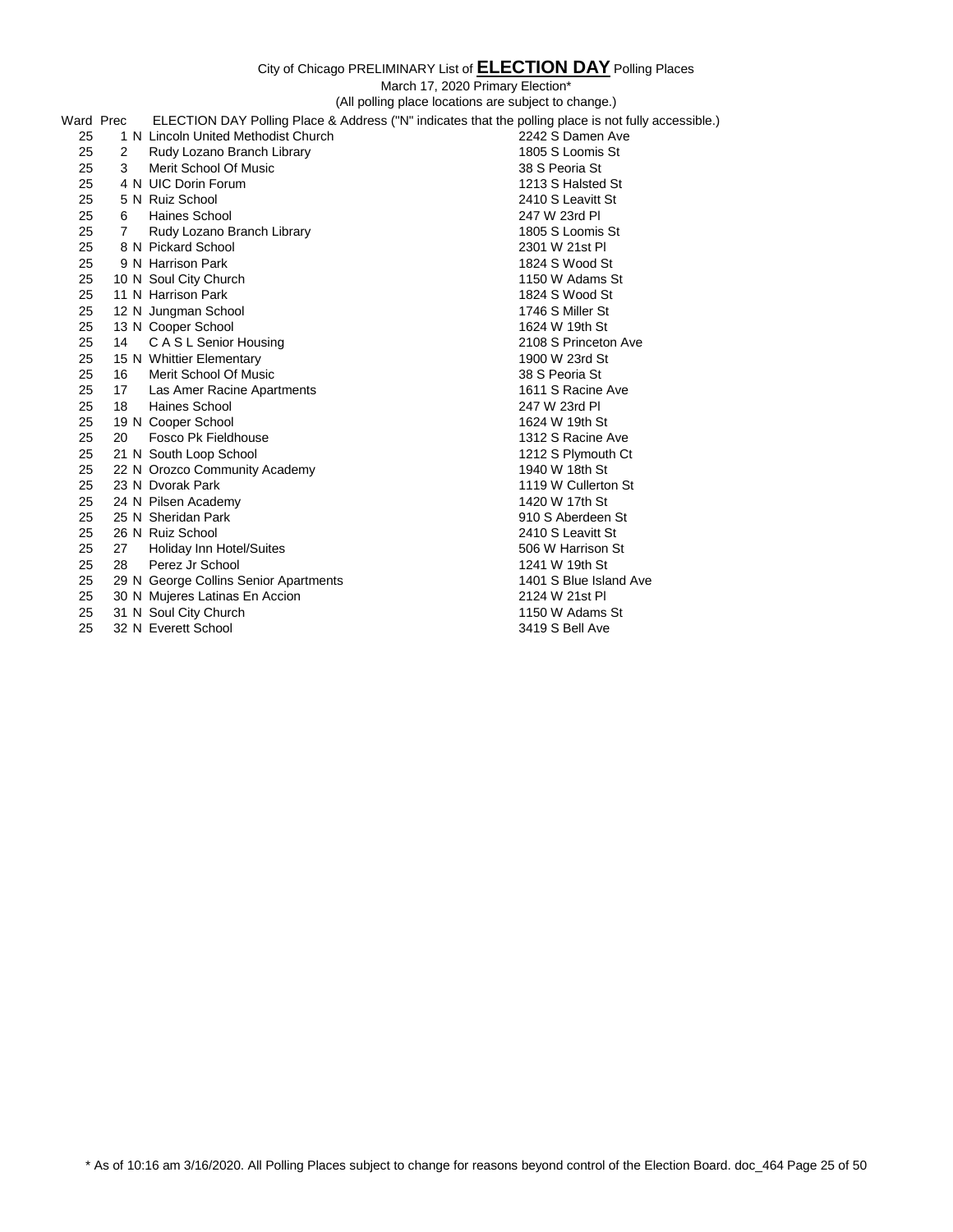|           |    | (All polling place locations are subject to change.)                                                 |                                      |  |
|-----------|----|------------------------------------------------------------------------------------------------------|--------------------------------------|--|
| Ward Prec |    | ELECTION DAY Polling Place & Address ("N" indicates that the polling place is not fully accessible.) |                                      |  |
| 26        |    | 1 N Ukrainian Orthdx Patronage Ch                                                                    | 900 N Washtenaw Ave                  |  |
| 26        |    | 2 N 1st Spaulding Church Of God                                                                      | 1132 N Spaulding Ave                 |  |
| 26        |    | 3 N Chopin School                                                                                    | 2450 W Rice St                       |  |
| 26        |    | 4 N West Park Academy                                                                                | 1425 N Tripp Ave                     |  |
| 26        | 5  | <b>Scattered Sites</b>                                                                               | 1402 N Kedzie Ave                    |  |
| 26        |    | 6 N Iglesia Evangelica Misionera                                                                     | 1515 N Homan Ave                     |  |
| 26        |    | 7 N St Augustine College                                                                             | 3255 W Armitage Ave                  |  |
| 26        |    | 8 N McAuliffe Elementary                                                                             | 1841 N Springfield Ave               |  |
| 26        |    | 9 N Pablo Casals School                                                                              | 3501 W Potomac Ave                   |  |
| 26        |    | 10 N Association House Of Chicago                                                                    | 1116 N Kedzie Ave                    |  |
| 26        |    | 11 N Eddies Hall                                                                                     | 3634 W North Ave                     |  |
| 26        |    | 12 N Iglesia Evangelica Misionera                                                                    | 1515 N Homan Ave                     |  |
| 26        |    | 13 N North Pulaski Library                                                                           | 4300 W North Ave                     |  |
| 26        |    | 14 N Stowe School                                                                                    | 3444 W Wabansia Ave                  |  |
| 26        | 15 | The Salvation Army Family Store                                                                      | 4052 W Grand Ave                     |  |
| 26        |    | 16 N North & Pulaski Elderly Housing                                                                 | 3949 W North Ave                     |  |
| 26        |    | 17 N Smith Park                                                                                      | 2526 W Grand Ave                     |  |
| 26        |    | 18 N Humboldt Park Library                                                                           | 1605 N Troy St                       |  |
| 26        |    | 19 N West Park Academy                                                                               | 1425 N Tripp Ave                     |  |
| 26        |    | 20 N Christian Fellowship Flock                                                                      | 2435 W Division St                   |  |
| 26        |    | 21 N Chi-Arts School                                                                                 | 2714 W Augusta Bv                    |  |
| 26        |    | 22 N North Pulaski Library                                                                           | 4300 W North Ave                     |  |
| 26        |    | 23 N Mozart Park                                                                                     | 2036 N Avers Ave                     |  |
| 26        |    | 24 N Armitage Commons Apartments                                                                     | 3720 W Armitage Ave                  |  |
| 26        |    | 25 N Humboldt Park Library                                                                           | 1605 N Troy St                       |  |
| 26        |    | 26 N Las Moradas Apts                                                                                | 1307 N California Ave                |  |
| 26        |    | 27 N Humboldt Park Library                                                                           | 1605 N Troy St                       |  |
| 26        |    | 28 N Ellen Mitchell School                                                                           | 2233 W Ohio St                       |  |
| 26        |    | 29 N Ramon A Souchet                                                                                 | 3214 W North Ave                     |  |
| 26        |    | 30 N Humboldt Park Library                                                                           | 1605 N Troy St                       |  |
| 26        |    | 31 N Cameron School                                                                                  | 1234 N Monticello Ave                |  |
| 26        |    | 32 N Ellen Mitchell School                                                                           | 2233 W Ohio St                       |  |
| 26        |    | 33 N Scattered Sites                                                                                 | 925 N California Ave                 |  |
| 26        |    | 34 N Palmer Square Apartments                                                                        | 3212 W Dickens Ave                   |  |
| 26        |    | 35 N Urban Theater Company                                                                           | 2620 W Division St                   |  |
| 26        |    | 36 N Ukrainian Orthdx Patronage Ch                                                                   | 900 N Washtenaw Ave                  |  |
| 26        |    | 37 N St Augustine College                                                                            | 3255 W Armitage Ave                  |  |
| 26        |    | 38 N Bloomingdale Apartments                                                                         | 1745 N Keystone Ave                  |  |
| 26        |    | 39 N Chopin School                                                                                   | 2450 W Rice St                       |  |
| 26        |    | 40 N Ramon A Souchet                                                                                 | 3214 W North Ave                     |  |
| 26        |    | 41 N Pablo Casals School                                                                             | 3501 W Potomac Ave                   |  |
| 26        |    | 42 N Humboldt Park Library                                                                           | 1605 N Troy St                       |  |
| 26        |    | 43 N Apostolic Assembly                                                                              | 1326 N Hamlin Ave                    |  |
| 26        |    | 44 N Humboldt Park Library                                                                           | 1605 N Troy St                       |  |
| 26        |    | 45 N Apostolic Assembly<br>46 N Smith Park                                                           | 1326 N Hamlin Ave                    |  |
| 26<br>26  |    | 47 N Sabor Latino                                                                                    | 2526 W Grand Ave<br>3808 W North Ave |  |
| 26        |    |                                                                                                      | 2435 W Division St                   |  |
| 26        | 49 | 48 N Christian Fellowship Flock<br>Segundo Ruiz Belvis Cultural Ctr                                  | 4048 W Armitage Ave                  |  |
|           |    |                                                                                                      |                                      |  |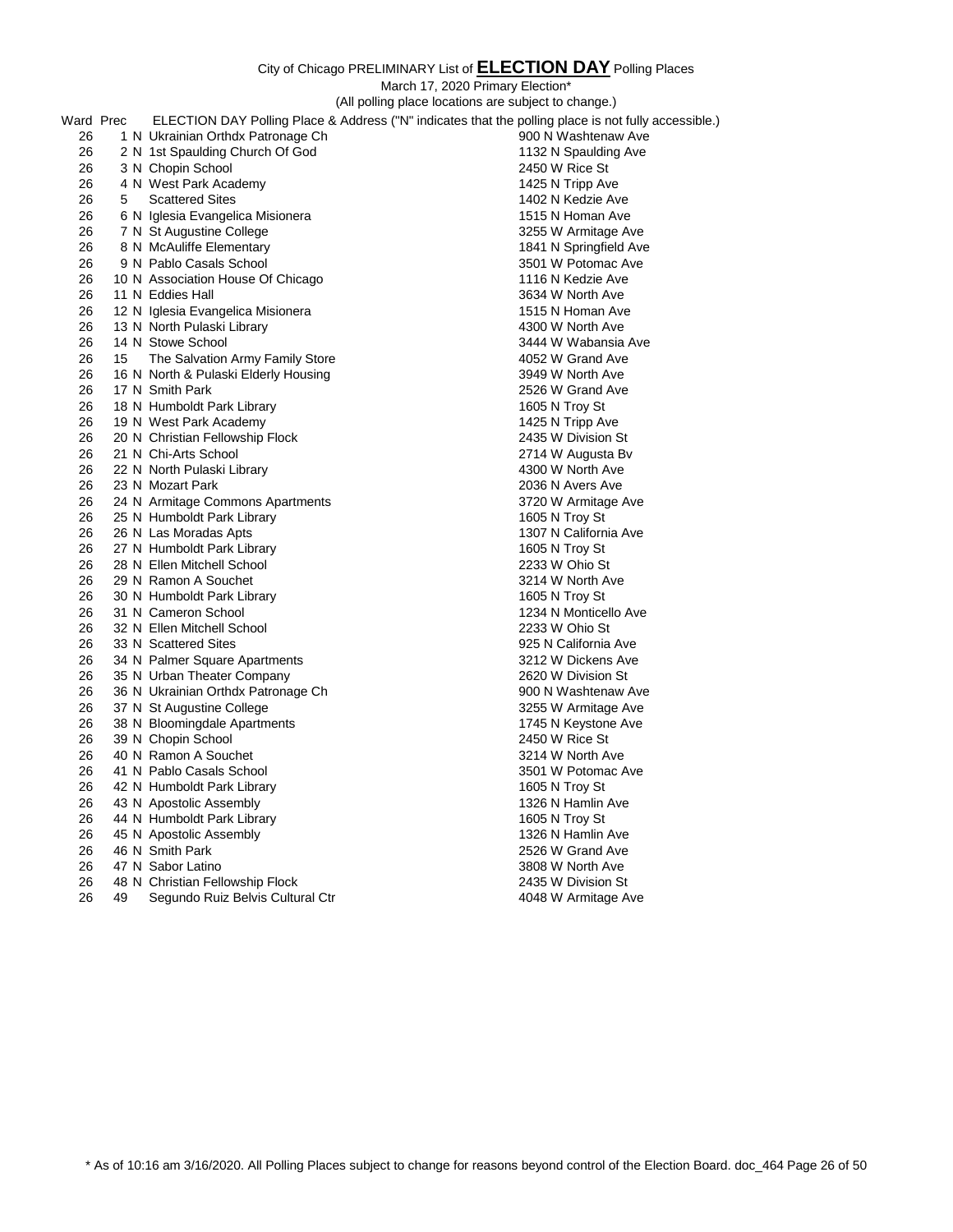March 17, 2020 Primary Election\* (All polling place locations are subject to change.) Ward Prec ELECTION DAY Polling Place & Address ("N" indicates that the polling place is not fully accessible.) 27 1 N Eckhart Park 1330 W Chicago Ave 27 2 N Police Academy 1300 W Jackson Bv 27 3 N Ward School 646 N Lawndale Ave 27 4 N Cather School 2908 W Washington Bv 27 5 N The Salvation Army **825 N Christiana** Ave 27 6 Skinner North School 640 W Scott St 27 7 N 1 St Apostolic Assembly 1401 W Superior St 27 8 N Polaris Charter School 620 N Sawyer Ave 27 9 N Franklin Fine Arts Ctr 27 N Every 19th 225 W Evergreen Ave 27 10 N Patrick Sullivan Senior Apartments 1633 W Madison St 27 11 N Jenner Academy Of Arts 1119 N Cleveland Ave 27 12 N Franklin Fine Arts Ctr 27 12 N Franklin Fine Arts Ctr 27 13 N Noble Square Cooperative 1165 N Milwaukee Ave 27 14 N New Landmark Baptist Church 27 2700 W Wilcox St 27 15 N Ward School 646 N Lawndale Ave 27 16 N Ace Hotel Chicago 311 N Morgan 27 17 N Phoenix Military Academy 145 S Campbell Ave 27 18 N Oakley Square 237 18 N Oakley Square 2334 W Van Buren St 27 19 N Rowe Clark Math And Science Acdy 3645 W Chicago Ave 27 20 N Marshall Field Garden Apartments<br>27 21 N Domain Condo Association 1428 N Sedgwick St 27 21 N Domain Condo Association 27 22 N Ward School **646 N Lawndale Ave** 27 23 Elizabeth Davis Apartments 440 N Drake Ave 27 24 N Youth Center COGIC 27 24 N Youth Center COGIC 27 25 N Dett School 2131 W Monroe St 27 26 N Morton Sch Of Excellence 431 N Troy St 27 27 N West Haven Park Apartments 1939 W Lake St 27 28 N Walter Payton College Prep 1034 N Wells 1034 N Wells<br>27 29 N Youth Center COGIC 1034 N Wells 1025 N Grand Ave 27 29 N Youth Center COGIC 27 30 N New Landmark Baptist Church 2700 W Wilcox St 27 31 N Morton Sch Of Excellence 431 N Troy St 27 32 N St Leonard Ministries 2120 W Warren Bv 27 33 N Union Park Field House 1501 W Randolph St 27 34 N Ward School **646 N** Lawndale Ave 27 35 Northwestern Settlement Assoc 1400 W Augusta Bv 27 36 N Greater Holy Temple 27 36 N California Ave 27 37 N Flannery Homes 27 37 N Clybourn Ave 27 38 N Zelda Ormes Apartments 116 W Elm St 27 39 N Revival Fellowship C O G I C 2810 W Washington Bv 27 40 N Northwest Tower Apts 1170 W Erie St 27 41 N The Habitat Co/West Point Plaza 300 S Damen Ave 27 42 N North Park Tower 300 W North Ave 27 43 N Suder Montessori Mgnt School 2022 W Washington Bv 27 44 N The Salvation Army **825 N Christiana Ave** 27 45 N Ace Hotel Chicago 311 N Morgan 27 46 N Franklin Fine Arts Ctr 27 19 225 W Evergreen Ave 27 47 N Evergreen Tower 1333 N Cleveland Ave 27 48 N Jenner Academy Of Arts 1119 N Cleveland Ave 27 49 N Cather School 2908 W Washington Bv 27 50 N Midwest Terrace Apartments 150 S Campbell Ave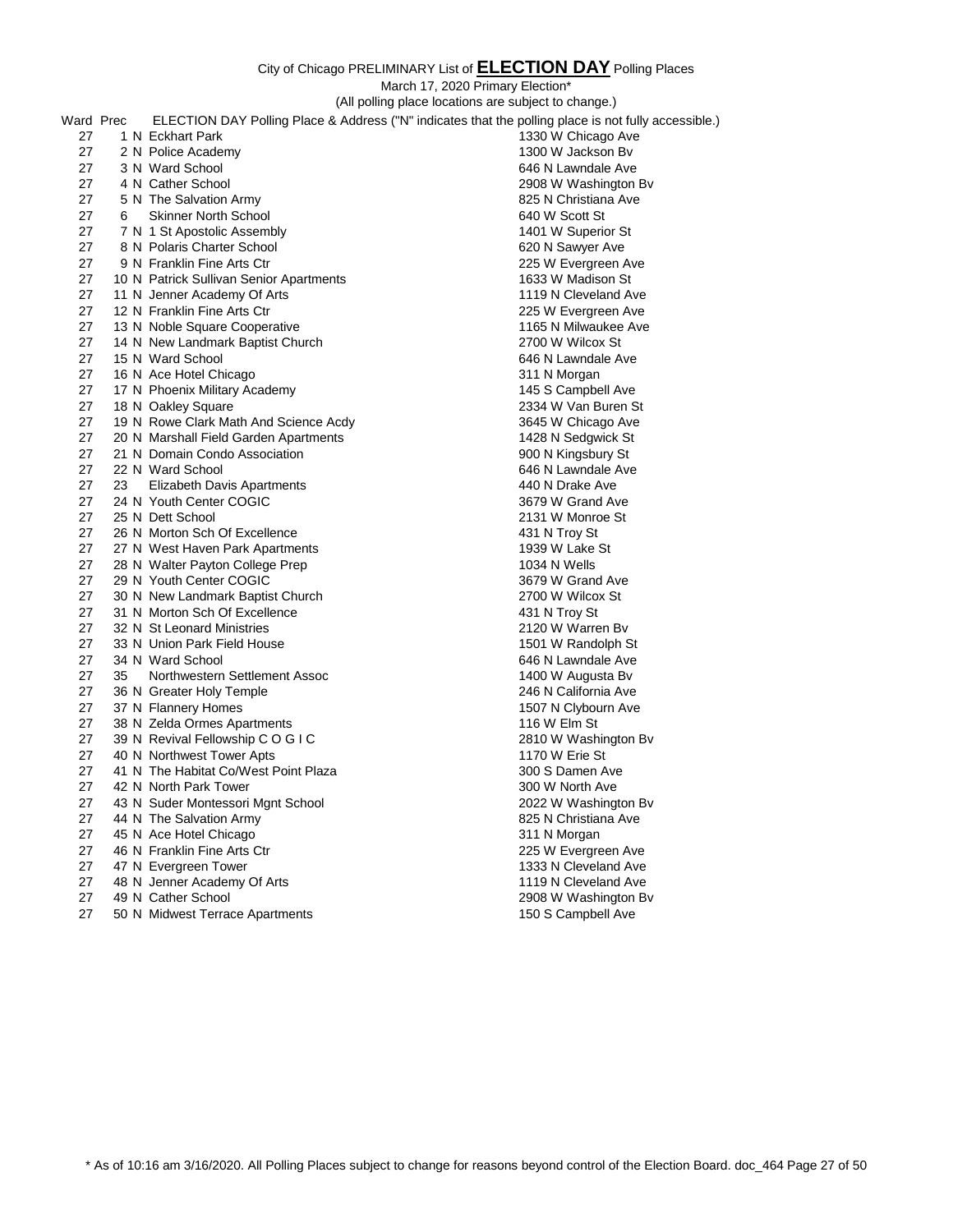March 17, 2020 Primary Election\*

(All polling place locations are subject to change.)

|           |    | (All polling place locations are subject to change.)                                                 |                      |
|-----------|----|------------------------------------------------------------------------------------------------------|----------------------|
| Ward Prec |    | ELECTION DAY Polling Place & Address ("N" indicates that the polling place is not fully accessible.) |                      |
| 28        |    | 1 N Chetwyn Rodgers Drive Develop Cntr                                                               | 25 N Cicero Ave      |
| 28        |    | 2 N Break Through Urban Ministries                                                                   | 3219 W Carroll Ave   |
| 28        |    | 3 N Faraday School                                                                                   | 3250 W Monroe St     |
| 28        |    | 4 N Stem Academy                                                                                     | 1522 W Fillmore St   |
| 28        |    | 5 N William Jones Apartments                                                                         | 1447 S Ashland Ave   |
| 28        |    | 6 N Police Academy                                                                                   | 1300 W Jackson By    |
| 28        |    | 7 N St Michaels M B Church                                                                           | 4106 W Monroe St     |
| 28        |    | 8 N Andrew Jackson School                                                                            | 1340 W Harrison St   |
| 28        |    | 9 N St Michaels M B Church                                                                           | 4106 W Monroe St     |
| 28        |    | 10 N Stem Academy                                                                                    | 1522 W Fillmore St   |
| 28        |    | 11 N Washington Irving School                                                                        | 749 S Oakley Bv      |
| 28        |    | 12 N Zoe Life Ministries                                                                             | 3 S Laramie Ave      |
| 28        |    | 13 N Greencastle Of Garfield I Apartments                                                            | 3811 W Washington Bv |
| 28        |    | 14 N New Mt Sinai MB Church                                                                          | 310 N Laramie Ave    |
| 28        |    | 15 N Garfield Senior Apartments                                                                      | 3700 W Congress Pkwy |
| 28        |    | 16 N Greater St John M B Church                                                                      | 310 S Kostner Ave    |
| 28        |    | 17 N Melody Stem Sch/Delano Campus                                                                   | 3937 W Wilcox St     |
| 28        |    | 18 N Circle Park Apartments                                                                          | 1111 S Ashland Ave   |
| 28        |    | 19 N Mayors People/Disabilities                                                                      | 2102 W Ogden Ave     |
| 28        |    | 20 N Ike Sims Apartments                                                                             | 3333 W Maypole Ave   |
| 28        |    | 21 N Community Care Center                                                                           | 230 N Kolmar Ave     |
| 28        |    | 22 N Al Raby School / Cmty Environment                                                               | 3545 W Fulton St     |
| 28        |    | 23 N Maypole Ave Church Of Christ                                                                    | 4400 W Maypole Ave   |
| 28        |    | 24 N George W Tilton School                                                                          | 223 N Keeler Ave     |
| 28        |    | 25 N Peoples Church Of The Harvest                                                                   | 3570 W Fifth Ave     |
| 28        |    | 26 N St Michaels M B Church                                                                          | 4106 W Monroe St     |
| 28        |    | 27 N Andrew Jackson School                                                                           | 1340 W Harrison St   |
| 28        |    | 28 N Andrew Jackson School                                                                           | 1340 W Harrison St   |
| 28        |    | 29 N Altgeld Park                                                                                    | 515 S Washtenaw Ave  |
| 28        |    | 30 N Phoenix Military Academy                                                                        | 145 S Campbell Ave   |
| 28        |    | 31 N Friendship Baptist Church                                                                       | 5200 W Jackson Bv    |
| 28        |    | 32 N Marshall Metro High School                                                                      | 3250 W Adams         |
| 28        |    | 33 N Community Care Center                                                                           | 230 N Kolmar Ave     |
| 28        |    | 34 N Thomas Chalmers School                                                                          | 2745 W Roosevelt Rd  |
| 28        |    | 35 N Kellman Corporate Community Sch                                                                 | 3030 W Arthington St |
| 28        | 36 | King David Missionary Baptist Ch                                                                     | 3322 W Gladys Ave    |
| 28        |    | 37 N Melody Stem Sch/Delano Campus                                                                   | 3937 W Wilcox St     |
| 28        |    | 38 N Universal M B Church                                                                            | 535 N Cicero Ave     |
| 28        |    | 39 N Chetwyn Rodgers Drive Develop Cntr                                                              | 25 N Cicero Ave      |
| 28        |    | 40 N Westside Learning Center                                                                        | 4624 W Madison St    |
| 28        |    | 41 N New Mt Sinai MB Church                                                                          | 310 N Laramie Ave    |
| 28        |    | 42 N Spencer Technology Academy                                                                      | 214 N Lavergne Ave   |
| 28        |    | 43 N Spencer Technology Academy                                                                      | 214 N Lavergne Ave   |
| 28        |    | 44 N Hefferan School                                                                                 | 4409 W Wilcox St     |
| 28        |    | 45 N Patrick Sullivan Senior Apartments                                                              | 1633 W Madison St    |
| 28        |    | 46 N Washington Irving School                                                                        | 749 S Oakley Bv      |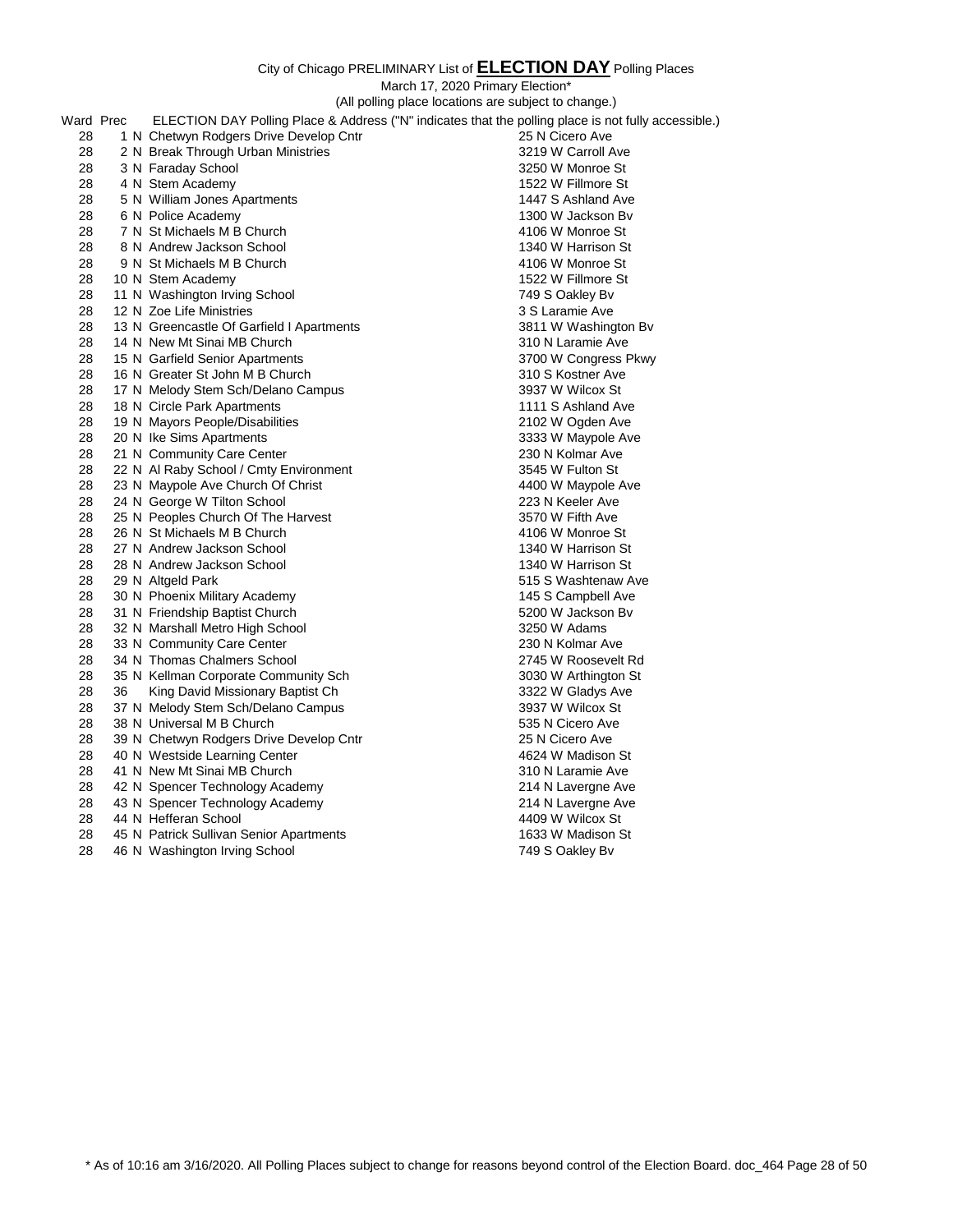| ELECTION DAY Polling Place & Address ("N" indicates that the polling place is not fully accessible.)<br>Ward Prec<br>1 N Sayre School<br>29<br>1850 N Newland Ave<br>29<br>2 N Austin Senior Satellite Center<br>5071 W Congress Pkwy<br>29<br>3 N The Greater Way MB Church<br>5442 W Harrison St<br>29<br>4 N Young School<br>1434 N Parkside Ave<br>29<br>932 N Central Ave<br>5 N Milton Brunson School<br>29<br>5101 W Harrison St<br>6 N Michele Clark Magnet H S<br>29<br>6333 W Bloomingdale Ave<br>7 N Lovett School<br>29<br>8 N Oscar De Priest School<br>139 S Parkside Ave<br>29<br>9 N Sayre School<br>1850 N Newland Ave<br>29<br>10 N Sayre School<br>1850 N Newland Ave<br>29<br>11 N Ellington School<br>243 N Parkside Ave<br>29<br>12 N Lovett School<br>6333 W Bloomingdale Ave<br>29<br>13 N New Inspirational Mb Ch<br>5825 W Division St<br>29<br>14 N Friendship Baptist Church<br>5200 W Jackson By<br>29<br>Amundsen Park<br>15<br>6200 W Bloomingdale Ave<br>29<br>16 N Oscar De Priest School<br>139 S Parkside Ave<br>29<br>17<br>Amundsen Park<br>6200 W Bloomingdale Ave<br>29<br>18 N Burnham Apartments<br>325 N Austin By<br>29<br>5701 W Jackson By<br>19 N Columbus Park Refectory<br>29<br>20 N District 15 Police Station<br>5701 W Madison St<br>29<br>243 N Parkside Ave<br>21 N Ellington School<br>29<br>22 N Clark School<br>1045 S Monitor Ave<br>29<br>23 N Sayre School<br>1850 N Newland Ave<br>29<br>24 N Galewood Park Field House<br>5729 W Bloomingdale Ave<br>29<br>25 N Kingdom Builders Ministries Inter<br>5835 W North Ave<br>29<br>26 N Crestwood Senior Apartments<br>525 N Austin By<br>29<br>27 N Milton Brunson School<br>932 N Central Ave<br>29<br>28 N Prince Of Peace M B Church<br>5450 W Van Buren St<br>29<br>29 N William E. Dever School<br>3436 N Osceola Ave<br>29<br>30 N Montclare Senior Residence<br>6650 W Belden Ave<br>29<br>31<br>Amundsen Park<br>6200 W Bloomingdale Ave<br>29<br>32 N William E. Dever School<br>3436 N Osceola Ave<br>29<br>33 N Lorraine Hansberry Apartments<br>5670 W Lake St<br>29<br>34 N Clark School<br>1045 S Monitor Ave<br>29<br>35 N Second Mt Olive MB Church<br>5729 W Chicago Ave<br>29<br>Amundsen Park<br>36<br>6200 W Bloomingdale Ave<br>29<br>37 N St Paul Lutheran School<br>846 N Menard Ave<br>29<br>38 N St William Catholic Church Convent<br>2601 N Sayre Ave<br>29<br>39<br>Amundsen Park<br>6200 W Bloomingdale Ave<br>29<br>40 N Great True Vine M.B. Church<br>5936 W Division St<br>29<br>41 N Young School<br>1434 N Parkside Ave<br>29<br>42 N Columbus Park<br>500 S Central Ave<br>29<br>43 N Galewood Community Church<br>1776 N Narragansett Ave<br>29<br>44 N San Kofa Cultural Arts Center<br>5820 W Chicago Ave |  | (All polling place locations are subject to change.) |  |
|-------------------------------------------------------------------------------------------------------------------------------------------------------------------------------------------------------------------------------------------------------------------------------------------------------------------------------------------------------------------------------------------------------------------------------------------------------------------------------------------------------------------------------------------------------------------------------------------------------------------------------------------------------------------------------------------------------------------------------------------------------------------------------------------------------------------------------------------------------------------------------------------------------------------------------------------------------------------------------------------------------------------------------------------------------------------------------------------------------------------------------------------------------------------------------------------------------------------------------------------------------------------------------------------------------------------------------------------------------------------------------------------------------------------------------------------------------------------------------------------------------------------------------------------------------------------------------------------------------------------------------------------------------------------------------------------------------------------------------------------------------------------------------------------------------------------------------------------------------------------------------------------------------------------------------------------------------------------------------------------------------------------------------------------------------------------------------------------------------------------------------------------------------------------------------------------------------------------------------------------------------------------------------------------------------------------------------------------------------------------------------------------------------------------------------------------------------------------------------------------------------------------------------------------------------------------------------------------------------------------------------------------------------------------------------------------------------------------------------------------------------------|--|------------------------------------------------------|--|
|                                                                                                                                                                                                                                                                                                                                                                                                                                                                                                                                                                                                                                                                                                                                                                                                                                                                                                                                                                                                                                                                                                                                                                                                                                                                                                                                                                                                                                                                                                                                                                                                                                                                                                                                                                                                                                                                                                                                                                                                                                                                                                                                                                                                                                                                                                                                                                                                                                                                                                                                                                                                                                                                                                                                                             |  |                                                      |  |
|                                                                                                                                                                                                                                                                                                                                                                                                                                                                                                                                                                                                                                                                                                                                                                                                                                                                                                                                                                                                                                                                                                                                                                                                                                                                                                                                                                                                                                                                                                                                                                                                                                                                                                                                                                                                                                                                                                                                                                                                                                                                                                                                                                                                                                                                                                                                                                                                                                                                                                                                                                                                                                                                                                                                                             |  |                                                      |  |
|                                                                                                                                                                                                                                                                                                                                                                                                                                                                                                                                                                                                                                                                                                                                                                                                                                                                                                                                                                                                                                                                                                                                                                                                                                                                                                                                                                                                                                                                                                                                                                                                                                                                                                                                                                                                                                                                                                                                                                                                                                                                                                                                                                                                                                                                                                                                                                                                                                                                                                                                                                                                                                                                                                                                                             |  |                                                      |  |
|                                                                                                                                                                                                                                                                                                                                                                                                                                                                                                                                                                                                                                                                                                                                                                                                                                                                                                                                                                                                                                                                                                                                                                                                                                                                                                                                                                                                                                                                                                                                                                                                                                                                                                                                                                                                                                                                                                                                                                                                                                                                                                                                                                                                                                                                                                                                                                                                                                                                                                                                                                                                                                                                                                                                                             |  |                                                      |  |
|                                                                                                                                                                                                                                                                                                                                                                                                                                                                                                                                                                                                                                                                                                                                                                                                                                                                                                                                                                                                                                                                                                                                                                                                                                                                                                                                                                                                                                                                                                                                                                                                                                                                                                                                                                                                                                                                                                                                                                                                                                                                                                                                                                                                                                                                                                                                                                                                                                                                                                                                                                                                                                                                                                                                                             |  |                                                      |  |
|                                                                                                                                                                                                                                                                                                                                                                                                                                                                                                                                                                                                                                                                                                                                                                                                                                                                                                                                                                                                                                                                                                                                                                                                                                                                                                                                                                                                                                                                                                                                                                                                                                                                                                                                                                                                                                                                                                                                                                                                                                                                                                                                                                                                                                                                                                                                                                                                                                                                                                                                                                                                                                                                                                                                                             |  |                                                      |  |
|                                                                                                                                                                                                                                                                                                                                                                                                                                                                                                                                                                                                                                                                                                                                                                                                                                                                                                                                                                                                                                                                                                                                                                                                                                                                                                                                                                                                                                                                                                                                                                                                                                                                                                                                                                                                                                                                                                                                                                                                                                                                                                                                                                                                                                                                                                                                                                                                                                                                                                                                                                                                                                                                                                                                                             |  |                                                      |  |
|                                                                                                                                                                                                                                                                                                                                                                                                                                                                                                                                                                                                                                                                                                                                                                                                                                                                                                                                                                                                                                                                                                                                                                                                                                                                                                                                                                                                                                                                                                                                                                                                                                                                                                                                                                                                                                                                                                                                                                                                                                                                                                                                                                                                                                                                                                                                                                                                                                                                                                                                                                                                                                                                                                                                                             |  |                                                      |  |
|                                                                                                                                                                                                                                                                                                                                                                                                                                                                                                                                                                                                                                                                                                                                                                                                                                                                                                                                                                                                                                                                                                                                                                                                                                                                                                                                                                                                                                                                                                                                                                                                                                                                                                                                                                                                                                                                                                                                                                                                                                                                                                                                                                                                                                                                                                                                                                                                                                                                                                                                                                                                                                                                                                                                                             |  |                                                      |  |
|                                                                                                                                                                                                                                                                                                                                                                                                                                                                                                                                                                                                                                                                                                                                                                                                                                                                                                                                                                                                                                                                                                                                                                                                                                                                                                                                                                                                                                                                                                                                                                                                                                                                                                                                                                                                                                                                                                                                                                                                                                                                                                                                                                                                                                                                                                                                                                                                                                                                                                                                                                                                                                                                                                                                                             |  |                                                      |  |
|                                                                                                                                                                                                                                                                                                                                                                                                                                                                                                                                                                                                                                                                                                                                                                                                                                                                                                                                                                                                                                                                                                                                                                                                                                                                                                                                                                                                                                                                                                                                                                                                                                                                                                                                                                                                                                                                                                                                                                                                                                                                                                                                                                                                                                                                                                                                                                                                                                                                                                                                                                                                                                                                                                                                                             |  |                                                      |  |
|                                                                                                                                                                                                                                                                                                                                                                                                                                                                                                                                                                                                                                                                                                                                                                                                                                                                                                                                                                                                                                                                                                                                                                                                                                                                                                                                                                                                                                                                                                                                                                                                                                                                                                                                                                                                                                                                                                                                                                                                                                                                                                                                                                                                                                                                                                                                                                                                                                                                                                                                                                                                                                                                                                                                                             |  |                                                      |  |
|                                                                                                                                                                                                                                                                                                                                                                                                                                                                                                                                                                                                                                                                                                                                                                                                                                                                                                                                                                                                                                                                                                                                                                                                                                                                                                                                                                                                                                                                                                                                                                                                                                                                                                                                                                                                                                                                                                                                                                                                                                                                                                                                                                                                                                                                                                                                                                                                                                                                                                                                                                                                                                                                                                                                                             |  |                                                      |  |
|                                                                                                                                                                                                                                                                                                                                                                                                                                                                                                                                                                                                                                                                                                                                                                                                                                                                                                                                                                                                                                                                                                                                                                                                                                                                                                                                                                                                                                                                                                                                                                                                                                                                                                                                                                                                                                                                                                                                                                                                                                                                                                                                                                                                                                                                                                                                                                                                                                                                                                                                                                                                                                                                                                                                                             |  |                                                      |  |
|                                                                                                                                                                                                                                                                                                                                                                                                                                                                                                                                                                                                                                                                                                                                                                                                                                                                                                                                                                                                                                                                                                                                                                                                                                                                                                                                                                                                                                                                                                                                                                                                                                                                                                                                                                                                                                                                                                                                                                                                                                                                                                                                                                                                                                                                                                                                                                                                                                                                                                                                                                                                                                                                                                                                                             |  |                                                      |  |
|                                                                                                                                                                                                                                                                                                                                                                                                                                                                                                                                                                                                                                                                                                                                                                                                                                                                                                                                                                                                                                                                                                                                                                                                                                                                                                                                                                                                                                                                                                                                                                                                                                                                                                                                                                                                                                                                                                                                                                                                                                                                                                                                                                                                                                                                                                                                                                                                                                                                                                                                                                                                                                                                                                                                                             |  |                                                      |  |
|                                                                                                                                                                                                                                                                                                                                                                                                                                                                                                                                                                                                                                                                                                                                                                                                                                                                                                                                                                                                                                                                                                                                                                                                                                                                                                                                                                                                                                                                                                                                                                                                                                                                                                                                                                                                                                                                                                                                                                                                                                                                                                                                                                                                                                                                                                                                                                                                                                                                                                                                                                                                                                                                                                                                                             |  |                                                      |  |
|                                                                                                                                                                                                                                                                                                                                                                                                                                                                                                                                                                                                                                                                                                                                                                                                                                                                                                                                                                                                                                                                                                                                                                                                                                                                                                                                                                                                                                                                                                                                                                                                                                                                                                                                                                                                                                                                                                                                                                                                                                                                                                                                                                                                                                                                                                                                                                                                                                                                                                                                                                                                                                                                                                                                                             |  |                                                      |  |
|                                                                                                                                                                                                                                                                                                                                                                                                                                                                                                                                                                                                                                                                                                                                                                                                                                                                                                                                                                                                                                                                                                                                                                                                                                                                                                                                                                                                                                                                                                                                                                                                                                                                                                                                                                                                                                                                                                                                                                                                                                                                                                                                                                                                                                                                                                                                                                                                                                                                                                                                                                                                                                                                                                                                                             |  |                                                      |  |
|                                                                                                                                                                                                                                                                                                                                                                                                                                                                                                                                                                                                                                                                                                                                                                                                                                                                                                                                                                                                                                                                                                                                                                                                                                                                                                                                                                                                                                                                                                                                                                                                                                                                                                                                                                                                                                                                                                                                                                                                                                                                                                                                                                                                                                                                                                                                                                                                                                                                                                                                                                                                                                                                                                                                                             |  |                                                      |  |
|                                                                                                                                                                                                                                                                                                                                                                                                                                                                                                                                                                                                                                                                                                                                                                                                                                                                                                                                                                                                                                                                                                                                                                                                                                                                                                                                                                                                                                                                                                                                                                                                                                                                                                                                                                                                                                                                                                                                                                                                                                                                                                                                                                                                                                                                                                                                                                                                                                                                                                                                                                                                                                                                                                                                                             |  |                                                      |  |
|                                                                                                                                                                                                                                                                                                                                                                                                                                                                                                                                                                                                                                                                                                                                                                                                                                                                                                                                                                                                                                                                                                                                                                                                                                                                                                                                                                                                                                                                                                                                                                                                                                                                                                                                                                                                                                                                                                                                                                                                                                                                                                                                                                                                                                                                                                                                                                                                                                                                                                                                                                                                                                                                                                                                                             |  |                                                      |  |
|                                                                                                                                                                                                                                                                                                                                                                                                                                                                                                                                                                                                                                                                                                                                                                                                                                                                                                                                                                                                                                                                                                                                                                                                                                                                                                                                                                                                                                                                                                                                                                                                                                                                                                                                                                                                                                                                                                                                                                                                                                                                                                                                                                                                                                                                                                                                                                                                                                                                                                                                                                                                                                                                                                                                                             |  |                                                      |  |
|                                                                                                                                                                                                                                                                                                                                                                                                                                                                                                                                                                                                                                                                                                                                                                                                                                                                                                                                                                                                                                                                                                                                                                                                                                                                                                                                                                                                                                                                                                                                                                                                                                                                                                                                                                                                                                                                                                                                                                                                                                                                                                                                                                                                                                                                                                                                                                                                                                                                                                                                                                                                                                                                                                                                                             |  |                                                      |  |
|                                                                                                                                                                                                                                                                                                                                                                                                                                                                                                                                                                                                                                                                                                                                                                                                                                                                                                                                                                                                                                                                                                                                                                                                                                                                                                                                                                                                                                                                                                                                                                                                                                                                                                                                                                                                                                                                                                                                                                                                                                                                                                                                                                                                                                                                                                                                                                                                                                                                                                                                                                                                                                                                                                                                                             |  |                                                      |  |
|                                                                                                                                                                                                                                                                                                                                                                                                                                                                                                                                                                                                                                                                                                                                                                                                                                                                                                                                                                                                                                                                                                                                                                                                                                                                                                                                                                                                                                                                                                                                                                                                                                                                                                                                                                                                                                                                                                                                                                                                                                                                                                                                                                                                                                                                                                                                                                                                                                                                                                                                                                                                                                                                                                                                                             |  |                                                      |  |
|                                                                                                                                                                                                                                                                                                                                                                                                                                                                                                                                                                                                                                                                                                                                                                                                                                                                                                                                                                                                                                                                                                                                                                                                                                                                                                                                                                                                                                                                                                                                                                                                                                                                                                                                                                                                                                                                                                                                                                                                                                                                                                                                                                                                                                                                                                                                                                                                                                                                                                                                                                                                                                                                                                                                                             |  |                                                      |  |
|                                                                                                                                                                                                                                                                                                                                                                                                                                                                                                                                                                                                                                                                                                                                                                                                                                                                                                                                                                                                                                                                                                                                                                                                                                                                                                                                                                                                                                                                                                                                                                                                                                                                                                                                                                                                                                                                                                                                                                                                                                                                                                                                                                                                                                                                                                                                                                                                                                                                                                                                                                                                                                                                                                                                                             |  |                                                      |  |
|                                                                                                                                                                                                                                                                                                                                                                                                                                                                                                                                                                                                                                                                                                                                                                                                                                                                                                                                                                                                                                                                                                                                                                                                                                                                                                                                                                                                                                                                                                                                                                                                                                                                                                                                                                                                                                                                                                                                                                                                                                                                                                                                                                                                                                                                                                                                                                                                                                                                                                                                                                                                                                                                                                                                                             |  |                                                      |  |
|                                                                                                                                                                                                                                                                                                                                                                                                                                                                                                                                                                                                                                                                                                                                                                                                                                                                                                                                                                                                                                                                                                                                                                                                                                                                                                                                                                                                                                                                                                                                                                                                                                                                                                                                                                                                                                                                                                                                                                                                                                                                                                                                                                                                                                                                                                                                                                                                                                                                                                                                                                                                                                                                                                                                                             |  |                                                      |  |
|                                                                                                                                                                                                                                                                                                                                                                                                                                                                                                                                                                                                                                                                                                                                                                                                                                                                                                                                                                                                                                                                                                                                                                                                                                                                                                                                                                                                                                                                                                                                                                                                                                                                                                                                                                                                                                                                                                                                                                                                                                                                                                                                                                                                                                                                                                                                                                                                                                                                                                                                                                                                                                                                                                                                                             |  |                                                      |  |
|                                                                                                                                                                                                                                                                                                                                                                                                                                                                                                                                                                                                                                                                                                                                                                                                                                                                                                                                                                                                                                                                                                                                                                                                                                                                                                                                                                                                                                                                                                                                                                                                                                                                                                                                                                                                                                                                                                                                                                                                                                                                                                                                                                                                                                                                                                                                                                                                                                                                                                                                                                                                                                                                                                                                                             |  |                                                      |  |
|                                                                                                                                                                                                                                                                                                                                                                                                                                                                                                                                                                                                                                                                                                                                                                                                                                                                                                                                                                                                                                                                                                                                                                                                                                                                                                                                                                                                                                                                                                                                                                                                                                                                                                                                                                                                                                                                                                                                                                                                                                                                                                                                                                                                                                                                                                                                                                                                                                                                                                                                                                                                                                                                                                                                                             |  |                                                      |  |
|                                                                                                                                                                                                                                                                                                                                                                                                                                                                                                                                                                                                                                                                                                                                                                                                                                                                                                                                                                                                                                                                                                                                                                                                                                                                                                                                                                                                                                                                                                                                                                                                                                                                                                                                                                                                                                                                                                                                                                                                                                                                                                                                                                                                                                                                                                                                                                                                                                                                                                                                                                                                                                                                                                                                                             |  |                                                      |  |
|                                                                                                                                                                                                                                                                                                                                                                                                                                                                                                                                                                                                                                                                                                                                                                                                                                                                                                                                                                                                                                                                                                                                                                                                                                                                                                                                                                                                                                                                                                                                                                                                                                                                                                                                                                                                                                                                                                                                                                                                                                                                                                                                                                                                                                                                                                                                                                                                                                                                                                                                                                                                                                                                                                                                                             |  |                                                      |  |
|                                                                                                                                                                                                                                                                                                                                                                                                                                                                                                                                                                                                                                                                                                                                                                                                                                                                                                                                                                                                                                                                                                                                                                                                                                                                                                                                                                                                                                                                                                                                                                                                                                                                                                                                                                                                                                                                                                                                                                                                                                                                                                                                                                                                                                                                                                                                                                                                                                                                                                                                                                                                                                                                                                                                                             |  |                                                      |  |
|                                                                                                                                                                                                                                                                                                                                                                                                                                                                                                                                                                                                                                                                                                                                                                                                                                                                                                                                                                                                                                                                                                                                                                                                                                                                                                                                                                                                                                                                                                                                                                                                                                                                                                                                                                                                                                                                                                                                                                                                                                                                                                                                                                                                                                                                                                                                                                                                                                                                                                                                                                                                                                                                                                                                                             |  |                                                      |  |
|                                                                                                                                                                                                                                                                                                                                                                                                                                                                                                                                                                                                                                                                                                                                                                                                                                                                                                                                                                                                                                                                                                                                                                                                                                                                                                                                                                                                                                                                                                                                                                                                                                                                                                                                                                                                                                                                                                                                                                                                                                                                                                                                                                                                                                                                                                                                                                                                                                                                                                                                                                                                                                                                                                                                                             |  |                                                      |  |
|                                                                                                                                                                                                                                                                                                                                                                                                                                                                                                                                                                                                                                                                                                                                                                                                                                                                                                                                                                                                                                                                                                                                                                                                                                                                                                                                                                                                                                                                                                                                                                                                                                                                                                                                                                                                                                                                                                                                                                                                                                                                                                                                                                                                                                                                                                                                                                                                                                                                                                                                                                                                                                                                                                                                                             |  |                                                      |  |
|                                                                                                                                                                                                                                                                                                                                                                                                                                                                                                                                                                                                                                                                                                                                                                                                                                                                                                                                                                                                                                                                                                                                                                                                                                                                                                                                                                                                                                                                                                                                                                                                                                                                                                                                                                                                                                                                                                                                                                                                                                                                                                                                                                                                                                                                                                                                                                                                                                                                                                                                                                                                                                                                                                                                                             |  |                                                      |  |
|                                                                                                                                                                                                                                                                                                                                                                                                                                                                                                                                                                                                                                                                                                                                                                                                                                                                                                                                                                                                                                                                                                                                                                                                                                                                                                                                                                                                                                                                                                                                                                                                                                                                                                                                                                                                                                                                                                                                                                                                                                                                                                                                                                                                                                                                                                                                                                                                                                                                                                                                                                                                                                                                                                                                                             |  |                                                      |  |
|                                                                                                                                                                                                                                                                                                                                                                                                                                                                                                                                                                                                                                                                                                                                                                                                                                                                                                                                                                                                                                                                                                                                                                                                                                                                                                                                                                                                                                                                                                                                                                                                                                                                                                                                                                                                                                                                                                                                                                                                                                                                                                                                                                                                                                                                                                                                                                                                                                                                                                                                                                                                                                                                                                                                                             |  |                                                      |  |
|                                                                                                                                                                                                                                                                                                                                                                                                                                                                                                                                                                                                                                                                                                                                                                                                                                                                                                                                                                                                                                                                                                                                                                                                                                                                                                                                                                                                                                                                                                                                                                                                                                                                                                                                                                                                                                                                                                                                                                                                                                                                                                                                                                                                                                                                                                                                                                                                                                                                                                                                                                                                                                                                                                                                                             |  |                                                      |  |
|                                                                                                                                                                                                                                                                                                                                                                                                                                                                                                                                                                                                                                                                                                                                                                                                                                                                                                                                                                                                                                                                                                                                                                                                                                                                                                                                                                                                                                                                                                                                                                                                                                                                                                                                                                                                                                                                                                                                                                                                                                                                                                                                                                                                                                                                                                                                                                                                                                                                                                                                                                                                                                                                                                                                                             |  |                                                      |  |
|                                                                                                                                                                                                                                                                                                                                                                                                                                                                                                                                                                                                                                                                                                                                                                                                                                                                                                                                                                                                                                                                                                                                                                                                                                                                                                                                                                                                                                                                                                                                                                                                                                                                                                                                                                                                                                                                                                                                                                                                                                                                                                                                                                                                                                                                                                                                                                                                                                                                                                                                                                                                                                                                                                                                                             |  |                                                      |  |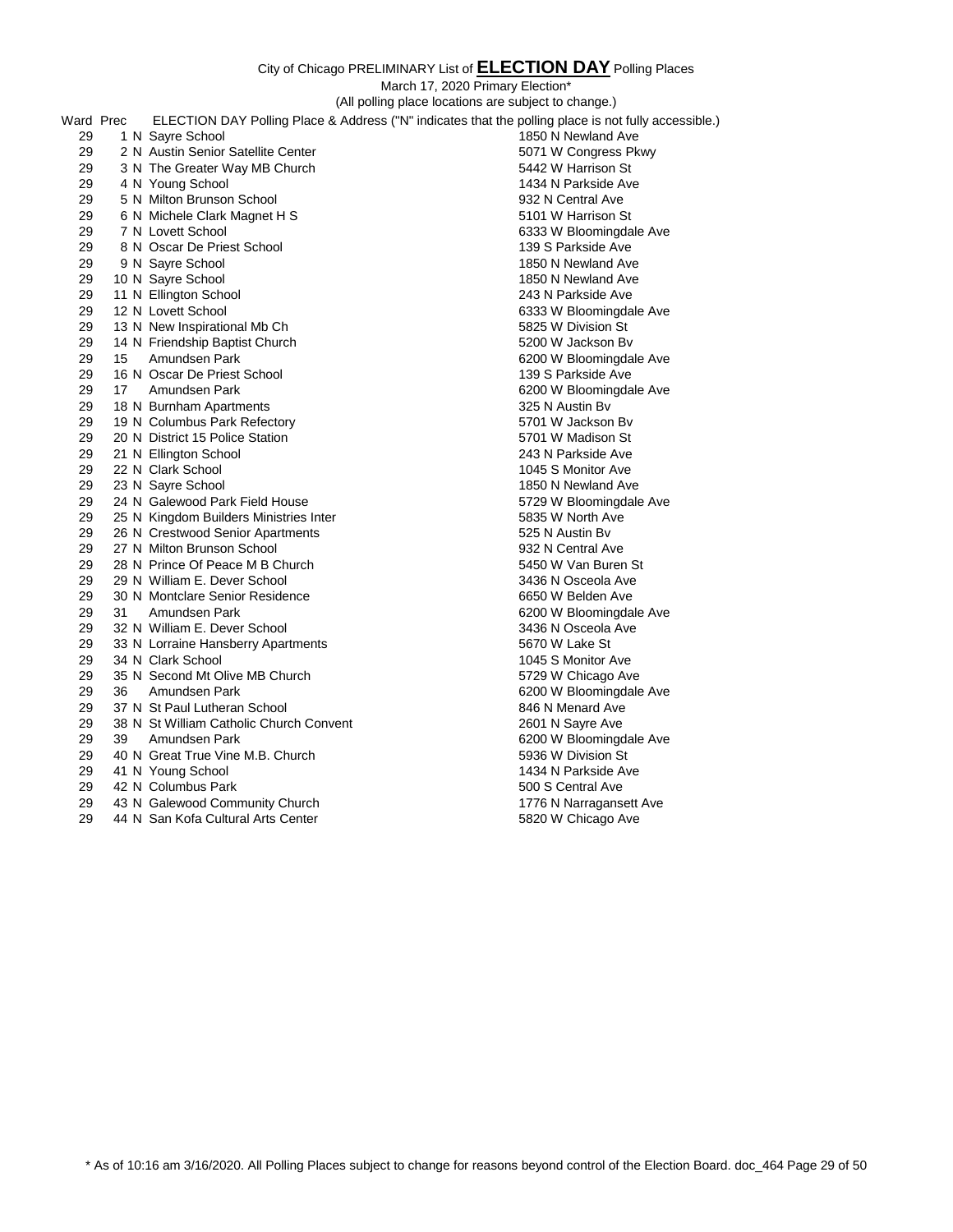|           |    | (All polling place locations are subject to change.)                                                 |                      |  |
|-----------|----|------------------------------------------------------------------------------------------------------|----------------------|--|
| Ward Prec |    | ELECTION DAY Polling Place & Address ("N" indicates that the polling place is not fully accessible.) |                      |  |
| 30        |    | 1 N St Bartholomew Church                                                                            | 4950 W Addison St    |  |
| 30        |    | 2 N Saint Ferdinand Parish                                                                           | 3115 N Mason Ave     |  |
| 30        |    | 3 N Reilly School                                                                                    | 3650 W School St     |  |
| 30        |    | 4 N Chopin Park                                                                                      | 3420 N Long Ave      |  |
| 30        | 5  | Alliance Polish Heritage Ctr                                                                         | 5835 W Diversey Ave  |  |
| 30        |    | 6 N Horizon Science Academy                                                                          | 2456 N Mango Av      |  |
| 30        |    | 7 N Scammon School                                                                                   | 4201 W Henderson St  |  |
| 30        |    | 8 N St Wenceslaus Church                                                                             | 3425 N Lawndale Ave  |  |
| 30        |    | 9 N Mati's Coffee                                                                                    | 5301 W Belmont Ave   |  |
| 30        | 10 | Alliance Polish Heritage Ctr                                                                         | 5835 W Diversey Ave  |  |
| 30        |    | 11 N Riis Park                                                                                       | 6100 W Fullerton Ave |  |
| 30        | 12 | Alliance Polish Heritage Ctr                                                                         | 5835 W Diversey Ave  |  |
| 30        |    | 13 N Lyon School                                                                                     | 2941 N McVicker Ave  |  |
| 30        |    | 14 N Iglesia E M Fuente Silohe                                                                       | 2656 N Long Av       |  |
| 30        |    | 15 N Empty Store Front                                                                               | 3811 N Pulaski Rd    |  |
| 30        |    | 16 N Lyon School                                                                                     | 2941 N McVicker Ave  |  |
| 30        |    | 17 N Lyon School                                                                                     | 2941 N McVicker Ave  |  |
| 30        |    | 18 N St Hyacinth School                                                                              | 2845 N Lawndale Ave  |  |
| 30        |    | 19 N A Karrasel Child Care Center                                                                    | 5504 W Fullerton Ave |  |
| 30        |    | 20 N St Bartholomew Church                                                                           | 4950 W Addison St    |  |
| 30        | 21 | Belmont Assembly Of God Church                                                                       | 6050 W Belmont Ave   |  |
| 30        |    | 22 N Reilly School                                                                                   | 3650 W School St     |  |
| 30        |    | 23 N Scammon School                                                                                  | 4201 W Henderson St  |  |
| 30        |    | 24 N St Hyacinth School                                                                              | 2845 N Lawndale Ave  |  |
| 30        |    | 25 N Family & Support Service                                                                        | 3160 N Milwaukee Ave |  |
| 30        |    | 26 N Kilbourn Park                                                                                   | 3501 N Kilbourn Ave  |  |
| 30        |    | 27 N Kilbourn Park                                                                                   | 3501 N Kilbourn Ave  |  |
| 30        |    | 28 N P L Lounge                                                                                      | 3456 N Pulaski Rd    |  |
| 30        |    | 29 N Riis Park                                                                                       | 6100 W Fullerton Ave |  |
| 30        |    | 30 N Lyon School                                                                                     | 2941 N McVicker Ave  |  |
| 30        |    | 31 N Kilbourn Park                                                                                   | 3501 N Kilbourn Ave  |  |
| 30        |    | 32 N St Wenceslaus Church                                                                            | 3425 N Lawndale Ave  |  |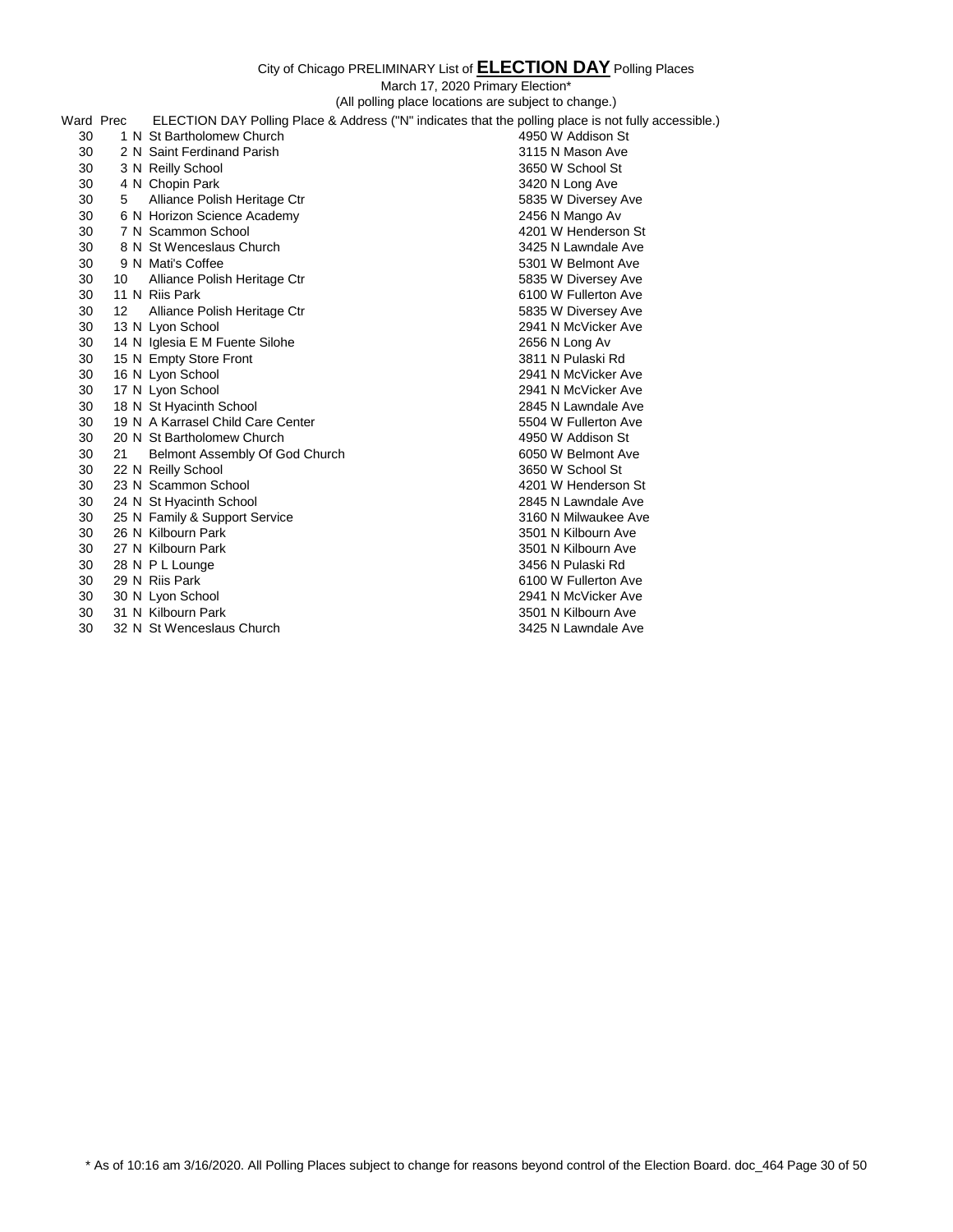City of Chicago PRELIMINARY List of **ELECTION DAY** Polling Places March 17, 2020 Primary Election\* (All polling place locations are subject to change.) Ward Prec ELECTION DAY Polling Place & Address ("N" indicates that the polling place is not fully accessible.)<br>31 1 N Kelvvn Pk High School 4343 W Wrightwood Ave 31 1 N Kelvyn Pk High School 2 N Windy City Motors 2662 N Cicero Av 3 N St Peters United Church Of Christ 2805 N Linder Ave 4 Amundsen Park 6200 W Bloomingdale Ave 5 N John Barry Elementary School 2828 N Kilbourn Ave 31 6 N Empty Store Front 3051 N Cicero 7 N Kosciuszko Park 2732 N Avers Ave 8 N Foreman High School 3235 N Le Claire Ave 31 9 N Empty Store Front 3051 N Cicero 3051 N Cicero 10 N Aspira Early College High School 3119 N Pulaski Rd 31 11 N St Bartholomew Church 4950 W Addison St 12 N Teresita Studio Fitness 3456 N Cicero Ave 13 N Kelvyn Park 4438 W Wrightwood Ave 31 14 N Portage Cragin Library 6108 W Belmont Ave 15 N New Life Family Center 2910 N Central Ave 16 N Kosciuszko Park 2732 N Avers Ave 17 N New Life Covenant Northwest 5110 W Diversey Ave 18 N Resurrected Life Church 4538 W Fullerton Ave 19 N North West Community Church 5318 W Diversey Ave 20 N Schubert School 2727 N Long Ave 31 21 N Empty Store Front 22 N Resurrected Life Church 4538 W Fullerton Ave 23 N Scammon School 4201 W Henderson St 24 N John Barry Elementary School 2828 N Kilbourn Ave 25 N North West Community Church 5318 W Diversey Ave 26 N Ken-Well Park 2945 N Kenosha Ave 31 27 N Portage Cragin Library 6108 W Belmont Ave 31 28 N Cragin Park 2611 N Lockwood Ave 2611 N Lockwood Ave 2611 N Lockwood Ave 2611 N Lockwood Ave 31 29 N Empty Store Front 31 30 N Empty Store Front 30 N Empty Store Front 3051 N Cicero 31 N New Life Family Center 2910 N Central Ave 32 N Embajadores De Cristo 2524 N Laramie Ave 33 N Portage Cragin Library 5108 W Belmont Ave

31 36 N John Barry Elementary School

31 34 N Foreman High School 3235 N Le Claire Ave 31 35 N Falconer School 3020 N Lamon Ave 3020 N Lamon Ave 31 3020 N Lamon Ave 31 3020 N Lamon Ave 31 3020 N Lamon Ave 31 37 N Starting Point Community 2551 N Lamon Ave 31 38 N Empty Store Front 4830 W Fullerton Av 31 39 N U-Haul 4100 W Fullerton Pkwy 31 40 N Kosciuszko Park 2732 N Avers Ave 31 41 N Iglesia De Dios Pentecostal Ch 4400 W Montana St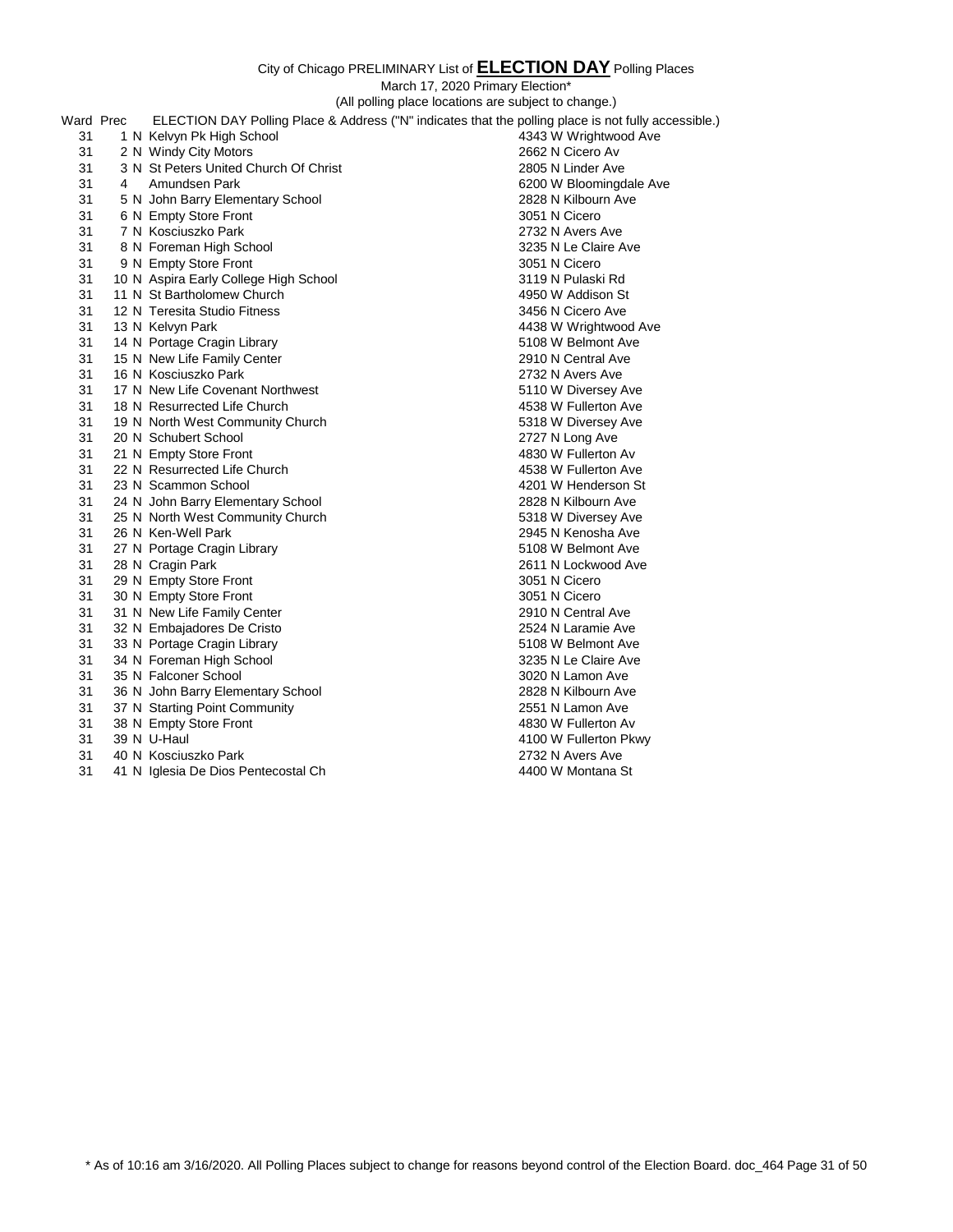|           |                                                                                          |                                                                                                      | City of Chicago Fitchminished ESC of <b>EEEO HON DAT</b> Folling Flaces |  |  |
|-----------|------------------------------------------------------------------------------------------|------------------------------------------------------------------------------------------------------|-------------------------------------------------------------------------|--|--|
|           | March 17, 2020 Primary Election*<br>(All polling place locations are subject to change.) |                                                                                                      |                                                                         |  |  |
| Ward Prec |                                                                                          | ELECTION DAY Polling Place & Address ("N" indicates that the polling place is not fully accessible.) |                                                                         |  |  |
|           |                                                                                          |                                                                                                      |                                                                         |  |  |
| 32        |                                                                                          | 1 N Windy City Field House                                                                           | 2367 W Logan Bv                                                         |  |  |
| 32        |                                                                                          | 2 N Bucktown-Wicker Pk Library                                                                       | 1701 N Milwaukee Ave                                                    |  |  |
| 32        |                                                                                          | 3 N Windy City Field House                                                                           | 2367 W Logan By                                                         |  |  |
| 32        |                                                                                          | 4 N Covenant Presbyterian Church                                                                     | 2012 W Dickens Av                                                       |  |  |
| 32        |                                                                                          | 5 N Pulaski School                                                                                   | 2230 W McLean Ave                                                       |  |  |
| 32        |                                                                                          | 6 N Bucktown-Wicker Pk Library                                                                       | 1701 N Milwaukee Ave                                                    |  |  |
| 32        |                                                                                          | 7 N Saint Luke Church                                                                                | 1500 W Belmont Ave                                                      |  |  |
| 32        |                                                                                          | 8 N St Alphonsus                                                                                     | 1429 W Wellington Ave                                                   |  |  |
| 32        |                                                                                          | 9 N Hamlin Park                                                                                      | 3035 N Hoyne Ave                                                        |  |  |
| 32        |                                                                                          | 10 N St Alphonsus                                                                                    | 1429 W Wellington Ave                                                   |  |  |
| 32        |                                                                                          | 11 N Logan Sq Library                                                                                | 3030 W Fullerton                                                        |  |  |
| 32        | 12 <sup>2</sup>                                                                          | Darwin School                                                                                        | 3116 W Belden Ave                                                       |  |  |
| 32        |                                                                                          | 13 N Wrightwood Park                                                                                 | 2534 N Greenview Ave                                                    |  |  |
| 32        |                                                                                          | 14 N Logan Sq Library                                                                                | 3030 W Fullerton                                                        |  |  |
| 32        |                                                                                          | 15 N Jahn School                                                                                     | 3149 N Wolcott Ave                                                      |  |  |
| 32        |                                                                                          | 16 N Holstein Pk                                                                                     | 2200 N Oakley Ave                                                       |  |  |
| 32        |                                                                                          | 17 N New Community Covenant Church                                                                   | 2649 N Francisco Ave                                                    |  |  |
| 32        |                                                                                          | 18 N Wrightwood Park                                                                                 | 2534 N Greenview Ave                                                    |  |  |
| 32        |                                                                                          | 19 N Hamlin Park                                                                                     | 3035 N Hoyne Ave                                                        |  |  |
| 32        | 20                                                                                       | Darwin School                                                                                        | 3116 W Belden Ave                                                       |  |  |
| 32        |                                                                                          | 21 N Christian Fellowship Free Church                                                                | 3425 N Damen Ave                                                        |  |  |
| 32        | 22                                                                                       | Darwin School                                                                                        | 3116 W Belden Ave                                                       |  |  |
| 32        |                                                                                          | 23 N Saint Luke Church                                                                               | 1500 W Belmont Ave                                                      |  |  |
| 32        |                                                                                          | 24 N Hamlin Park                                                                                     | 3035 N Hoyne Ave                                                        |  |  |
| 32        |                                                                                          | 25 N Christian Fellowship Free Church                                                                | 3425 N Damen Ave                                                        |  |  |
| 32        |                                                                                          | 26 N New Community Covenant Church                                                                   | 2649 N Francisco Ave                                                    |  |  |
| 32        |                                                                                          | 27 N Prescott School                                                                                 | 1632 W Wrightwood Ave                                                   |  |  |
| 32        |                                                                                          | 28 N New Community Covenant Church                                                                   | 2649 N Francisco Ave                                                    |  |  |
| 32        |                                                                                          | 29 N Holstein Pk                                                                                     | 2200 N Oakley Ave                                                       |  |  |
| 32        |                                                                                          | 30 N Burley School                                                                                   | 1630 W Barry Ave                                                        |  |  |
| 32        |                                                                                          | 31 N Covenant Presbyterian Church                                                                    | 2012 W Dickens Av                                                       |  |  |
| 32        |                                                                                          | 32 N Bucktown-Wicker Pk Library                                                                      | 1701 N Milwaukee Ave                                                    |  |  |
| 32        |                                                                                          | 33 N Walsh Apt                                                                                       | 1734 N Paulina St                                                       |  |  |
| 32        |                                                                                          | 34 N Covenant Presbyterian Church                                                                    | 2012 W Dickens Av                                                       |  |  |
| 32        |                                                                                          | 35 N Burr School                                                                                     | 1621 W Wabansia Ave                                                     |  |  |
| 32        |                                                                                          | 36 N Club Lucky                                                                                      | 1824 W Wabansia Ave                                                     |  |  |
| 32        |                                                                                          | 37 N St Hedwig Convent                                                                               | 2219 N Hamilton Ave                                                     |  |  |
| 32        |                                                                                          | 38 N Alcott College Prep West Campus                                                                 | 2957 N Hoyne Ave                                                        |  |  |
| 32        |                                                                                          | 39 N Wrightwood Park                                                                                 | 2534 N Greenview Ave                                                    |  |  |
| 32        |                                                                                          | 40 N Burley School                                                                                   | 1630 W Barry Ave                                                        |  |  |
| 32        |                                                                                          | 41 N Jahn School                                                                                     | 3149 N Wolcott Ave                                                      |  |  |
| 32        |                                                                                          | 42 N Hamlin Park                                                                                     | 3035 N Hoyne Ave                                                        |  |  |
| 32        |                                                                                          | 43 N Brentano School                                                                                 | 2723 N Fairfield Ave                                                    |  |  |

\* As of 10:16 am 3/16/2020. All Polling Places subject to change for reasons beyond control of the Election Board. doc\_464 Page 32 of 50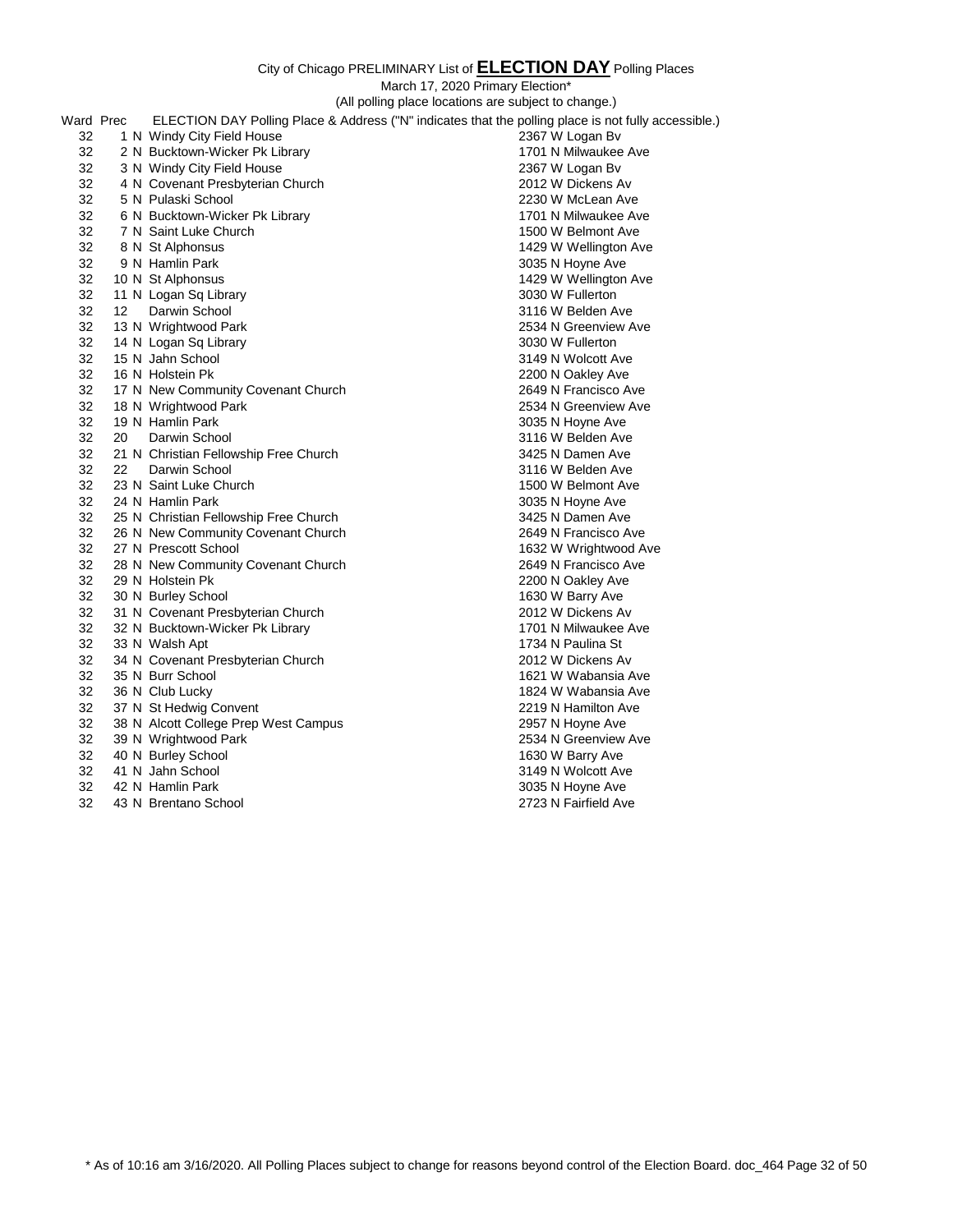March 17, 2020 Primary Election\*

(All polling place locations are subject to change.)

| Ward Prec |    |                                              | ELECTION DAY Polling Place & Address ("N" indicates that the polling place is not fully accessible.) |
|-----------|----|----------------------------------------------|------------------------------------------------------------------------------------------------------|
| 33        |    | 1 N Tabor Evangelical Luth Church            | 3542 W Sunnyside Ave                                                                                 |
| 33        |    | 2 N Hibbard School                           | 3244 W Ainslie St                                                                                    |
| 33        |    | 3 N First Vietnamese United Methodist Church | 3100 W Wilson Ave                                                                                    |
| 33        |    | 4 N Concordia Place                          | 3300 N Whipple St                                                                                    |
| 33        |    | 5 N Ceviche Peruvian Resturant               | 2554 W Diversey Ave                                                                                  |
| 33        |    | 6 N Grover Cleveland School                  | 3121 W Byron St                                                                                      |
| 33        |    | 7 N American Indian Center                   | 3401 W Ainslie St                                                                                    |
| 33        |    | 8 N First Vietnamese United Methodist Church | 3100 W Wilson Ave                                                                                    |
| 33        |    | 9 N Brands Park District                     | 3259 N Elston Ave                                                                                    |
| 33        |    | 10 N Mcfetridge Sports Center                | 3843 N California Ave                                                                                |
| 33        |    | 11 N Windy City Playhouse                    | 3014 W Irving Park Rd                                                                                |
| 33        |    | 12 N Grover Cleveland School                 | 3121 W Byron St                                                                                      |
| 33        |    | 13 N Concordia Place                         | 3300 N Whipple St                                                                                    |
| 33        |    | 14 N Concordia Place                         | 3300 N Whipple St                                                                                    |
| 33        |    | 15 N American Indian Center                  | 3401 W Ainslie St                                                                                    |
| 33        |    | 16 N CICS Irving Park School                 | 3820 N Spaulding Ave                                                                                 |
| 33        | 17 | Not Yet Assigned                             |                                                                                                      |
| 33        |    | 18 N Hibbard School                          | 3244 W Ainslie St                                                                                    |
| 33        |    | 19 N Ceviche Peruvian Resturant              | 2554 W Diversey Ave                                                                                  |
| 33        |    | 20 N Horner Park District                    | 2741 W Montrose Ave                                                                                  |
| 33        |    | 21 N Bateman School                          | 4221 N Sacramento Ave                                                                                |
| 33        |    | 22 N Mcfetridge Sports Center                | 3843 N California Ave                                                                                |
| 33        |    | 23 N Bateman School                          | 4221 N Sacramento Ave                                                                                |
| 33        |    | 24 N Horner Park District                    | 2741 W Montrose Ave                                                                                  |
| 33        |    | 25 N Horner Park District                    | 2741 W Montrose Ave                                                                                  |
| 33        |    | 26 N Logan Avondale Post 2978                | 3009 N Kedzie Ave                                                                                    |
| 33        |    | 27 N Roosevelt High School                   | 3436 W Wilson Ave                                                                                    |
| 33        |    | 28 N Logan Avondale Post 2978                | 3009 N Kedzie Ave                                                                                    |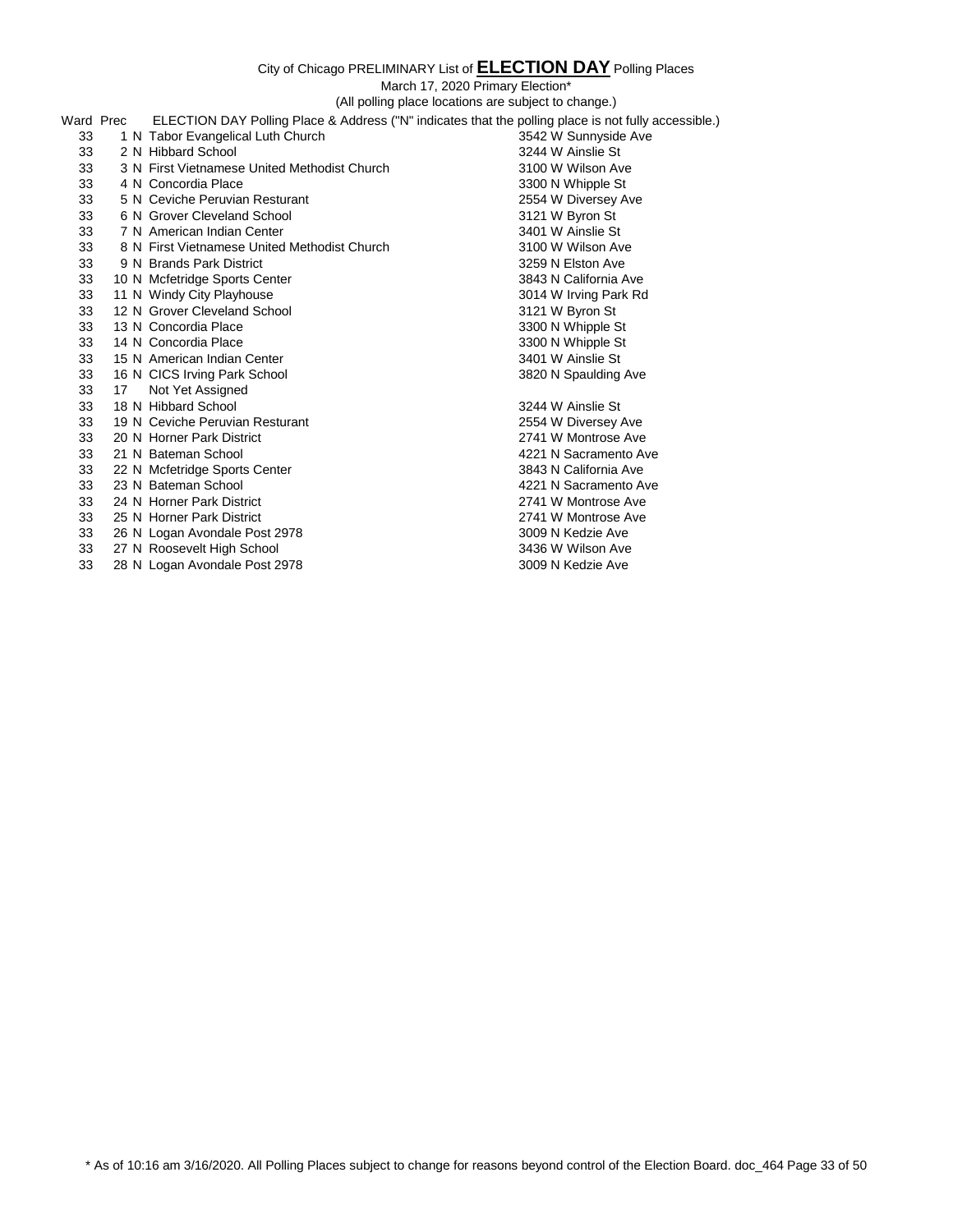|           |    |                                                                  | March 17, 2020 Primary Election*                                                                     |
|-----------|----|------------------------------------------------------------------|------------------------------------------------------------------------------------------------------|
|           |    |                                                                  | (All polling place locations are subject to change.)                                                 |
| Ward Prec |    |                                                                  | ELECTION DAY Polling Place & Address ("N" indicates that the polling place is not fully accessible.) |
| 34        | 1  | Salvation Army Ray/Joan Kroc Corp                                | 1250 W 119th St                                                                                      |
| 34        |    | 2 N Greater Mt Eagle MB Church                                   | 10856 S Halsted St                                                                                   |
| 34        |    | 3 N Metcalfe School                                              | 12339 S Normal Ave                                                                                   |
| 34        |    | 4 N Langston Hughes Elementary                                   | 240 W 104th St                                                                                       |
| 34        | 5  | Higgins School                                                   | 11710 S Morgan St                                                                                    |
| 34        |    | 6 N New Crtn Binding/Loosing Ministry                            | 12900 S Halsted St                                                                                   |
| 34        | 7  | Maple Park Missionary Bapt Church                                | 11759 S Ashland Ave                                                                                  |
| 34        |    | 8 N Mt Joy Baptist Church                                        | 11339 S May St                                                                                       |
| 34        | 9  | Greater Canaan Mb Ch Adm Building                                | 36 W 119th St                                                                                        |
| 34        | 10 | Salvation Army Ray/Joan Kroc Corp                                | 1250 W 119th St                                                                                      |
| 34        |    | 11 N Alex Haley Academy                                          | 11411 S Eggleston Ave                                                                                |
| 34        |    | 12 N Garvey School                                               | 10309 S Morgan St                                                                                    |
| 34        |    | 13 N Shoop School                                                | 1460 W 112th St                                                                                      |
| 34        |    | 14 N Major Charles L Hunt VFW Post                               | 344 W 119th St                                                                                       |
| 34        |    | 15 N West Pullman Library                                        | 830 W 119th St                                                                                       |
| 34        |    | 16 N West Pullman Park                                           | 401 W 123rd St                                                                                       |
| 34        |    | 17 N Apostolic Pentecostal Church                                | 11401 S Vincennes Ave                                                                                |
| 34        |    | 18 N Christian Missionary Baptist Church                         | 132 W 104th St                                                                                       |
| 34        |    | 19 N Apostolic Pentecostal Church                                | 11401 S Vincennes Ave                                                                                |
| 34        |    | 20 N Messiah Baptist Ch                                          | 10400 S Halsted St                                                                                   |
| 34        |    | 21 N Mt Vernon School                                            | 10540 S Morgan St                                                                                    |
| 34        |    | 22 N Allen Metropolitan Church                                   | 10946 S Lowe Ave                                                                                     |
| 34        |    | 23 N Fenger High School                                          | 11220 S Wallace St                                                                                   |
| 34        |    | 24 N Fernwood Park                                               | 10436 S Wallace St                                                                                   |
| 34        |    | 25 N The Powerhouse Chicago Church                               | 944 W 103rd St                                                                                       |
| 34        | 26 | Brown Academy                                                    | 12607 S Union Ave                                                                                    |
| 34        |    | 27 N The Holland Home                                            | 240 W 107th PI                                                                                       |
| 34        |    | 28 N Wentworth Commons Apartments                                | 11045 S Wentworth Ave                                                                                |
| 34        |    | 29 N Ada Park                                                    | 11250 S Ada St                                                                                       |
| 34        | 30 | Dunne Technology Academy                                         | 10845 S Union Ave                                                                                    |
| 34        |    | 31 N West Pullman Library                                        | 830 W 119th St                                                                                       |
| 34        |    | 32 N Ada Park                                                    | 11250 S Ada St                                                                                       |
| 34        |    | 33 N Caps                                                        | 11717 S Halsted St                                                                                   |
| 34        |    | 34 N Fernwood School                                             | 10041 S Union Ave                                                                                    |
| 34        |    | 35 N Julian High School                                          | 10330 S Elizabeth St                                                                                 |
| 34        |    | 36 N Allen Metropolitan Church                                   | 10946 S Lowe Ave                                                                                     |
| 34        |    | 37 N Agape Community Ctr                                         | 342 W 111th St                                                                                       |
| 34<br>34  |    | 38 N New Deliverance Church<br>39 N Wentworth Commons Apartments | 11200 S State St<br>11045 S Wentworth Ave                                                            |
| 34        |    |                                                                  | 1120 W 122nd St                                                                                      |
| 34        |    | 40 N White Park                                                  |                                                                                                      |
| 34        |    | 41 N Alex Haley Academy<br>42 N Body Of Christ Deliverance Min.  | 11411 S Eggleston Ave<br>741 W 115th St                                                              |
| 34        |    | 43 N Body Of Christ Deliverance Min.                             | 741 W 115th St                                                                                       |
| 34        |    | 44 N The Powerhouse Chicago Church                               | 944 W 103rd St                                                                                       |
| 34        |    | 45 N Garvey School                                               | 10309 S Morgan St                                                                                    |
| 34        |    | 46 N Euclid Park                                                 | 9800 S Parnell Ave                                                                                   |
| 34        |    | 47 N Foundation College Prep                                     | 1233 W 109th PI                                                                                      |
| 34        |    | 48 N Mt Vernon School                                            | 10540 S Morgan St                                                                                    |
| 34        |    | 49 N Wacker School                                               | 9746 S Morgan St                                                                                     |
| 34        |    | 50 N West Pullman Park                                           | 401 W 123rd St                                                                                       |
| 34        |    | 51 N White Park                                                  | 1120 W 122nd St                                                                                      |
| 34        |    | 52 N Wacker School                                               | 9746 S Morgan St                                                                                     |
|           |    |                                                                  |                                                                                                      |

53 N Alex Haley Academy 11411 S Eggleston Ave

\* As of 10:16 am 3/16/2020. All Polling Places subject to change for reasons beyond control of the Election Board. doc\_464 Page 34 of 50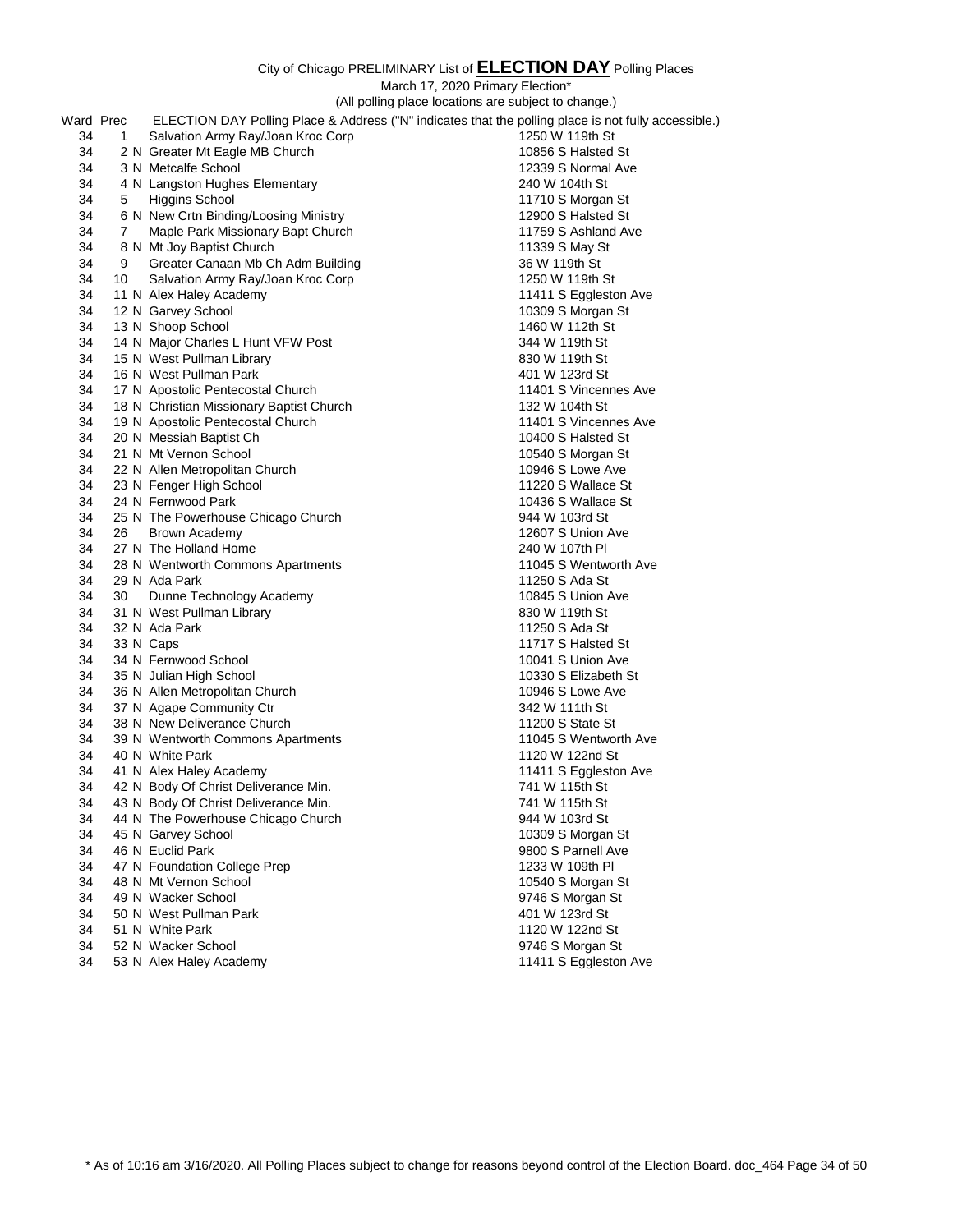March 17, 2020 Primary Election\*

(All polling place locations are subject to change.) Ward Prec ELECTION DAY Polling Place & Address ("N" indicates that the polling place is not fully accessible.) 1 N St Nicolai Church 3000 N Kedzie Ave 2 N Christopher House 3255 W Altgeld St 3 N Mozart School 2200 N Hamlin Ave 4 N Murphy School 3539 W Grace St 5 Logandale Middle Annex Sch 3212 W George St 6 N Hairpin Arts Ctr 2810 N Milwaukee Ave 7 N Latin Amer Motorcycle Assoc 3519 W Fullerton Ave 8 N Latin Amer Motorcycle Assoc 3519 W Fullerton Ave 9 N Haugan School 4540 N Hamlin Ave 10 N Christopher House 3255 W Altgeld St 11 N Hairpin Arts Ctr 2810 N Milwaukee Ave 12 N Nixon School 2121 N Keeler 13 N Pritzker College Prep 1923 N Kedvale Ave 14 N Levee Hall 4035 W Fullerton Ave 15 Monroe School 3651 W Schubert Ave 16 N Iglesia De Jesucristo 1847 N Kildare Ave 17 N Diversey Square Apts 3305 W Diversey Ave 18 N Nixon School 2121 N Keeler 19 N Nixon School 2121 N Keeler 35 20 N Tabor Evangelical Luth Church 3542 W Sunnyside Ave 3542 W Sunnyside Ave 3542 W Sunnyside Ave 21 N Mozart School 2200 N Hamlin Ave 22 Jensen Park 4650 N Lawndale Ave 23 N Independence Library 4024 N Elston 24 N Avondale Park 3516 W School St 25 Logan Square Apts 2600 N Kedzie Ave 26 N Murphy School 3539 W Grace St 27 N Henry School 4250 N St Louis Ave 35 28 Monroe School<br>35 29 Jensen Park 4650 N Lawndale Ave 30 Jensen Park 4650 N Lawndale Ave

31 N Henry School 4250 N St Louis Ave

\* As of 10:16 am 3/16/2020. All Polling Places subject to change for reasons beyond control of the Election Board. doc\_464 Page 35 of 50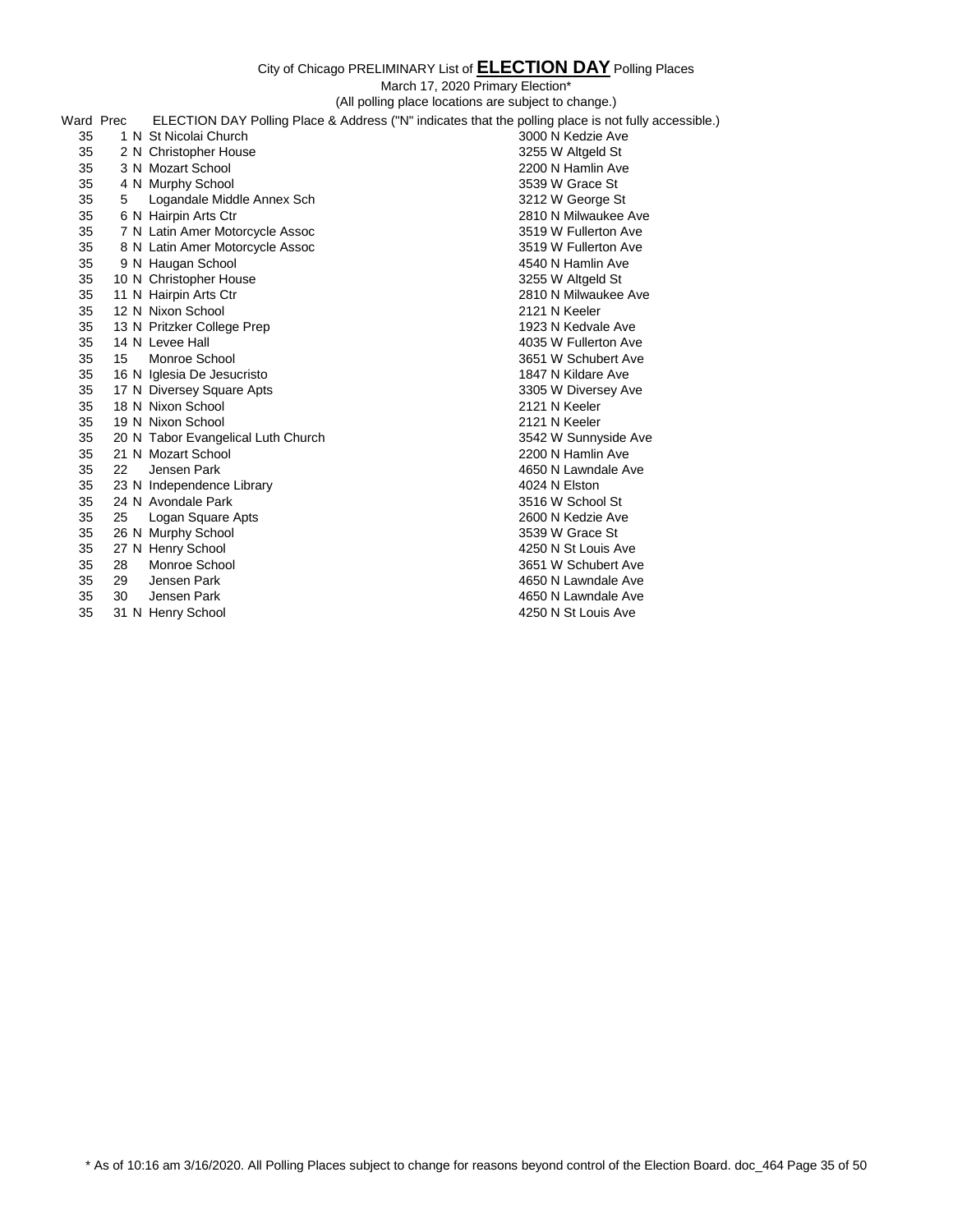March 17, 2020 Primary Election\* (All polling place locations are subject to change.)

|           |    |                                                                                                      | (All politing place locations are subject to criange.) |
|-----------|----|------------------------------------------------------------------------------------------------------|--------------------------------------------------------|
| Ward Prec |    | ELECTION DAY Polling Place & Address ("N" indicates that the polling place is not fully accessible.) |                                                        |
| 36        |    | 1 N Montclare Leyden Post                                                                            | 6940 W Diversey Ave                                    |
| 36        |    | 2 N Parkview Villa Banquets                                                                          | 6155 W Fullerton Ave                                   |
| 36        |    | 3 N Rutherford Sayre Park                                                                            | 6871 W Belden Ave                                      |
| 36        |    | 4 N West Belmont Library                                                                             | 3104 N Narragansett Ave                                |
| 36        |    | 5 N West Belmont Library                                                                             | 3104 N Narragansett Ave                                |
| 36        |    | 6 N Iglesia Evangelica Emanuel                                                                       | 5016 W Armitage Ave                                    |
| 36        |    | 7 N Schorsch Vlg Improvement Assn                                                                    | 6940 W Belmont Ave                                     |
| 36        |    | 8 N Lloyd School                                                                                     | 2103 N Lamon Ave                                       |
| 36        |    | 9 N Blackhawk Park                                                                                   | 2318 N Lavergne Ave                                    |
| 36        |    | 10 N West Belmont Library                                                                            | 3104 N Narragansett Ave                                |
| 36        |    | 11 N Hermosa Park                                                                                    | 2240 N Kilbourn Ave                                    |
| 36        |    | 12 N North Grand High School                                                                         | 4338 W Wabansia Ave                                    |
| 36        |    | 13 N Hermosa Park                                                                                    | 2240 N Kilbourn Ave                                    |
| 36        |    | 14 N Reinberg School                                                                                 | 3425 N Major Ave                                       |
| 36        |    | 15 N Chicago Academy                                                                                 | 3400 N Austin Ave                                      |
| 36        |    | 16 N Liberty Christian Church                                                                        | 5447 W Addison St                                      |
| 36        |    | 17 N Reinberg School                                                                                 | 3425 N Major Ave                                       |
| 36        |    | 18 N Chicago Academy                                                                                 | 3400 N Austin Ave                                      |
| 36        | 19 | Locke School                                                                                         | 2845 N Newcastle Ave                                   |
| 36        |    | 20 N Reinberg School                                                                                 | 3425 N Major Ave                                       |
| 36        | 21 | Prieto Math & Science Academy                                                                        | 2231 N Central Ave                                     |
| 36        |    | 22 N Northwest Middle School                                                                         | 5252 W Palmer St                                       |
| 36        |    | 23 N West Belmont Library                                                                            | 3104 N Narragansett Ave                                |
| 36        |    | 24 N Steinmetz School                                                                                | 3030 N Mobile Ave                                      |
| 36        |    | 25 N St Stanislaus Church                                                                            | 2318 N Lorel Ave                                       |
| 36        |    | 26 N West Belmont Library                                                                            | 3104 N Narragansett Ave                                |
| 36        |    | 27 N Rutherford Sayre Park                                                                           | 6871 W Belden Ave                                      |
| 36        |    | 28 N The Brook                                                                                       | 3105 N Oak Park Ave                                    |
| 36        | 29 | Locke School                                                                                         | 2845 N Newcastle Ave                                   |

30 N Islamic Community Center Of Illinois 6425 W Belmont Av

\* As of 10:16 am 3/16/2020. All Polling Places subject to change for reasons beyond control of the Election Board. doc\_464 Page 36 of 50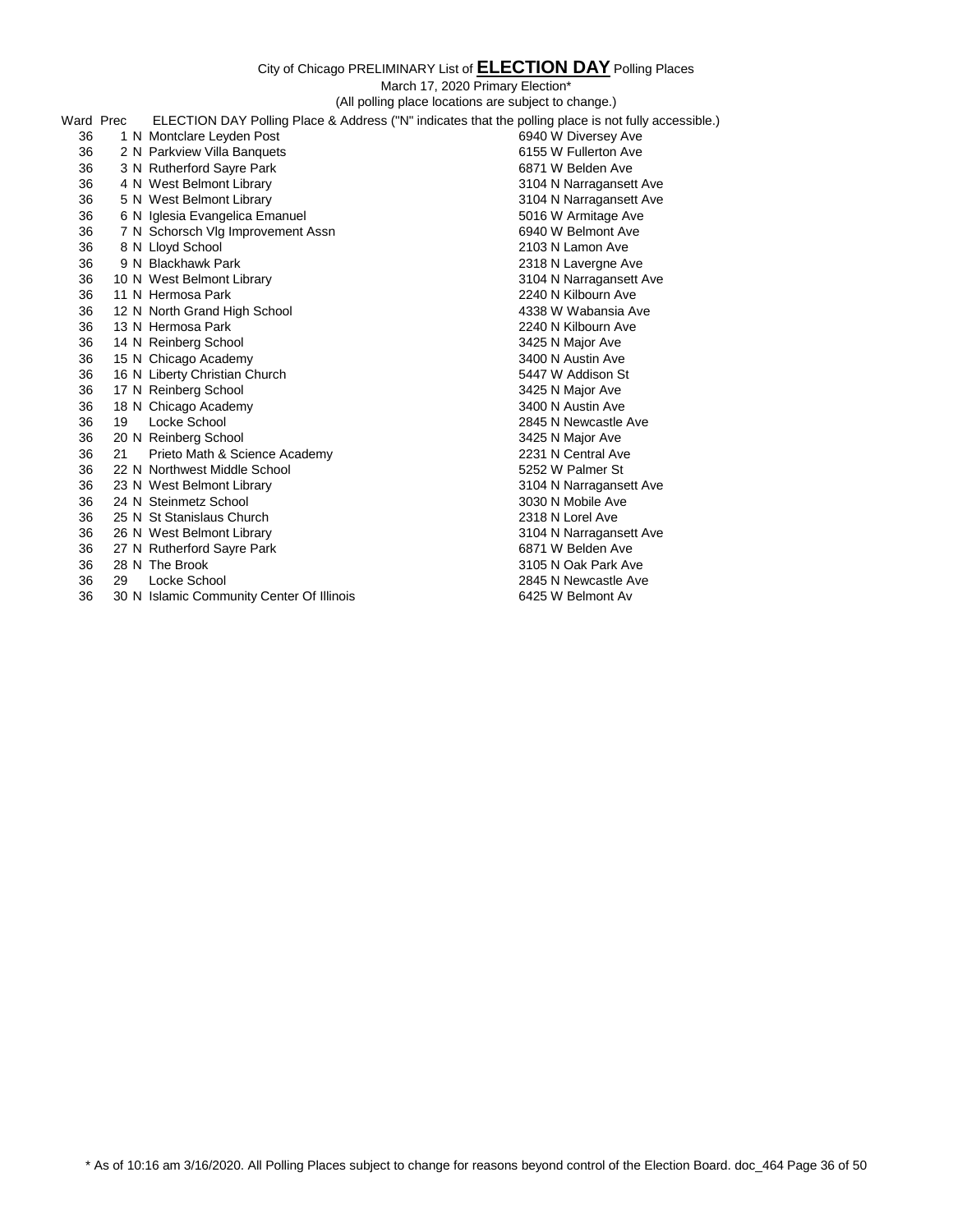|           |    |                                       | March 17, 2020 Primary Election*                                                                     |
|-----------|----|---------------------------------------|------------------------------------------------------------------------------------------------------|
|           |    |                                       | (All polling place locations are subject to change.)                                                 |
| Ward Prec |    |                                       | ELECTION DAY Polling Place & Address ("N" indicates that the polling place is not fully accessible.) |
| 37        |    | 1 N Austin Campus                     | 231 N Pine Ave                                                                                       |
| 37        |    | 2 N Chgo Northside New Hope Church    | 4255 W Division St                                                                                   |
| 37        |    | 3 N Orr Academy High School           | 730 N Pulaski Rd                                                                                     |
| 37        |    | 4 N Brian Piccolo School              | 1040 N Keeler Ave                                                                                    |
| 37        |    | 5 N Hamlett Isom Cme Church           | 5446 W Division St                                                                                   |
| 37        |    | 6 N Taylor Funeral Home               | 5348 W North Ave                                                                                     |
| 37        |    | 7 N Brian Piccolo School              | 1040 N Keeler Ave                                                                                    |
| 37        |    | 8 N Brian Piccolo School              | 1040 N Keeler Ave                                                                                    |
| 37        |    | 9 N Howe School Of Excellence         | 720 N Lorel Ave                                                                                      |
| 37        |    | 10 N El Mexico Moderno Ball Room      | 1645 N Cicero Ave                                                                                    |
| 37        |    | 11 N New Galilee Baptist Church       | 431 N Laramie Ave                                                                                    |
| 37        |    | 12 N Chgo Northside New Hope Church   | 4255 W Division St                                                                                   |
| 37        |    | 13 N Orr Academy High School          | 730 N Pulaski Rd                                                                                     |
| 37        |    | 14 N Bethel Small Business Ctr        | 1150 N Lamon Ave                                                                                     |
| 37        |    | 15 N John Hay Cmty Academy            | 1018 N Laramie Ave                                                                                   |
| 37        |    | 16 N Heritage Intl Christian Church   | 5320 W North Ave                                                                                     |
| 37        |    | 17 N Howe School Of Excellence        | 720 N Lorel Ave                                                                                      |
| 37        |    | 18 N New Greater True Light MB Church | 5401 W Chicago Ave                                                                                   |
| 37        |    | 19 N Orr Academy High School          | 730 N Pulaski Rd                                                                                     |
| 37        |    | 20 N Ronald E McNair School           | 4820 W Walton St                                                                                     |
| 37        |    | 21 N Augusta Play Ground              | 4433 W Augusta Bv                                                                                    |
| 37        |    | 22 N El Mexico Moderno Ball Room      | 1645 N Cicero Ave                                                                                    |
| 37        |    | 23 N Bethel Deliverance Church        | 5330 W Division St                                                                                   |
| 37        |    | 24 N Heritage Intl Christian Church   | 5320 W North Ave                                                                                     |
| 37        |    | 25 N John Hay Cmty Academy            | 1018 N Laramie Ave                                                                                   |
| 37        |    | 26 N Rock Of Salvation Church         | 5350 W Bloomingdale Ave                                                                              |
| 37        | 27 | West Chicago Library                  | 4856 W Chicago Ave                                                                                   |
| 37        |    | 28 N Brian Piccolo School             | 1040 N Keeler Ave                                                                                    |
| 37        |    | 29 N Hamlett Isom Cme Church          | 5446 W Division St                                                                                   |
| 37        |    | 30 N Henry Nash School                | 4837 W Erie St                                                                                       |
| 37        |    | 31 N Lafollette Park                  | 1333 N Laramie Ave                                                                                   |
| 37        |    | 32 N New Genesis AOG Bapt Church      | 1400 N Laramie Ave                                                                                   |
| 37        |    | 33 N Bethel Small Business Ctr        | 1150 N Lamon Ave                                                                                     |
| 37        |    | 34 N Apac/Cath Charities WIC Ctr      | 5125 W Chicago Ave                                                                                   |
| 37        |    | 35 N New Greater True Light MB Church | 5401 W Chicago Ave                                                                                   |
| 37        |    | 36 N Apac/Cath Charities WIC Ctr      | 5125 W Chicago Ave                                                                                   |
| 37        |    | 37 N Plaza Arms                       | 501 N Central Ave                                                                                    |
| 37        |    | 38 N New Genesis AOG Bapt Church      | 1400 N Laramie Ave                                                                                   |
| 37        |    | 39 N New Galilee Baptist Church       | 431 N Laramie Ave                                                                                    |
| 37        |    | 40 N Lafollette Park                  | 1333 N Laramie Ave                                                                                   |
| 37        |    | 41 N Heritage Intl Christian Church   | 5320 W North Ave                                                                                     |
|           |    |                                       |                                                                                                      |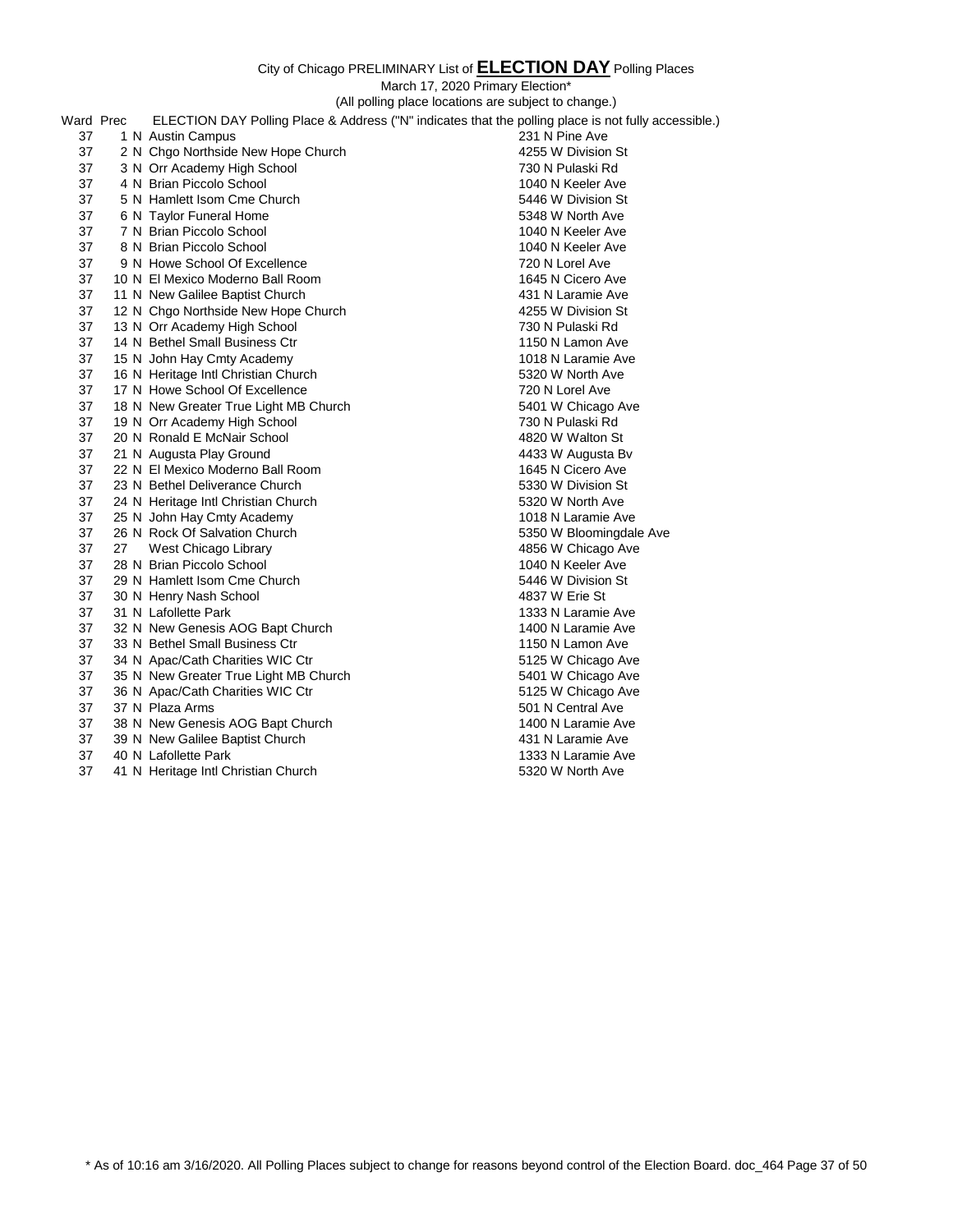|           |                                    | (All polling place locations are subject to change.)                                                 |
|-----------|------------------------------------|------------------------------------------------------------------------------------------------------|
| Ward Prec |                                    | ELECTION DAY Polling Place & Address ("N" indicates that the polling place is not fully accessible.) |
| 38        | 1 N St Mary Romanian Ch            | 4225 N Central Ave                                                                                   |
| 38        | 2 N Our Lady Mother Of The Church  | 8747 W Lawrence Ave                                                                                  |
| 38        | 3 N Shabbona Park                  | 6935 W Addison St                                                                                    |
| 38        | 4 N Shabbona Park                  | 6935 W Addison St                                                                                    |
| 38        | 5 N Our Saviour Luth Church        | 3457 N Neva Ave                                                                                      |
| 38        | 6 N William E. Dever School        | 3436 N Osceola Ave                                                                                   |
| 38        | 7 N Hiawatha Park                  | 8029 W Forest Preserve Dr                                                                            |
| 38        | 8 N Austin-Irving Library          | 6100 W Irving Park Rd                                                                                |
| 38        | 9 N St Francis Borgia Church       | 8033 W Addison St                                                                                    |
| 38        | 10 N Martin Luther Lutheran Church | 6850 W Addison St                                                                                    |
| 38        | 11 N St Mary Romanian Ch           | 4225 N Central Ave                                                                                   |
| 38        | 12 N Our Lady Mother Of The Church | 8747 W Lawrence Ave                                                                                  |
| 38        | 13 N Dunning Public Library        | 7455 W Cornelia Ave                                                                                  |
| 38        | 14 N Dunham Park                   | 4638 N Melvina Ave                                                                                   |
| 38        | 15 N Smyser School                 | 4310 N Melvina Ave                                                                                   |
| 38        | 16 N Martin Luther Lutheran Church | 6850 W Addison St                                                                                    |
| 38        | 17 N Canty School                  | 3740 N Panama Ave                                                                                    |
| 38        | 18 N Dunham Park                   | 4638 N Melvina Ave                                                                                   |
| 38        | 19 N Wright College                | 4300 N Narragansett Ave                                                                              |
| 38        | 20 N Canty School                  | 3740 N Panama Ave                                                                                    |
| 38        | 21 N Merrimac Park                 | 6343 W Irving Park Rd                                                                                |
| 38        | 22 N Hungarian Baptist Church      | 5757 W Windsor Ave                                                                                   |
| 38        | 23 N Anne's Haven                  | 5629 W Irving Park Rd                                                                                |
| 38        | 24 N Hiawatha Park                 | 8029 W Forest Preserve Dr                                                                            |
| 38        | 25 N Dunham Park                   | 4638 N Melvina Ave                                                                                   |
| 38        | 26 N Merrimac Park                 | 6343 W Irving Park Rd                                                                                |
| 38        | 27 N St Francis Borgia Church      | 8033 W Addison St                                                                                    |
| 38        | 28 N Canty School                  | 3740 N Panama Ave                                                                                    |
| 38        | 29 N William E. Dever School       | 3436 N Osceola Ave                                                                                   |
| 38        | 30 N Hiawatha Park                 | 8029 W Forest Preserve Dr                                                                            |
| 38        | 31 N St Mary Romanian Ch           | 4225 N Central Ave                                                                                   |
| 38        | 32 N St Mary Romanian Ch           | 4225 N Central Ave                                                                                   |
| 38        | 33 N St John Rila Orth Church      | 5944 W Cullom                                                                                        |
| 38        | 34 N Chgo Fil-Am 7th Day Adventist | 3920 N Central Ave                                                                                   |
| 38        | 35 N Mike Anderson Cheverolet      | 5301 W Irving Park Rd                                                                                |
| 38        | 36 N St John Rila Orth Church      | 5944 W Cullom                                                                                        |
| 38        | 37 N Merrimac Park                 | 6343 W Irving Park Rd                                                                                |
| 38        | 38 N Bridge School                 | 3800 N New England Ave                                                                               |
| 38        | 39 N Thorp School                  | 6024 W Warwick Ave                                                                                   |
| 38        | 40 N Chgo Fil-Am 7th Day Adventist | 3920 N Central Ave                                                                                   |
| 38        | 41 N St Mary Romanian Ch           | 4225 N Central Ave                                                                                   |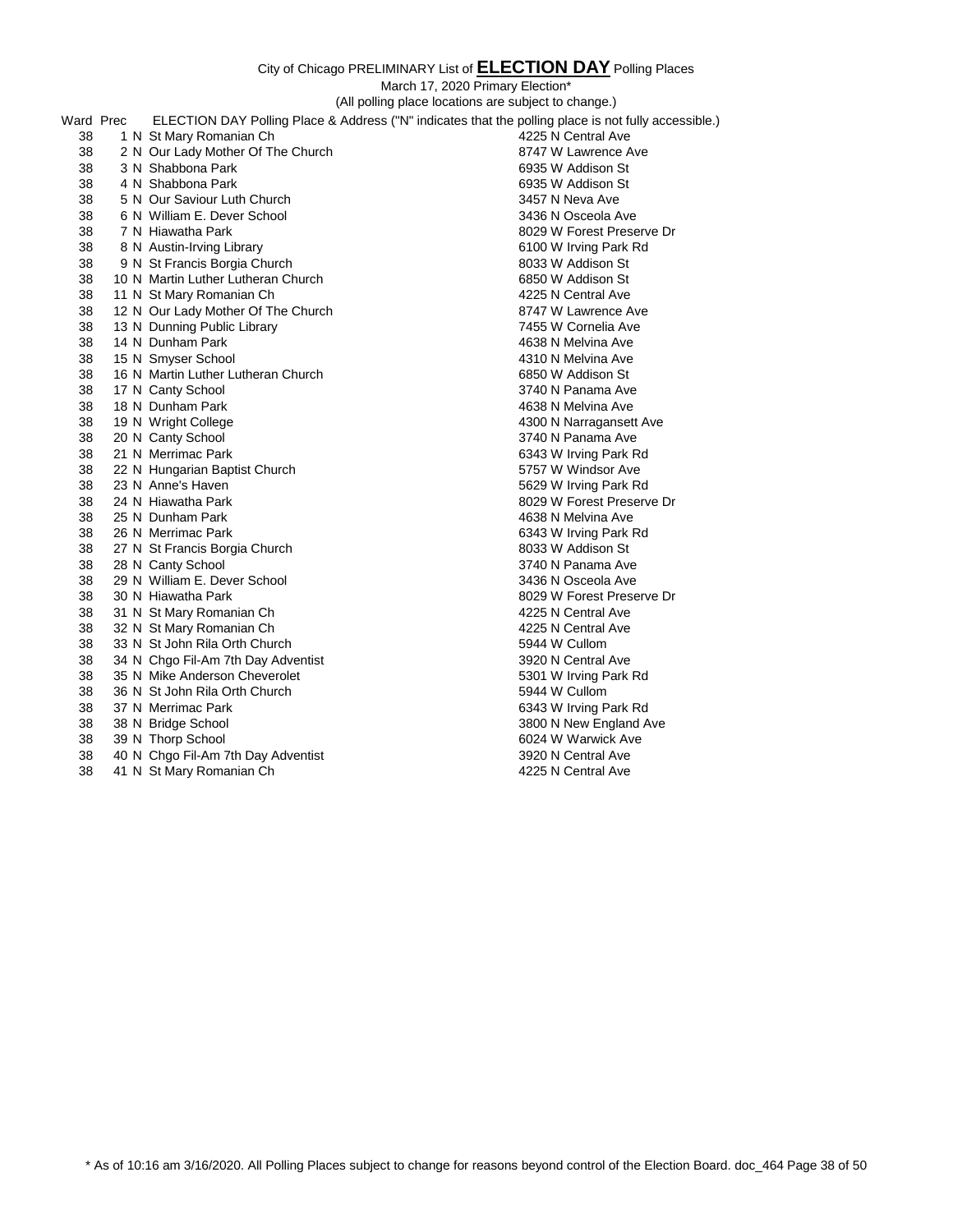|           |    |                                                            | (All polling place locations are subject to change.)                                                 |
|-----------|----|------------------------------------------------------------|------------------------------------------------------------------------------------------------------|
| Ward Prec |    |                                                            | ELECTION DAY Polling Place & Address ("N" indicates that the polling place is not fully accessible.) |
| 39        |    | 1 N Sauganash Park District                                | 5861 N Kostner Ave                                                                                   |
| 39        |    | 2 N Senate Apartments                                      | 5801 N Pulaski Rd                                                                                    |
| 39        |    | 3 N Korean Martyrs Catholic Church                         | 4115 N Kedvale Ave                                                                                   |
| 39        |    | 4 N Sauganash Park District                                | 5861 N Kostner Ave                                                                                   |
| 39        |    | 5 N Palmer School                                          | 5051 N Kenneth Ave                                                                                   |
| 39        |    | 6 N Chicago Police Station                                 | 4650 N Pulaski Rd                                                                                    |
| 39        |    | 7 N Mayfair Library                                        | 4400 W Lawrence Ave                                                                                  |
| 39        |    | 8 N Salvation Army Mayfair Church                          | 5020 N Pulaski Rd                                                                                    |
| 39        |    | 9 N Palmer School                                          | 5051 N Kenneth Ave                                                                                   |
| 39        |    | 10 N Eugene Field Pk District                              | 5100 N Ridgeway Ave                                                                                  |
| 39        |    | 11 N Palmer School                                         | 5051 N Kenneth Ave                                                                                   |
| 39        |    | 12 N Volta School                                          | 4950 N Avers Ave                                                                                     |
| 39        |    | 13 N Hollywood Park                                        | 3312 W Thorndale Ave                                                                                 |
| 39        |    | 14 N Mayfair Park District                                 | 4550 W Sunnyside Ave                                                                                 |
| 39        |    | 15 N Sauganash School                                      | 6040 N Kilpatrick                                                                                    |
| 39        |    | 16 N Peterson School                                       | 5510 N Christiana Ave                                                                                |
| 39        |    | 17 N Mayfair Park District                                 | 4550 W Sunnyside Ave                                                                                 |
| 39        |    | 18 N Church Of Christ Presbyterian                         | 5846 N Spaulding Ave                                                                                 |
| 39        |    | 19 N St Edward Church                                      | 4457 N Lowell Ave                                                                                    |
| 39        |    | 20 N Indian Road Park District                             | 6010 W Matson Ave                                                                                    |
| 39        |    | 21 N Rosedale Park                                         | 6312 W Rosedale Ave                                                                                  |
| 39        |    | 22 N Peterson School                                       | 5510 N Christiana Ave                                                                                |
| 39        |    | 23 N Collettis                                             | 5707 N Central Ave                                                                                   |
| 39        |    | 24 N Collettis                                             | 5707 N Central Ave                                                                                   |
| 39        |    | 25 N Muslim Community Center                               | 4368 N Elston Ave                                                                                    |
| 39        |    | 26 N Imperial Realty Company                               | 4001 W Devon Ave                                                                                     |
| 39        |    | 27 N Forest Preserve Dist CC                               | 6100 N Central Ave                                                                                   |
| 39        |    | 28 N Irving Pk Luth Church                                 | 4057 N Harding Ave                                                                                   |
| 39        |    | 29 N Volta School                                          | 4950 N Avers Ave                                                                                     |
| 39        |    | 30 N North Pk Covenant Church                              | 5250 N Christiana Ave                                                                                |
| 39        |    | 31 N Chicago Police Station                                | 4650 N Pulaski Rd                                                                                    |
| 39        | 32 | Solomon School                                             | 6206 N Hamlin Ave                                                                                    |
| 39<br>39  |    | 33 N Albany Park Cmty Ctr                                  | 5101 N Kimball Ave                                                                                   |
|           |    | 34 N Muslim Community Center                               | 4368 N Elston Ave                                                                                    |
| 39<br>39  | 36 | 35 N North Pk Covenant Church                              | 5250 N Christiana Ave<br>6206 N Hamlin Ave                                                           |
| 39        |    | Solomon School                                             | 5861 N Kostner Ave                                                                                   |
| 39        |    | 37 N Sauganash Park District<br>38 N Gompers Park District | 4222 W Foster Ave                                                                                    |
| 39        |    | 39 N Brynford Bible Church                                 | 5700 N Pulaski Rd                                                                                    |
| 39        |    | 40 N Sauganash Park District                               | 5861 N Kostner Ave                                                                                   |
| 39        |    | 41 N Trinity Lutheran Ch                                   | 5106 N Lacrosse Ave                                                                                  |
| 39        |    | 42 N Sauganash School                                      | 6040 N Kilpatrick                                                                                    |
| 39        |    | 43 N Trinity Lutheran Ch                                   | 5106 N Lacrosse Ave                                                                                  |
| 39        |    | 44 N Edgebrook Library                                     | 5331 W Devon Ave                                                                                     |
| 39        |    | 45 N Edgebrook Library                                     | 5331 W Devon Ave                                                                                     |
|           |    |                                                            |                                                                                                      |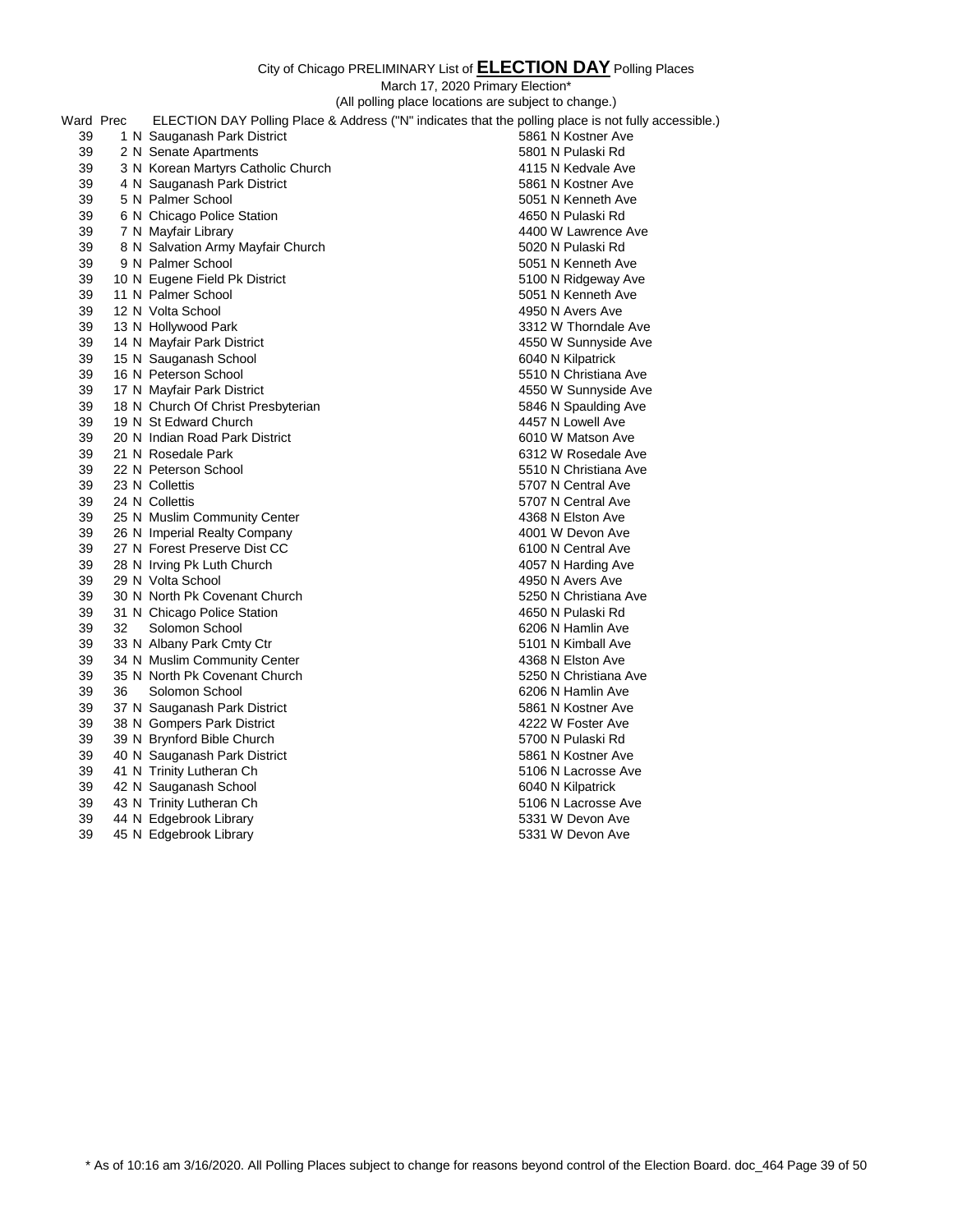March 17, 2020 Primary Election\*

(All polling place locations are subject to change.) Ward Prec ELECTION DAY Polling Place & Address ("N" indicates that the polling place is not fully accessible.)

| walu Piec |    |                                       | $EECUION$ DAT Poling Place $\alpha$ Address (TV Tridicates that the poling place is not fully accessible.) |
|-----------|----|---------------------------------------|------------------------------------------------------------------------------------------------------------|
| 40        |    | 1 N Chicago Police Station            | 5400 N Lincoln Ave                                                                                         |
| 40        |    | 2 N Mather High School                | 5835 N Lincoln Ave                                                                                         |
| 40        |    | 3 N St Demetrios Greek Orthodox Ch    | 2728 W Carmen Ave                                                                                          |
| 40        |    | 4 N Green Briar Park District         | 2650 W Peterson Ave                                                                                        |
| 40        |    | 5 N St Demetrios Greek Orthodox Ch    | 2728 W Carmen Ave                                                                                          |
| 40        |    | 6 N Gross Park District               | 2708 W Lawrence Ave                                                                                        |
| 40        |    | 7 N Chappell Elementary               | 2135 W Foster Ave                                                                                          |
| 40        |    | 8 N Cambodian Association Of Illinois | 2831 W Lawrence Ave                                                                                        |
| 40        |    | 9 N G & A Sr Residence/Ravenswood     | 1818 W Peterson Ave                                                                                        |
| 40        |    | 10 N Green Briar Park District        | 2650 W Peterson Ave                                                                                        |
| 40        |    | 11 N Chappell Elementary              | 2135 W Foster Ave                                                                                          |
| 40        |    | 12 N Gateway To Learning              | 4925 N Lincoln Ave                                                                                         |
| 40        |    | 13 N Amundsen High School             | 5110 N Damen Ave                                                                                           |
| 40        |    | 14 N Budlong School                   | 2701 W Foster Ave                                                                                          |
| 40        |    | 15 N Napleton Northwestern Chrysler   | 5950 N Western Ave                                                                                         |
| 40        |    | 16 N Amundsen High School             | 5110 N Damen Ave                                                                                           |
| 40        | 17 | <b>River Park District</b>            | 5100 N Francisco Ave                                                                                       |
| 40        |    | 18 N Emmerson Park District           | 1820 W Granville Ave                                                                                       |
| 40        |    | 19 N St Philip Lutheran Sch           | 2500 W Bryn Mawr Ave                                                                                       |
| 40        |    | 20 N Chicago Police Station           | 5400 N Lincoln Ave                                                                                         |
| 40        |    | 21 N Chappell Elementary              | 2135 W Foster Ave                                                                                          |
| 40        |    | 22 N Peterson Plaza Apartments        | 5969 N Ravenswood Ave                                                                                      |
| 40        |    | 23 N Chappell Elementary              | 2135 W Foster Ave                                                                                          |
| 40        |    | 24 N Budlong Woods Library            | 5630 N Lincoln Ave                                                                                         |
| 40        |    | 25 N Ebenezer Lutheran Ch             | 1650 W Foster Ave                                                                                          |
| 40        |    | 26 N Edgewater Historical Society     | 5358 N Ashland Ave                                                                                         |
| 40        | 27 | <b>Schneider Apartments</b>           | 1750 W Peterson Ave                                                                                        |
| 40        |    | 28 N Chicago Police Station           | 6464 N Clark St                                                                                            |
| 40        |    | 29 N Mather High School               | 5835 N Lincoln Ave                                                                                         |
| 40        |    | 30 N Jamieson School                  | 5650 N Mozart St                                                                                           |
| 40        |    | 31 N Ebenezer Lutheran Ch             | 1650 W Foster Ave                                                                                          |
| 40        |    | 32 N Tempel Steel Co                  | 5440 N Wolcott Ave                                                                                         |
| 40        |    | 33 N Passages Elementary School       | 1643 W Bryn Mawr                                                                                           |
| 40        |    | 34 N Jamieson School                  | 5650 N Mozart St                                                                                           |
| 40        |    | 35 N Budlong Woods Library            | 5630 N Lincoln Ave                                                                                         |
| 40        |    | 36 N Peterson Plaza Apartments        | 5969 N Ravenswood Ave                                                                                      |
| 40        |    | 37 N Pressure Inc                     | 6318 N Clark St                                                                                            |
| 40        |    | 38 N D A N K Haus                     | 4740 N Western Ave                                                                                         |
| 40        |    | 39 N Napleton Northwestern Chrysler   | 5950 N Western Ave                                                                                         |

\* As of 10:16 am 3/16/2020. All Polling Places subject to change for reasons beyond control of the Election Board. doc\_464 Page 40 of 50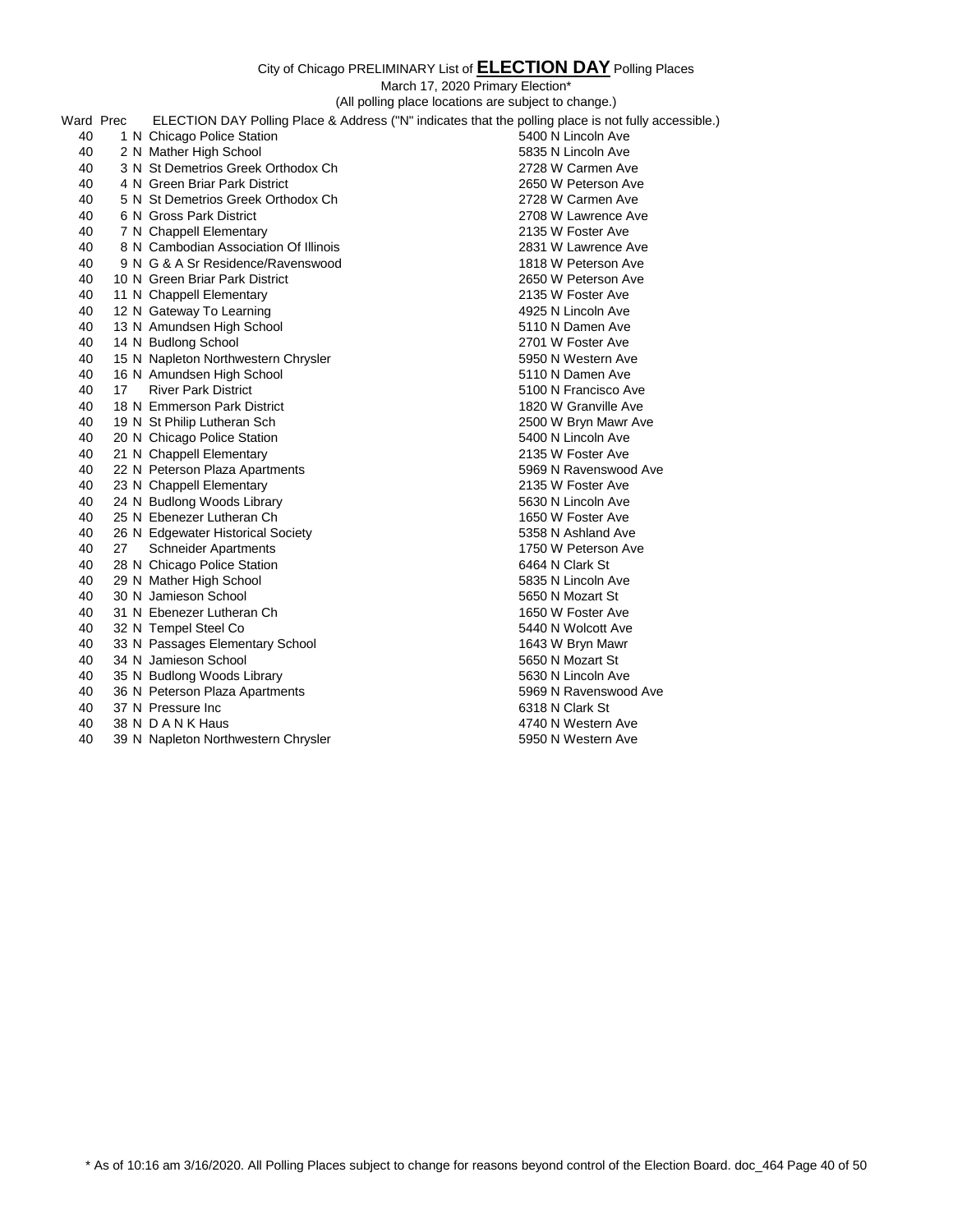City of Chicago PRELIMINARY List of **ELECTION DAY** Polling Places March 17, 2020 Primary Election\* (All polling place locations are subject to change.) Ward Prec ELECTION DAY Polling Place & Address ("N" indicates that the polling place is not fully accessible.) 1 N Ebinger School 7350 W Pratt Ave 2 Roden Library 6083 N Northwest Hw 3 N Saint Monica School 5115 N Mont Clare Ave 4 N Brooks Park 7100 N Harlem Ave 5 N Edison Park Lutheran Ch 6626 N Oliphant Ave 6 N Wildwood School 6950 N Hiawatha Ave 41 7 N Edison Park Lutheran Ch 6626 N Oliphant Ave 8 N Edison Park Lutheran Ch 6626 N Oliphant Ave 9 N Edgebrook School 6525 N Hiawatha Ave 10 N Ebinger School 7350 W Pratt Ave 41 11 N Windy City Cmty Ch 6131 N Newark Ave 12 N Saint Monica School 5115 N Mont Clare Ave 13 N St Eugene Church 5220 N Canfield Ave 14 N Wildwood School 6950 N Hiawatha Ave 15 N Olympia Park 6566 N Avondale Ave 41 16 N Windy City Cmty Ch 6131 N Newark Ave 17 Roden Library 6083 N Northwest Hw 18 Roden Library 6083 N Northwest Hw 41 19 N Edgebrook School 6525 N Hiawatha Ave 6525 N Hiawatha Ave 6625 N Hiawatha Ave 6083 N Northwest Hw 20 Roden Library 6083 N Northwest Hw 21 N Onahan School 6600 W Raven St 22 Roden Library 6083 N Northwest Hw 23 N St Eugene Church 5220 N Canfield Ave 24 N Garvey School 5225 N Oak Park Ave 25 N St Joseph Ukranian Church 5000 N Cumberland Ave 26 N Taft High School 6530 W Bryn Mawr Av 27 N St Joseph Ukranian Church 5000 N Cumberland Ave 41 28 N Pavillion Apts 6441 28 N Pavillion Apts 6441 N East River Rd 5441 N East River Rd 6441 N East River Rd 41 29 N Pavillion Apts 30 N Garvey School 5225 N Oak Park Ave 31 Roden Library 6083 N Northwest Hw 32 N Caldwell Woods 6358 W Devon Ave 33 N Oriole Park 5430 N Olcott Ave 34 N Oriole Park 5430 N Olcott Ave 35 N Onahan School 6600 W Raven St 36 Oriole Pk School 5424 N Oketo Ave 37 N Olympia Park 6566 N Avondale Ave 38 N Garvey School 5225 N Oak Park Ave 39 N Wildwood School 6950 N Hiawatha Ave 40 N Ebinger School 7350 W Pratt Ave 41 Roden Library 6083 N Northwest Hw 42 N Ebinger School 7350 W Pratt Ave 43 Roden Library 6083 N Northwest Hw 44 N Brooks Park 7100 N Harlem Ave 45 Oriole Pk School 5424 N Oketo Ave 46 N Taft High School 6530 W Bryn Mawr Av 47 N Wildwood School 6950 N Hiawatha Ave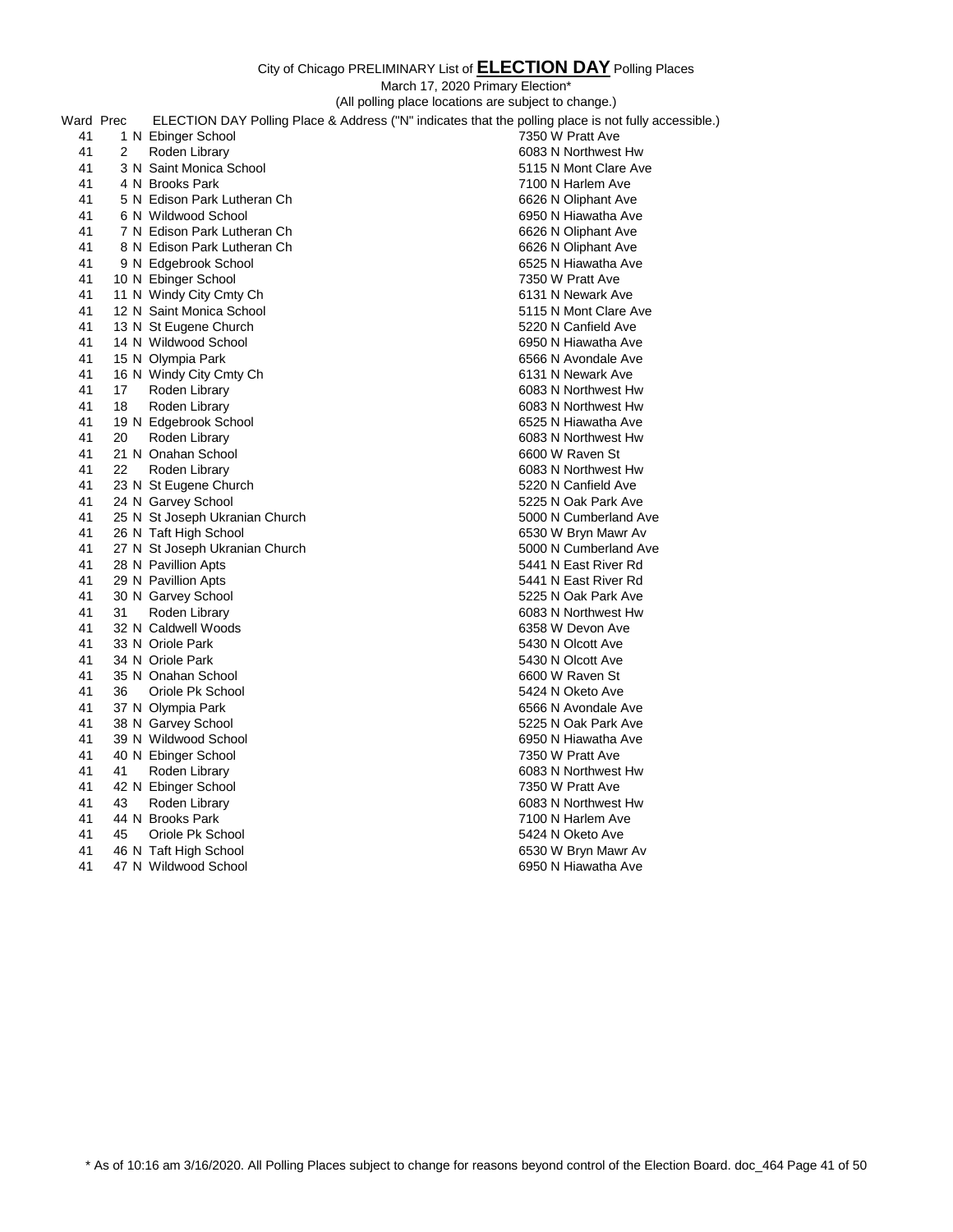|           |    |                                    | (All polling place locations are subject to change.)                                                 |
|-----------|----|------------------------------------|------------------------------------------------------------------------------------------------------|
| Ward Prec |    |                                    | ELECTION DAY Polling Place & Address ("N" indicates that the polling place is not fully accessible.) |
| 42        |    | 1 N 100 Bellevue Condo Assoc       | 100 E Bellevue PI                                                                                    |
| 42        |    | 2 N Northwestern Memorial Hospital | 541 N Fairbanks Ct                                                                                   |
| 42        |    | 3 N Northwest Retail Space         | 321 N Clark St                                                                                       |
| 42        |    | 4 N Rubloff Law School Nw Univ     | 420 E Superior St                                                                                    |
| 42        |    | 5 N 432 Ontario                    | 432 W Ontario St                                                                                     |
| 42        | 6  | 400 Condo Association              | 400 E Randolph St                                                                                    |
| 42        |    | 7 N 680 Lake Res Condo Assoc       | 680 N Lake Shore Dr                                                                                  |
| 42        |    | 8 N 680 Lake Res Condo Assoc       | 680 N Lake Shore Dr                                                                                  |
| 42        |    | 9 N La Quinta Inn & Suites         | 1 S Franklin St                                                                                      |
| 42        |    | 10 N Harold Washington College     | 30 E Lake St                                                                                         |
| 42        |    | 11 N Lake Point Tower              | 505 N Lake Shore Dr                                                                                  |
| 42        |    | 12 N Kinzie Park Tower             | 501 N Clinton St                                                                                     |
| 42        |    | 13 N 155 Harbor Condo Assoc        | 155 N Harbor Dr                                                                                      |
| 42        |    | 14 N Assumption Church             | 323 W Illinois St                                                                                    |
| 42        |    | 15 N The Central Hearing Facility  | 740 N Sedgwick St                                                                                    |
| 42        |    | 16 N Park Alexandria Condo         | 125 S Jefferson St                                                                                   |
| 42        | 17 | Kingsbury Plaza                    | 520 N Kingsbury St                                                                                   |
| 42        |    | 18 N Northwest Retail Space        | 321 N Clark St                                                                                       |
| 42        |    | 19 N Maguire Hall                  | 1 E Pearson St                                                                                       |
| 42        |    | 20 N 33 West Ontario Condo Assoc   | 33 W Ontario St                                                                                      |
| 42        |    | 21 N Northwest Retail Space        | 321 N Clark St                                                                                       |
| 42        |    | 22 N Northwest Retail Space        | 321 N Clark St                                                                                       |
| 42        | 23 | The Fordham Condo Association      | 25 E Superior St                                                                                     |
| 42        |    | 24 N 1000 Condominium Association  | 1000 N Lake Shore Plza                                                                               |
| 42        |    | 25 N River Plz Homeowners Assoc    | 405 N Wabash Ave                                                                                     |
| 42        |    | 26 N Northwest Retail Space        | 321 N Clark St                                                                                       |
| 42        |    | 27 N Marina Towers Condo Assoc     | 300 N State St                                                                                       |
| 42        |    | 28 N Northwest Retail Space        | 321 N Clark St                                                                                       |
| 42        |    | 29 N Northwest Retail Space        | 321 N Clark St                                                                                       |
| 42        |    | 30 N Northwest Retail Space        | 321 N Clark St                                                                                       |
| 42        |    | 31 N Sheraton Grand Chicago        | 301 E North Water St                                                                                 |
| 42        | 32 | 400 N LaSalle Condo                | 400 N La Salle Dr                                                                                    |
| 42        |    | 33 N Spertus Institute             | 610 S Michigan Ave                                                                                   |
| 42        |    | 34 N Fourth Presbyterian Ch        | 880 N Michigan Ave                                                                                   |
| 42        | 35 | 535 Condo Assoc                    | 535 N Michigan Ave                                                                                   |
| 42        |    | 36 N Northwest Retail Space        | 321 N Clark St                                                                                       |
| 42        |    | 37 N The Central Hearing Facility  | 740 N Sedgwick St                                                                                    |
| 42        |    | 38 N 432 Ontario                   | 432 W Ontario St                                                                                     |
| 42        |    | 39 N Hotel Felix                   | 111 W Huron St                                                                                       |
| 42        |    | 40 N Northwest Retail Space        | 321 N Clark St                                                                                       |
| 42        |    | 41 N Northwest Retail Space        | 321 N Clark St                                                                                       |
| 42        |    | 42 N Harold Washington College     | 30 E Lake St                                                                                         |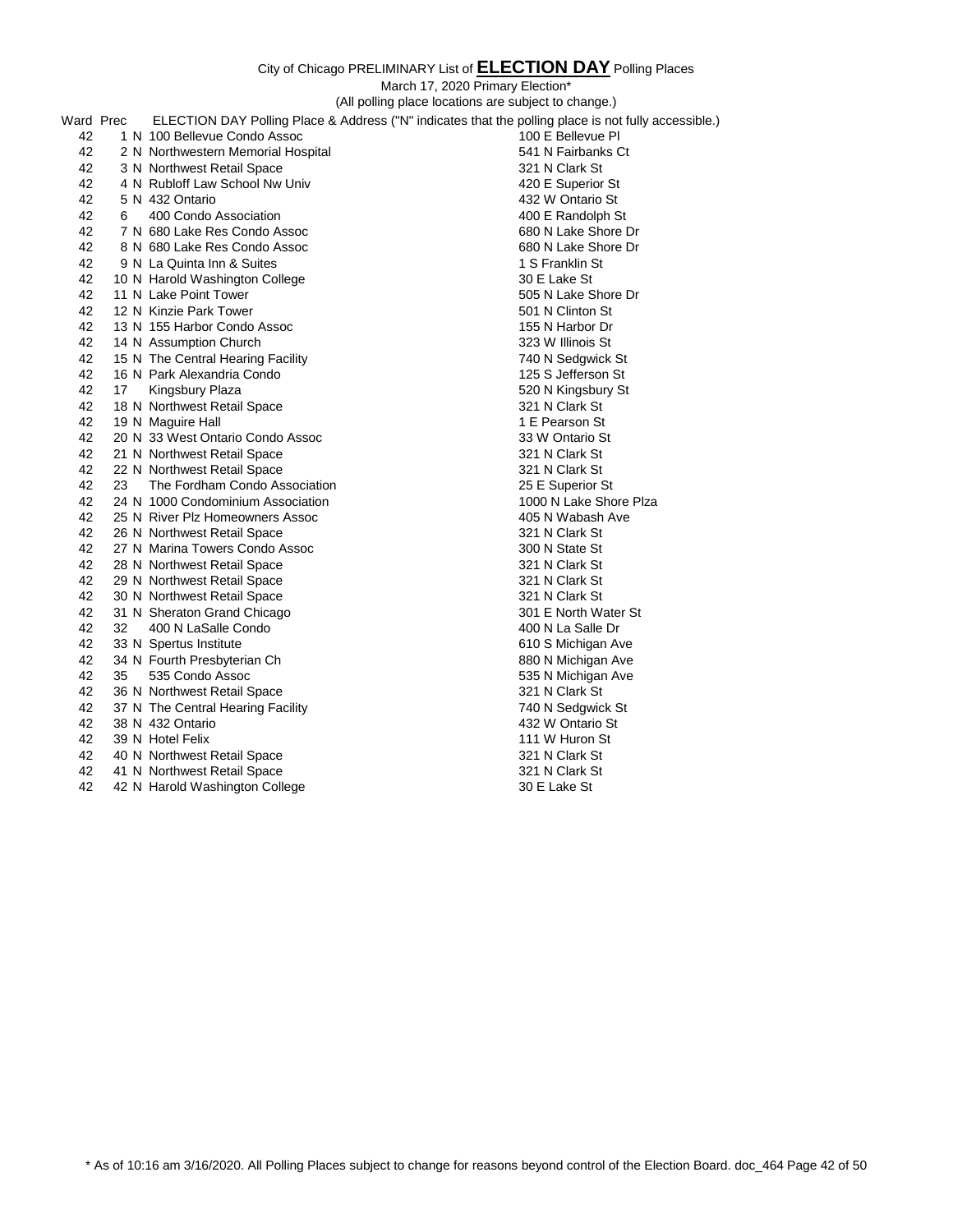|           |    | (All polling place locations are subject to change.) |                                                                                                      |  |
|-----------|----|------------------------------------------------------|------------------------------------------------------------------------------------------------------|--|
| Ward Prec |    |                                                      | ELECTION DAY Polling Place & Address ("N" indicates that the polling place is not fully accessible.) |  |
| 43        |    | 1 N LaSalle School                                   | 1734 N Orleans St                                                                                    |  |
| 43        |    | 2 N New Life Community Church                        | 1110 W Lill Ave                                                                                      |  |
| 43        |    | 3 N Lincoln Park High School                         | 2001 N Orchard St                                                                                    |  |
| 43        |    | 4 N Old Town Triangle Assoc                          | 1763 N North Park Ave                                                                                |  |
| 43        |    | 5 N Newberry School                                  | 700 W Willow St                                                                                      |  |
| 43        | 6  | <b>Edith Spurlock Sampson Apartments</b>             | 2720 N Sheffield Ave                                                                                 |  |
| 43        |    | 7 N Dickens & Burling Apts                           | 2111 N Halsted St                                                                                    |  |
| 43        |    | 8 N Margaret Day Blake Apartments                    | 2140 N Clark St                                                                                      |  |
| 43        |    | 9 N Elizabeth/Larrabee Apartments                    | 1845 N Larrabee St                                                                                   |  |
| 43        |    | 10 N Adams Park                                      | 1919 N Seminary Ave                                                                                  |  |
| 43        |    | 11 N Lincoln Park High School                        | 2001 N Orchard St                                                                                    |  |
| 43        | 12 | 345 Fullerton Parkway Condominium                    | 345 W Fullerton Pkwy                                                                                 |  |
| 43        |    | 13 N Second Church Of Christ Science                 | 2700 N Pine Grove Ave                                                                                |  |
| 43        |    | 14 N LaSalle School                                  | 1734 N Orleans St                                                                                    |  |
| 43        |    | 15 N Lincoln Pk Tower Condo                          | 1960 N Lincoln Pk West                                                                               |  |
| 43        |    | 16 N Lincoln Pk Br Library                           | 1150 W Fullerton Ave                                                                                 |  |
| 43        |    | 17 N Francis Parker School                           | 2233 N Clark St                                                                                      |  |
| 43        |    | 18 N Wayne Wright Amer Lg 1052                       | 1258 W Wrightwood Ave                                                                                |  |
| 43        |    | 19 N Old Town Triangle Assoc                         | 1763 N North Park Ave                                                                                |  |
| 43        |    | 20 N Lincoln Pk Br Library                           | 1150 W Fullerton Ave                                                                                 |  |
| 43        |    | 21 N Greenhouse Theater Center                       | 2257 N Lincoln Av                                                                                    |  |
| 43        |    | 22 N Alcott College Prep                             | 2625 N Orchard St                                                                                    |  |
| 43        |    | 23 N Newberry School                                 | 700 W Willow St                                                                                      |  |
| 43        |    | 24 N Margaret Day Blake Apartments                   | 2140 N Clark St                                                                                      |  |
| 43        |    | 25 N Lakeview Condo Assoc                            | 2626 N Lakeview Ave                                                                                  |  |
| 43        |    | 26 N 2400 Lakeview Condo                             | 2400 N Lakeview Ave                                                                                  |  |
| 43        |    | 27 N 444 St James Apartments                         | 444 W St James PI                                                                                    |  |
| 43        | 28 | The Moody Church                                     | 1630 N Clark St                                                                                      |  |
| 43        |    | 29 N Lincoln Elementary School                       | 615 W Kemper PI                                                                                      |  |
| 43        |    | 30 N Oscar Mayer School                              | 2250 N Clifton Ave                                                                                   |  |
| 43        | 31 | Edith Spurlock Sampson Apartments                    | 2720 N Sheffield Ave                                                                                 |  |
| 43        |    | 32 N Francis Parker School                           | 2233 N Clark St                                                                                      |  |
| 43        | 33 | Chicago History Museum                               | 1601 N Clark St                                                                                      |  |
| 43        |    | 34 N Second Church Of Christ Science                 | 2700 N Pine Grove Ave                                                                                |  |
| 43        | 35 | The Moody Church                                     | 1630 N Clark St                                                                                      |  |
| 43        |    | 36 N Inn At Lincoln Park                             | 601 W Diversey                                                                                       |  |
| 43        |    | 37 N Lincoln Pk Br Library                           | 1150 W Fullerton Ave                                                                                 |  |
| 43        | 38 | Chicago History Museum                               | 1601 N Clark St                                                                                      |  |
| 43        |    | 39 N Lincoln Pk Br Library                           | 1150 W Fullerton Ave                                                                                 |  |
| 43        |    | 40 N Alcott College Prep                             | 2625 N Orchard St                                                                                    |  |
| 43        | 41 | DePaul Athletic Traning Ctr                          | 2323 N Sheffield Ave                                                                                 |  |
| 43        |    | 42 N Wellington Ave United Ch Of Christ              | 615 W Wellington Ave                                                                                 |  |
| 43        | 43 | The Moody Church                                     | 1630 N Clark St                                                                                      |  |
| 43        |    | 44 N Francis Parker School                           | 2233 N Clark St                                                                                      |  |
| 43        |    | 45 N Elizabeth/Larrabee Apartments                   | 1845 N Larrabee St                                                                                   |  |
| 43        |    | 46 N Greenhouse Theater Center                       | 2257 N Lincoln Av                                                                                    |  |
|           |    |                                                      |                                                                                                      |  |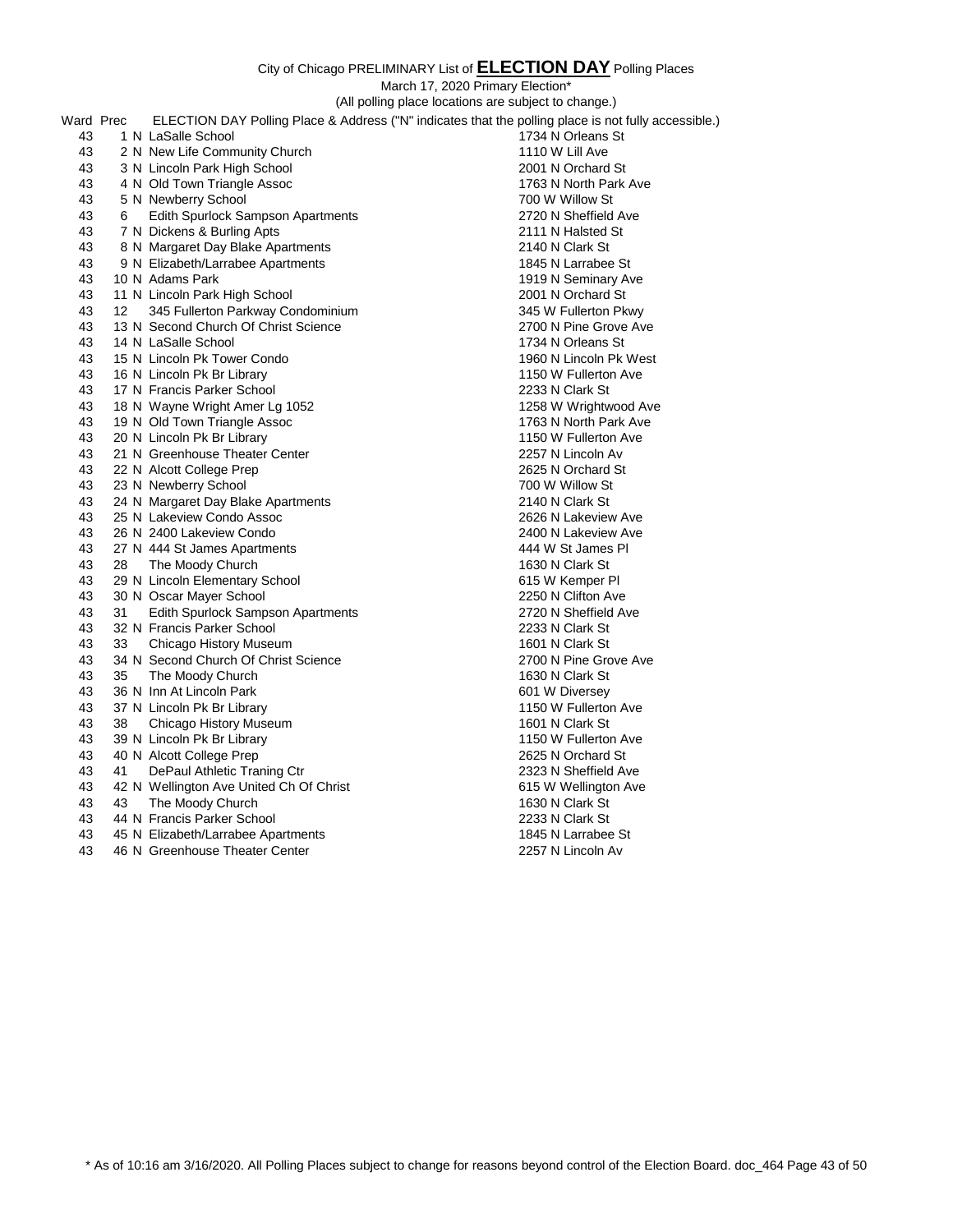March 17, 2020 Primary Election\*

(All polling place locations are subject to change.)

| Ward Prec |                   | ELECTION DAY Polling Place & Address ("N" indicates that the polling place is not fully accessible.) |                      |
|-----------|-------------------|------------------------------------------------------------------------------------------------------|----------------------|
| 44        |                   | 1 N Chicago Police Station                                                                           | 850 W Addison St     |
| 44        |                   | 2 N Saint Luke Church                                                                                | 1500 W Belmont Ave   |
| 44        |                   | 3 N 3150 Condo Assoc                                                                                 | 3150 N Lake Shore Dr |
| 44        |                   | 4 N Chicago Police Station                                                                           | 850 W Addison St     |
| 44        |                   | 5 N Wellington Ave United Ch Of Christ                                                               | 615 W Wellington Ave |
| 44        |                   | 6 N Wellington Ave United Ch Of Christ                                                               | 615 W Wellington Ave |
| 44        | 7                 | 2800 Lake Shore Condo Assoc                                                                          | 2800 N Lake Shore Dr |
| 44        |                   | 8 N Wirtz Realty Corp                                                                                | 2970 N Sheridan Rd   |
| 44        |                   | 9 N Sheil Park                                                                                       | 3505 N Southport Ave |
| 44        |                   | 10 N Hawthorne School                                                                                | 3319 N Clifton Ave   |
| 44        |                   | 11 N Sheil Park                                                                                      | 3505 N Southport Ave |
| 44        | $12 \overline{ }$ | Temple Sholom                                                                                        | 3480 N Lake Shore Dr |
| 44        |                   | 13 N Hawthorne School                                                                                | 3319 N Clifton Ave   |
| 44        |                   | 14 N Chicago Police Station                                                                          | 850 W Addison St     |
| 44        |                   | 15 N Broadway United Methodist Church                                                                | 3338 N Broadway      |
| 44        |                   | 16 N Blaine School                                                                                   | 1420 W Grace St      |
| 44        |                   | 17 N Chicago Police Station                                                                          | 850 W Addison St     |
| 44        |                   | 18 N Wellington Ave United Ch Of Christ                                                              | 615 W Wellington Ave |
| 44        |                   | 19 N Nettelhorst School                                                                              | 3252 N Broadway      |
| 44        |                   | 20 N Chicago Police Station                                                                          | 850 W Addison St     |
| 44        |                   | 21 N Merlo Library                                                                                   | 644 W Belmont Ave    |
| 44        |                   | 22 N Hawthorne House                                                                                 | 3450 N Lake Shore Dr |
| 44        |                   | 23 N Britton Budd Apartments                                                                         | 501 W Surf St        |
| 44        |                   | 24 N Commonwealth Plaza Apartments                                                                   | 340 W Diversey Pkwy  |
| 44        |                   | 25 N Blaine School                                                                                   | 1420 W Grace St      |
| 44        |                   | 26 N Chicago Police Station                                                                          | 850 W Addison St     |
| 44        |                   | 27 N Agassiz School                                                                                  | 2851 N Seminary Ave  |
| 44        |                   | 28 N Merlo Library                                                                                   | 644 W Belmont Ave    |
| 44        |                   | 29 N Agassiz School                                                                                  | 2851 N Seminary Ave  |
| 44        |                   | 30 N Sheil Park                                                                                      | 3505 N Southport Ave |
| 44        |                   | 31 N Center On Halsted                                                                               | 3656 N Halsted       |
| 44        |                   | 32 N Center On Halsted                                                                               | 3656 N Halsted       |
| 44        |                   | 33 N Broadway United Methodist Church                                                                | 3338 N Broadway      |
| 44        |                   | 34 N Hattie Callner Apartments                                                                       | 855 W Aldine Ave     |
| 44        |                   | 35 N Wirtz Realty Corp                                                                               | 2970 N Sheridan Rd   |
| 44        |                   | 36 N Chicago Police Station                                                                          | 850 W Addison St     |
| 44        |                   | 37 N Nettelhorst School                                                                              | 3252 N Broadway      |
| 44        |                   | 38 N Hawthorne School                                                                                | 3319 N Clifton Ave   |
| 44        |                   | 39 N Hawthorne School                                                                                | 3319 N Clifton Ave   |
| 44        |                   | 40 N Agassiz School                                                                                  | 2851 N Seminary Ave  |
| 44        |                   | 41 N Britton Budd Apartments                                                                         | 501 W Surf St        |
|           |                   |                                                                                                      |                      |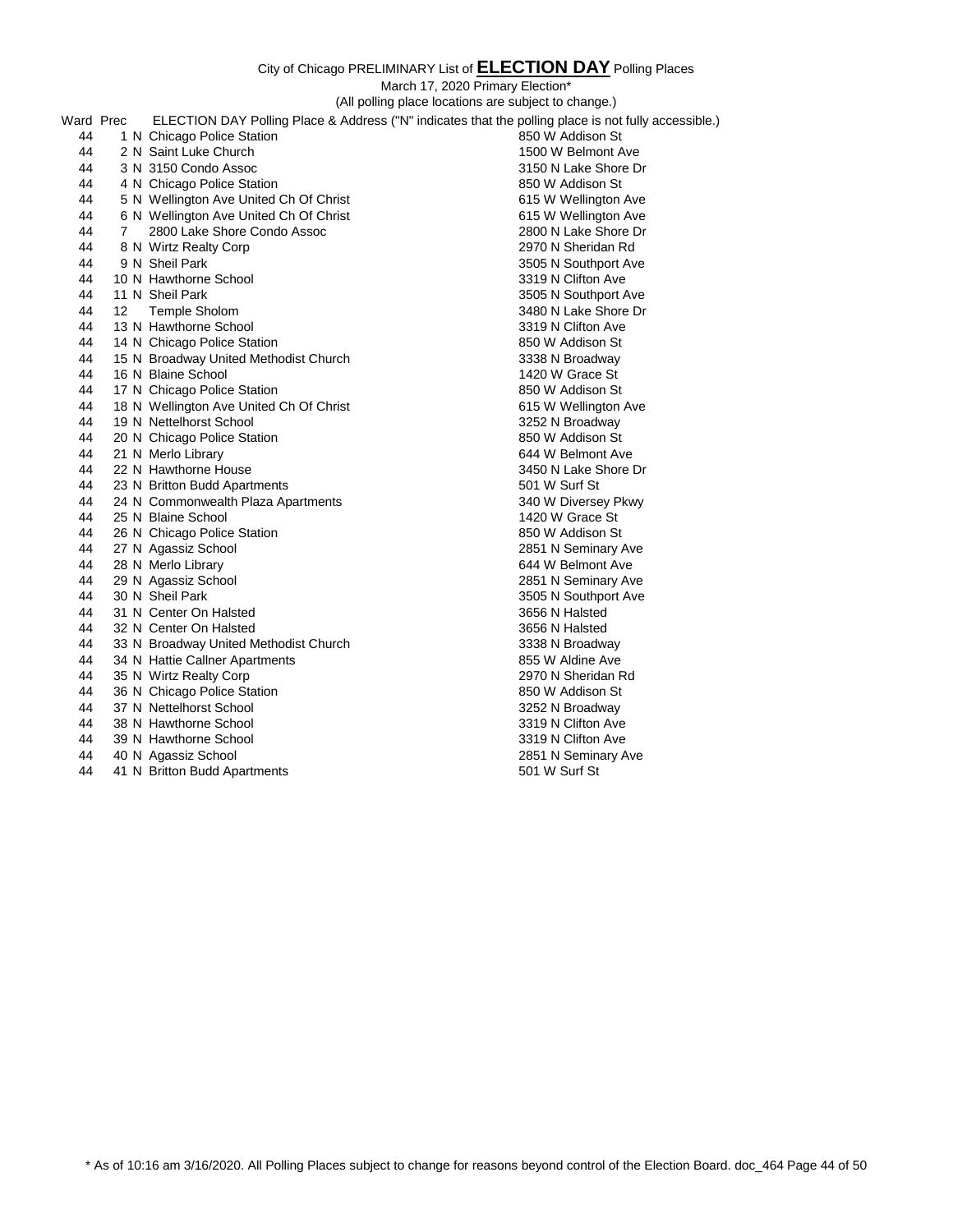March 17, 2020 Primary Election\*

(All polling place locations are subject to change.)

| Ward Prec | ELECTION DAY Polling Place & Address ("N" indicates that the polling place is not fully accessible.) |                         |
|-----------|------------------------------------------------------------------------------------------------------|-------------------------|
| 45        | 1 N Disney II Magnet High School                                                                     | 3900 N Lawndale Ave     |
| 45        | 2 N Disney II Magnet High School                                                                     | 3900 N Lawndale Ave     |
| 45        | 3 N Independence Park                                                                                | 3945 N Springfield Ave  |
| 45        | 4 N Disney II Magnet School                                                                          | 3815 N Kedvale Ave      |
| 45        | 5 N Disney II Magnet School                                                                          | 3815 N Kedvale Ave      |
| 45        | 6 N St. John Episcopal Church                                                                        | 3857 N Kostner Ave      |
| 45        | 7 N St. John Episcopal Church                                                                        | 3857 N Kostner Ave      |
| 45        | 8 N Lydia Home Association                                                                           | 4839 W Irving Pk Rd     |
| 45        | 9 N Gray School                                                                                      | 3730 N Laramie Ave      |
| 45        | 10 N Gray School                                                                                     | 3730 N Laramie Ave      |
| 45        | 11 N Cornerstone Anglican Church                                                                     | 5051 W Belle Plaine Ave |
| 45        | 12 N St John Lutheran Church                                                                         | 4939 W Montrose Ave     |
| 45        | 13 N Cornerstone Anglican Church                                                                     | 5051 W Belle Plaine Ave |
| 45        | 14 N St John Lutheran Church                                                                         | 4939 W Montrose Ave     |
| 45        | 15 N Wilson Park                                                                                     | 4630 N Milwaukee Ave    |
| 45        | 16 N Chicago Police Station                                                                          | 5151 N Milwaukee Ave    |
| 45        | 17 N Wilson Park                                                                                     | 4630 N Milwaukee Ave    |
| 45        | 18 N Prussing School                                                                                 | 4650 N Menard Ave       |
| 45        | 19 N Jefferson Park                                                                                  | 4822 N Long Ave         |
| 45        | 20 N Jefferson Park                                                                                  | 4822 N Long Ave         |
| 45        | 21 N Chicago Police Station                                                                          | 5151 N Milwaukee Ave    |
| 45        | 22 N Chicago Police Station                                                                          | 5151 N Milwaukee Ave    |
| 45        | 23 N Chicago Police Station                                                                          | 5151 N Milwaukee Ave    |
| 45        | 24 N Chicago Police Station                                                                          | 5151 N Milwaukee Ave    |
| 45        | 25 N Chicago Police Station                                                                          | 5151 N Milwaukee Ave    |
| 45        | 26 N Chicago Police Station                                                                          | 5151 N Milwaukee Ave    |
| 45        | 27 N Beard School                                                                                    | 6445 W Strong St        |
| 45        | 28 N Chicago Police Station                                                                          | 5151 N Milwaukee Ave    |
| 45        | 29 N Chicago Police Station                                                                          | 5151 N Milwaukee Ave    |
| 45        | 30 N Eden United Church Of Christ                                                                    | 5051 W Gunnison St      |
| 45        | 31 N Eden United Church Of Christ                                                                    | 5051 W Gunnison St      |
| 45        | 32 N Beaubien School                                                                                 | 5025 N Laramie Ave      |
| 45        | 33 N Beaubien School                                                                                 | 5025 N Laramie Ave      |
| 45        | 34 N Chicago Police Station                                                                          | 5151 N Milwaukee Ave    |
| 45        | 35 N Saint Cornelius Church                                                                          | 5430 W Foster Ave       |
| 45        | 36 N Saint Cornelius Church                                                                          | 5430 W Foster Ave       |
| 45        | 37 N Farnsworth School                                                                               | 5414 N Linder Ave       |
| 45        | 38 N Farnsworth School                                                                               | 5414 N Linder Ave       |
| 45        | 39 N Farnsworth School                                                                               | 5414 N Linder Ave       |
| 45        | 40 N Rosedale Park                                                                                   | 6312 W Rosedale Ave     |
| 45        | 41 N Elston Av United Methodist Church                                                               | 5850 N Elston Ave       |
| 45        | 42 N Hitch School                                                                                    | 5625 N McVicker Ave     |
| 45        | 43 N Hitch School                                                                                    | 5625 N McVicker Ave     |
| 45        | 44 N Rosedale Park                                                                                   | 6312 W Rosedale Ave     |
| 45        | 45 N North Shore Spanish Baptist Church                                                              | 5158 N Nagle Ave        |
| 45        | 46 N North Shore Spanish Baptist Church                                                              | 5158 N Nagle Ave        |
| 45        | 47 N Beard School                                                                                    | 6445 W Strong St        |
| 45        | 48 N Beard School                                                                                    | 6445 W Strong St        |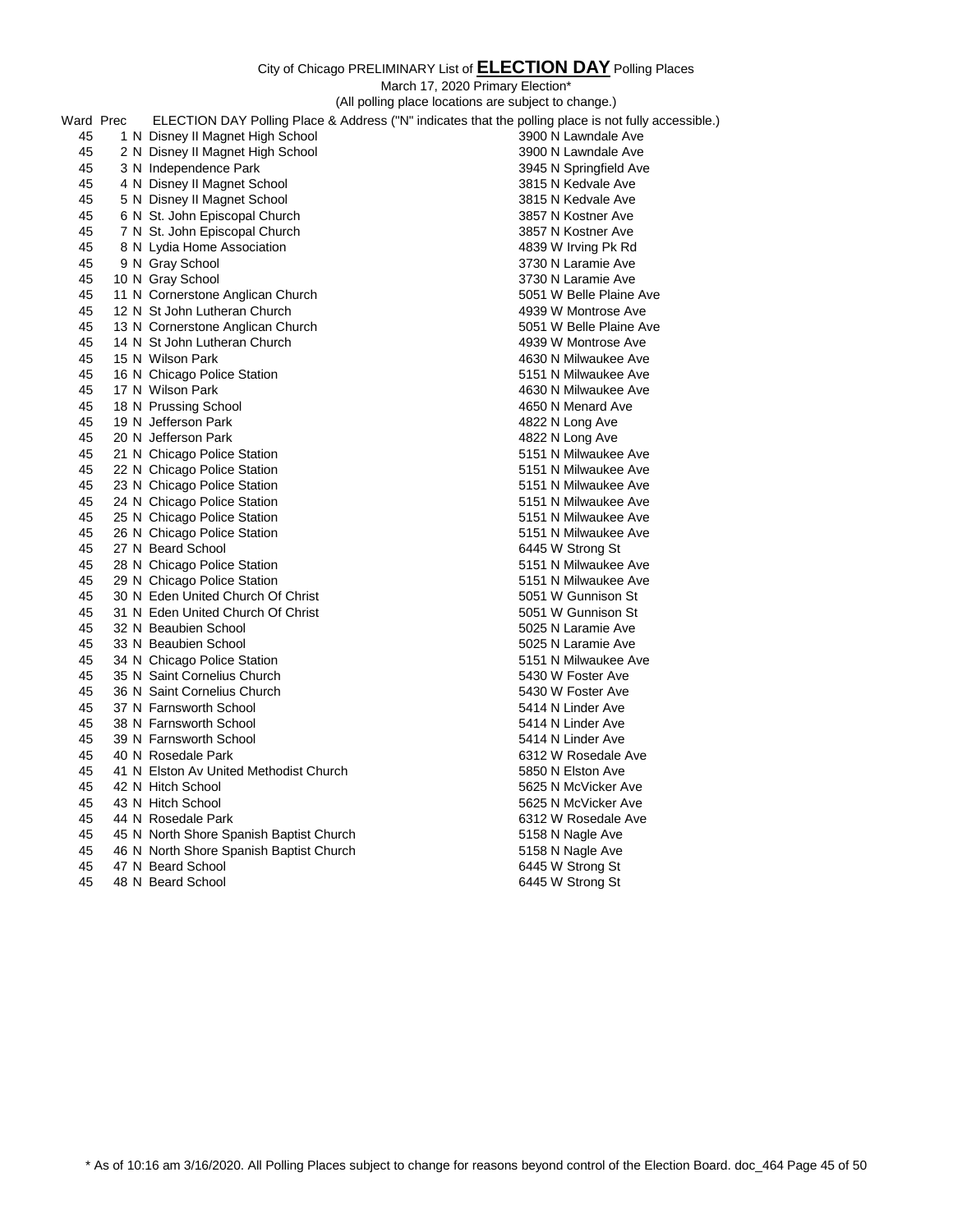March 17, 2020 Primary Election\*

|           |                                                      | $m$ aron $n$ , $L$ o $L$ o $n$ $m$ nar $y$ $L$ roo $m$ on |                                                                                                      |
|-----------|------------------------------------------------------|-----------------------------------------------------------|------------------------------------------------------------------------------------------------------|
|           | (All polling place locations are subject to change.) |                                                           |                                                                                                      |
| Ward Prec |                                                      |                                                           | ELECTION DAY Polling Place & Address ("N" indicates that the polling place is not fully accessible.) |
| 46        |                                                      | 1 N Truman College                                        | 1145 W Wilson Ave                                                                                    |
| 46        |                                                      | 2 N Truman College                                        | 1145 W Wilson Ave                                                                                    |
| 46        |                                                      | 3 N Grace St Towers                                       | 635 W Grace St                                                                                       |
| 46        |                                                      | 4 N Alternatives Inc.                                     | 4730 N Sheridan Rd                                                                                   |
| 46        |                                                      | 5 N Gill Park                                             | 825 W Sheridan Rd                                                                                    |
| 46        |                                                      | 6 N United Winthrop Towers                                | 4848 N Winthrop Ave                                                                                  |
| 46        |                                                      | 7 N Imperial Towers Condo                                 | 4250 N Marine Dr                                                                                     |
| 46        |                                                      | 8 N Eastwood Tower                                        | 4640 N Sheridan Rd                                                                                   |
| 46        |                                                      | 9 N Uptown Branch Library                                 | 929 W Buena Ave                                                                                      |
| 46        |                                                      | 10 N Lakeview East Cooperative                            | 707 W Waveland Ave                                                                                   |
| 46        |                                                      | 11 N Sherway Tower Apts                                   | 4225 N Sheridan Rd                                                                                   |
| 46        |                                                      | 12 N Courtenay Language Arts Ctr                          | 4420 N Beacon St                                                                                     |
| 46        |                                                      | 13 N Walt Disney Magnet Elem School                       | 4140 N Marine Dr                                                                                     |
| 46        |                                                      | 14 N Clarendon Park                                       | 4501 N Clarendon Ave                                                                                 |
| 46        |                                                      | 15 N Uptown Branch Library                                | 929 W Buena Ave                                                                                      |
| 46        |                                                      | 16 N Bezazian Library                                     | 1226 W Ainslie St                                                                                    |
| 46        |                                                      | 17 N 3950 N Lake Shore Dr                                 | 3950 N Lake Shore Dr                                                                                 |
| 46        | 18                                                   | Park Place Tower Condo                                    | 655 W Irving Park Rd                                                                                 |
| 46        |                                                      | 19 N 3600 Lake Shore Condo Assoc                          | 3600 N Lake Shore Dr                                                                                 |
| 46        |                                                      | 20 N Truman College                                       | 1145 W Wilson Ave                                                                                    |
| 46        |                                                      | 21 N Alternatives Inc                                     | 4730 N Sheridan Rd                                                                                   |
| 46        |                                                      | 22 N Ella Flagg Young Apartments                          | 4645 N Sheridan Rd                                                                                   |
| 46        |                                                      | 23 N Uplift Community High School                         | 900 W Wilson Ave                                                                                     |
| 46        | 24                                                   | Lake Park Plaza Condo                                     | 3930 N Pine Grove Ave                                                                                |
| 46        |                                                      | 25 N Truman College                                       | 1145 W Wilson Ave                                                                                    |
| 46        |                                                      | 26 N Clarendon Park                                       | 4501 N Clarendon Ave                                                                                 |
| 46        | 27                                                   | <b>Ruth Shriman House</b>                                 | 4040 N Sheridan Rd                                                                                   |
| 46        |                                                      | 28 N 3900 Lake Shore Condo                                | 3900 N Lake Shore Dr                                                                                 |
| 46        |                                                      | 29 N Truman College                                       | 1145 W Wilson Ave                                                                                    |
| 46        |                                                      | 30 N Lakeview East Cooperative                            | 707 W Waveland Ave                                                                                   |
| 46        | 31                                                   | <b>Temple Sholom</b>                                      | 3480 N Lake Shore Dr                                                                                 |
| 46        |                                                      | 32 N Ella Flagg Young Apartments                          | 4645 N Sheridan Rd                                                                                   |
| 46        | 33                                                   | Temple Sholom                                             | 3480 N Lake Shore Dr                                                                                 |
| 46        | 34                                                   | <b>Ruth Shriman House</b>                                 | 4040 N Sheridan Rd                                                                                   |
| 46        |                                                      | 35 N 820 Belle Plaine Apts                                | 820 W Belle Plaine Ave                                                                               |
| 46        |                                                      | 36 N 3550 Lake Shore Condo                                | 3550 N Lake Shore Dr                                                                                 |
| 46        |                                                      | 37 N McCutcheon School                                    | 4865 N Sheridan Rd                                                                                   |
| 46        |                                                      | 38 N American Islamic College                             | 613 W Bittersweet PI                                                                                 |
| 46        |                                                      | 39 N New York Private Residences                          | 3660 N Lake Shore Dr                                                                                 |
| 46        |                                                      | 40 N Alternatives Inc                                     | 4730 N Sheridan Rd                                                                                   |

\* As of 10:16 am 3/16/2020. All Polling Places subject to change for reasons beyond control of the Election Board. doc\_464 Page 46 of 50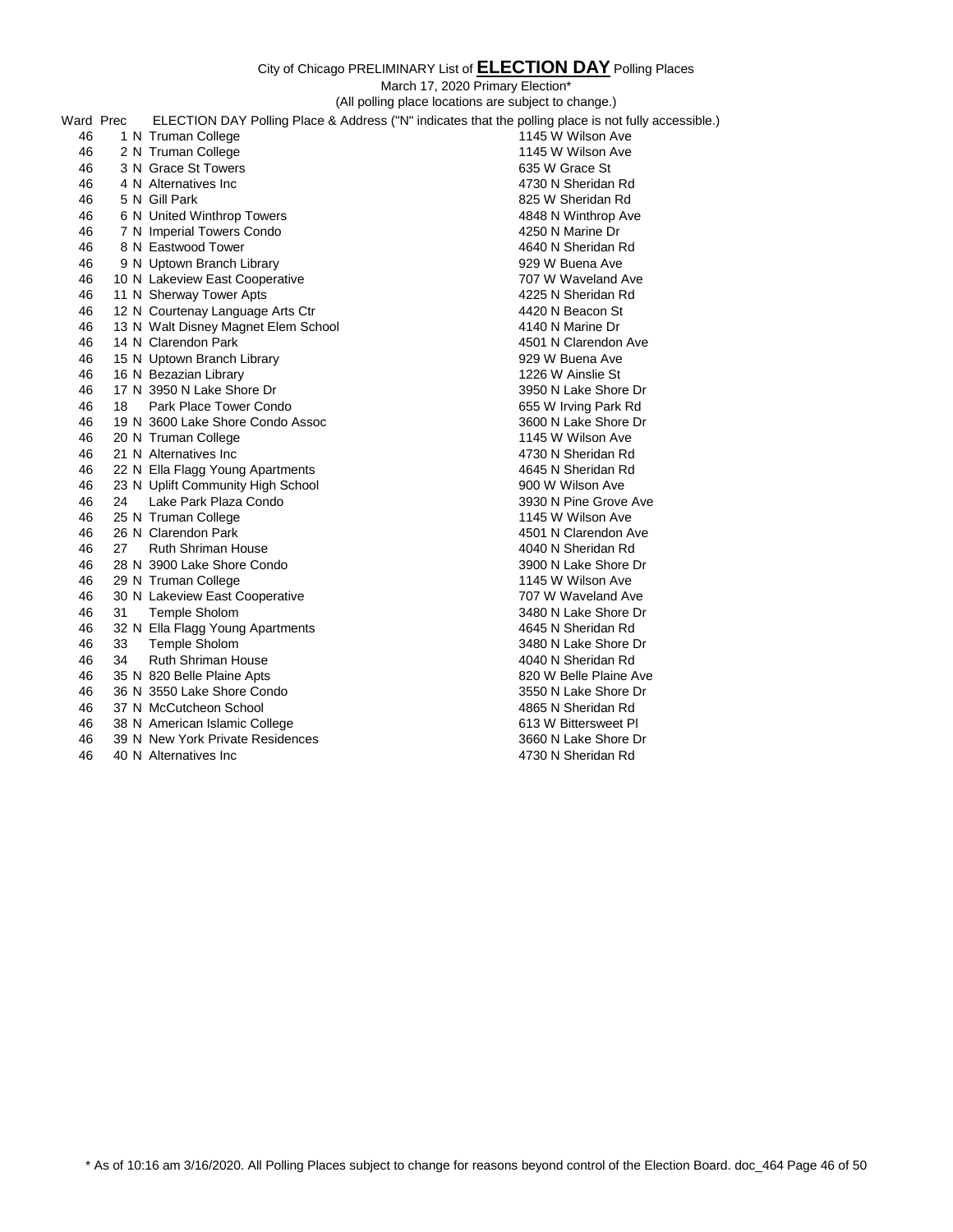|           |    | (All polling place locations are subject to change.)                                                 |                       |
|-----------|----|------------------------------------------------------------------------------------------------------|-----------------------|
| Ward Prec |    | ELECTION DAY Polling Place & Address ("N" indicates that the polling place is not fully accessible.) |                       |
| 47        |    | 1 N Audubon School                                                                                   | 3500 N Hoyne Ave      |
| 47        |    | 2 N Addison Street Community Church                                                                  | 2132 W Addison St     |
| 47        |    | 3 N Welles Park                                                                                      | 2333 W Sunnyside Ave  |
| 47        |    | 4 N Addison Street Community Church                                                                  | 2132 W Addison St     |
| 47        |    | 5 N Philadelphia Romanian Ch Of God                                                                  | 1713 W Sunnyside Ave  |
| 47        |    | 6 N Hamilton School                                                                                  | 1650 W Cornelia Ave   |
| 47        |    | 7 N Bell School                                                                                      | 3730 N Oakley Ave     |
| 47        |    | 8 N Coonley School                                                                                   | 4046 N Leavitt St     |
| 47        |    | 9 N Lincoln Belmont Library                                                                          | 1659 W Melrose St     |
| 47        |    | 10 N Ravenswood United Ch Of Christ                                                                  | 2050 W Pensacola Ave  |
| 47        |    | 11 N Lincoln Belmont Library                                                                         | 1659 W Melrose St     |
| 47        |    | 12 N Silvies                                                                                         | 1900 W Irving Park Rd |
| 47        |    | 13 N Waters School                                                                                   | 4540 N Campbell Ave   |
| 47        |    | 14 N Welles Park                                                                                     | 2333 W Sunnyside Ave  |
| 47        |    | 15 N St Augustine College                                                                            | 1333 W Argyle St      |
| 47        |    | 16 N Queen Of Angels Parish                                                                          | 4412 N Western Ave    |
| 47        |    | 17 N Revere Park                                                                                     | 2509 W Irving Park Rd |
| 47        |    | 18 N Lake View High School                                                                           | 4015 N Ashland Ave    |
| 47        |    | 19 N St Augustine College                                                                            | 1333 W Argyle St      |
| 47        |    | 20 N Chicago Dept On Aging                                                                           | 2019 W Lawrence Ave   |
| 47        |    | 21 N Queen Of Angels Parish                                                                          | 4412 N Western Ave    |
| 47        |    | 22 N Conrad Sulzer Library                                                                           | 4455 N Lincoln Ave    |
| 47        | 23 | <b>Chase Park</b>                                                                                    | 4701 N Ashland Ave    |
| 47        |    | 24 N Lake View High School                                                                           | 4015 N Ashland Ave    |
| 47        |    | 25 N Welles Park                                                                                     | 2333 W Sunnyside Ave  |
| 47        |    | 26 N Chicago Dept On Aging                                                                           | 2019 W Lawrence Ave   |
| 47        |    | 27 N St Benedict Parish                                                                              | 3919 N Bell Ave       |
| 47        |    | 28 N Ravenswood United Ch Of Christ                                                                  | 2050 W Pensacola Ave  |
| 47        |    | 29 N Coonley School                                                                                  | 4046 N Leavitt St     |
| 47        | 30 | <b>Chase Park</b>                                                                                    | 4701 N Ashland Ave    |
| 47        | 31 | <b>Chase Park</b>                                                                                    | 4701 N Ashland Ave    |
| 47        | 32 | <b>Chase Park</b>                                                                                    | 4701 N Ashland Ave    |
| 47        |    | 33 N Resurrection Covenant Church                                                                    | 3901 N Marshfield Ave |
| 47        |    | 34 N Philadelphia Romanian Ch Of God                                                                 | 1713 W Sunnyside Ave  |
| 47        |    | 35 N St Benedict Parish                                                                              | 3919 N Bell Ave       |
| 47        |    | 36 N McPherson School                                                                                | 4728 N Wolcott Ave    |
| 47        |    | 37 N Pilgrim Lutheran Church                                                                         | 4300 N Winchester Ave |
| 47        |    | 38 N Chicago Dept On Aging                                                                           | 2019 W Lawrence Ave   |
| 47        |    | 39 N Ravenswood Elem School                                                                          | 4332 N Paulina St     |
| 47        |    | 40 N Luther Memorial Church                                                                          | 2500 W Wilson Ave     |
| 47        |    | 41 N Philadelphia Romanian Ch Of God                                                                 | 1713 W Sunnyside Ave  |
| 47        |    | 42 N Welles Park                                                                                     | 2333 W Sunnyside Ave  |
| 47        |    | 43 N Welles Park                                                                                     | 2333 W Sunnyside Ave  |
| 47        |    | 44 N Clark & Irving Park Sr Housing                                                                  | 3940 N Clark St       |
| 47        |    | 45 N Conrad Sulzer Library                                                                           | 4455 N Lincoln Ave    |
| 47        |    | 46 N Bell School                                                                                     | 3730 N Oakley Ave     |
| 47        |    | 47 N Audubon School                                                                                  | 3500 N Hoyne Ave      |
| 47        |    | 48 N Silent Cooperative                                                                              | 2500 W Belmont Ave    |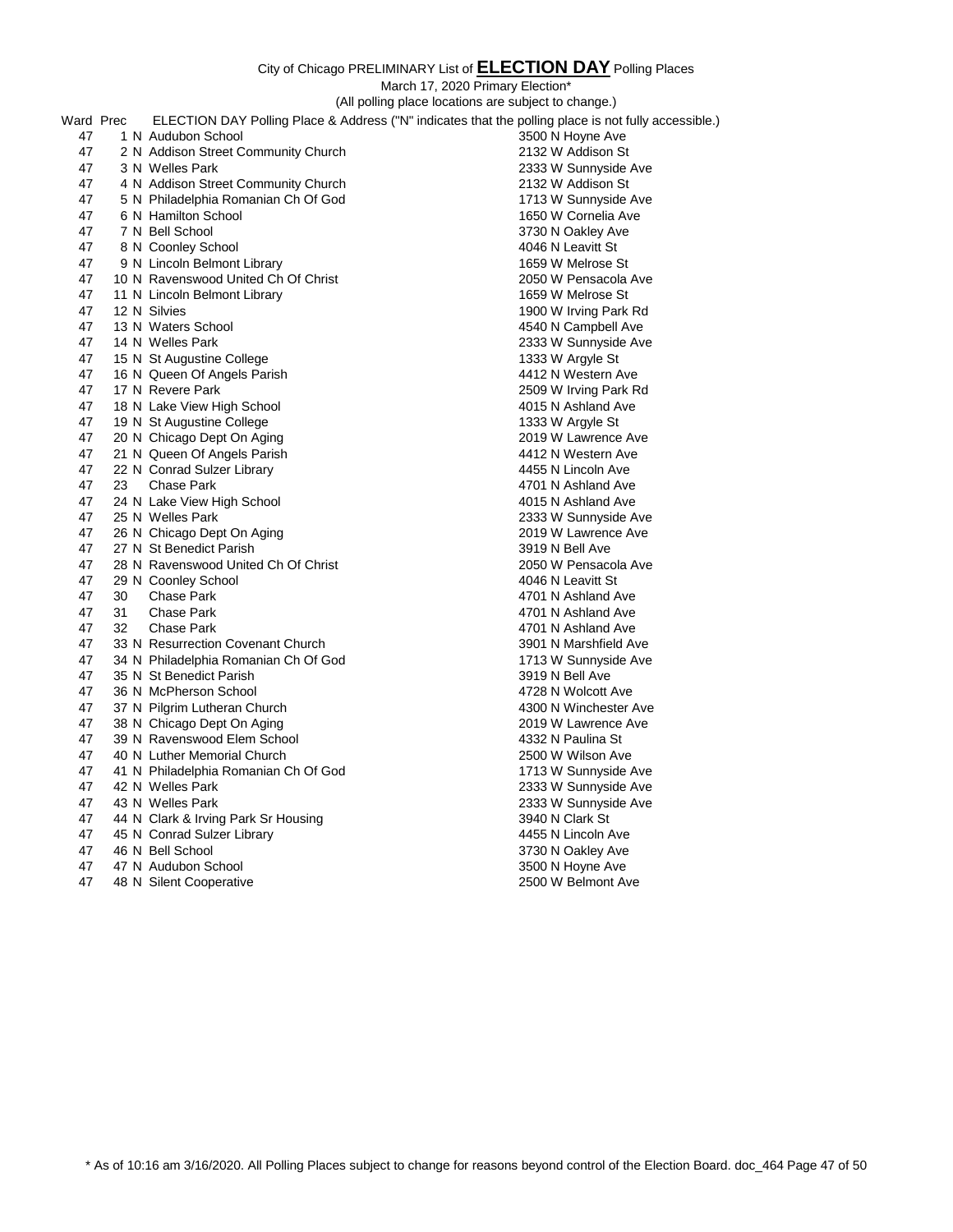City of Chicago PRELIMINARY List of **ELECTION DAY** Polling Places March 17, 2020 Primary Election\* (All polling place locations are subject to change.) Ward Prec ELECTION DAY Polling Place & Address ("N" indicates that the polling place is not fully accessible.) 48 1 N Senn Metro Academy 5900 N Glenwood Ave 48 2 N The North Shore Baptist Church 5244 N Lakewood Ave 48 3 N Edgewater Presbyterian Church 1020 W Bryn Mawr Ave 48 4 N 5040-60 Marine Dr Condo Assn 5048 N Marine Dr S048 N Marine Dr 48 5 N Edgewater Beach Apartments 6555 N Sheridan Rd 48 6 N Pines Of Edgewater 6439 N Kenmore Ave 48 7 N Peirce School 1423 W Bryn Mawr Ave 48 8 N Emanuel Congregation 5959 N Sheridan Rd 48 9 N Park Towers Condo Assoc 5419 N Sheridan Rd 48 10 N Swedish American Museum **5211 N** Clark St 48 11 N The North Shore Baptist Church 5244 N Lakewood Ave 48 12 N Pines Of Edgewater Apartments 5220 N Kenmore Ave 48 13 N Granville Beach Condo 6171 N Sheridan Rd 48 14 N 5445 Edgewater Plz 5445 N Sheridan Rd 48 15 Berger Park District 6205 N Sheridan Rd 48 16 N Fisher Apartments **5821 N** Broadway 48 17 N Castleman Apartments 4945 N Sheridan Rd 48 18 N Hollywood House 5700 N Sheridan Rd 48 19 N St Ita Hall Jubilee 5500 N Broadway 48 20 N Stephen K Hayt Elementary Sch 1530 W Granville Ave 48 21 N The Kenmore Apartments 5040 N Kenmore Ave 48 22 N Malibu East Condo 6033 N Sheridan Rd 48 23 N The Admiral At The Lake 929 W Foster Ave 48 24 N Margate Park District 4921 N Marine Dr 48 25 N Granville Methodist Church 1307 W Granville Ave 48 26 N Hollywood House 6700 N Sheridan Rd 48 27 N Swift School 5900 N Winthrop Ave 48 28 N Kenmore Plaza 5225 N Kenmore Ave 48 29 N Edgewater Branch Library 6000 N Broadway 48 30 N Edgewater Branch Library 6000 N Broadway 48 31 N Swift School 5900 N Winthrop Ave 48 32 N The Chicago Mosaic School 1127 W Granville Ave 48 33 N Malibu Condo 6007 N Sheridan Rd 48 34 N Granville Methodist Church 1307 W Granville Ave 48 35 N White Chapel Apts 4910 N Sheridan Rd 48 36 N 5455 Edgewater Plaza 5455 N Sheridan Rd 48 37 N Peirce School 1423 W Bryn Mawr Ave 48 38 N Immanuel Evangelical Luth Church 1500 W Elmdale Ave 48 39 N Hollywood Towers **5701 N** Sheridan Rd 48 40 N Edgewater Branch Library 6000 N Broadway 48 41 N Church Of Atonement Episcopal 5749 N Kenmore Ave 48 42 N Senn Metro Academy 5900 N Glenwood Ave 48 43 N Edgewater Presbyterian Church 1020 W Bryn Mawr Ave 48 44 N Peirce School 1423 W Bryn Mawr Ave 48 44 N Peirce School 1423 W Bryn Mawr Ave

- 48 45 N Granville Methodist Church 1307 W Granville Ave
- 48 46 N Shoreline Towers Condo 6301 N Sheridan Rd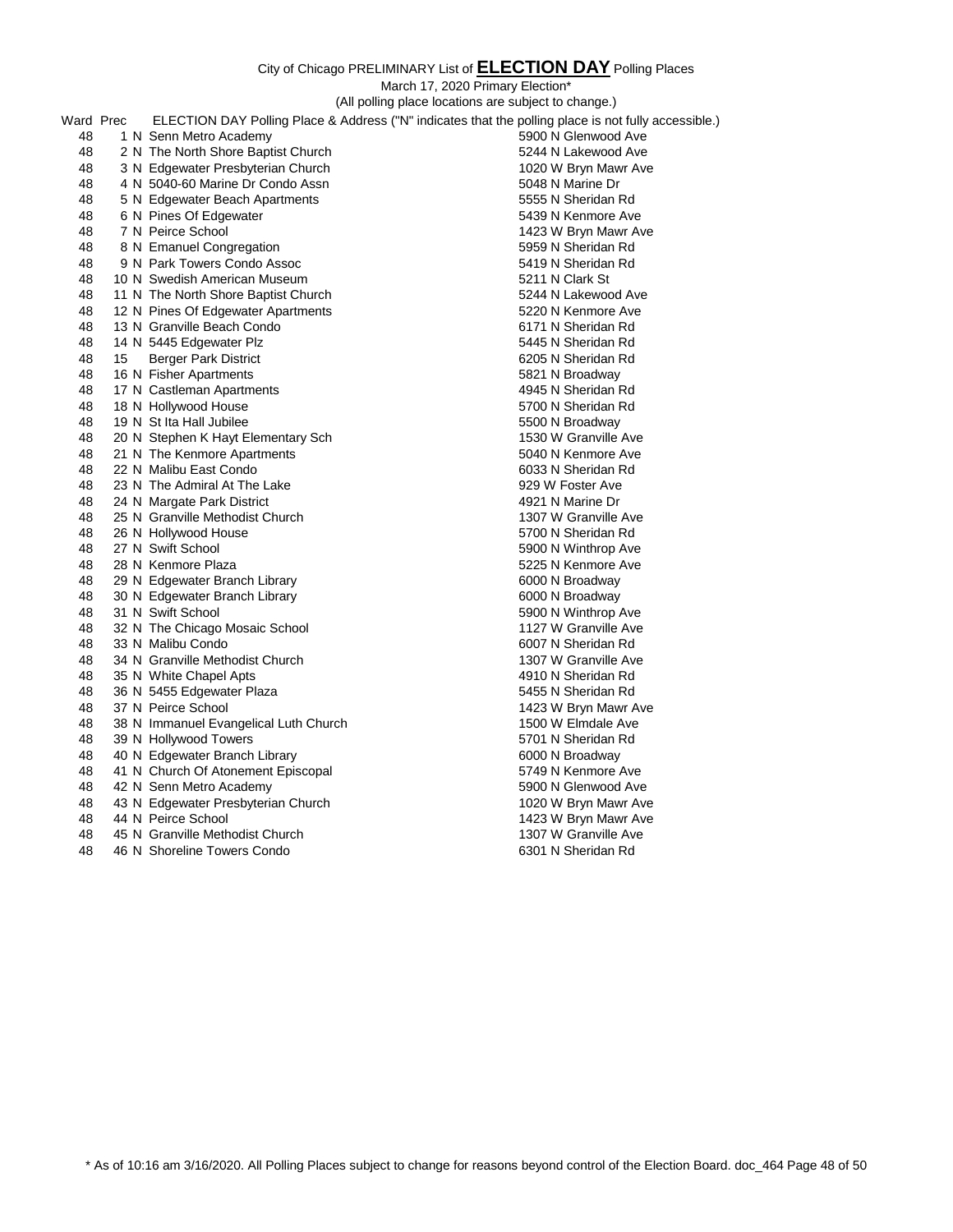March 17, 2020 Primary Election\*

(All polling place locations are subject to change.) Ward Prec ELECTION DAY Polling Place & Address ("N" indicates that the polling place is not fully accessible.)

| vvaru Prec |    | ELECTION DAY Polling Place & Address (IN Indicates that the polling place is not fully accessible.) |                       |
|------------|----|-----------------------------------------------------------------------------------------------------|-----------------------|
| 49         |    | 1 N Gale School                                                                                     | 7650 N Marshfield Ave |
| 49         |    | 2 N St Ignatius School                                                                              | 1300 W Loyola Ave     |
| 49         |    | 3 N Bethel House International                                                                      | 7066 N Clark St       |
| 49         |    | 4 N Sullivan High School                                                                            | 6631 N Bosworth Ave   |
| 49         |    | 5 N Pottawatomie Park District                                                                      | 7340 N Rogers Ave     |
| 49         |    | 6 N Gale School                                                                                     | 1619 W Jonquil        |
| 49         |    | 7 N Centennial Forum/Loyola University                                                              | 1125 W Loyola Ave     |
| 49         | 8  | Jordan Community School                                                                             | 7414 N Wolcott Ave    |
| 49         |    | 9 N Centennial Forum/Loyola University                                                              | 1125 W Loyola Ave     |
| 49         |    | 10 N Rogers Pk Library                                                                              | 6907 N Clark St       |
| 49         |    | 11 N Chicago Math And Science Academy                                                               | 7212 N Clark St       |
| 49         |    | 12 N St Ignatius School                                                                             | 1300 W Loyola Ave     |
| 49         |    | 13 N Paschen Park District                                                                          | 1932 W Lunt Ave       |
| 49         |    | 14 N Loyola Park District                                                                           | 1230 W Greenleaf Ave  |
| 49         |    | 15 N Pottawatomie Park District                                                                     | 7340 N Rogers Ave     |
| 49         |    | 16 N Willye B White Community Center                                                                | 1610 W Howard St      |
| 49         |    | 17 N Caroline Hedger Apartments                                                                     | 6400 N Sheridan Rd    |
| 49         |    | 18 N Kilmer School                                                                                  | 6700 N Greenview Ave  |
| 49         | 19 | Jordan Community School                                                                             | 7414 N Wolcott Ave    |
| 49         |    | 20 N Field School                                                                                   | 7019 N Ashland Ave    |
| 49         |    | 21 N Kizin Creole Restaurant                                                                        | 2311 W Howard St      |
| 49         |    | 22 N St Pauls By The Lake                                                                           | 7100 N Ashland Ave    |
| 49         |    | 23 N United Church Of Rogers Park                                                                   | 1545 W Morse Ave      |
| 49         | 24 | Jordan Community School                                                                             | 7414 N Wolcott Ave    |
| 49         |    | 25 N The Seville Apartments                                                                         | 1263 W Pratt By       |
| 49         |    | 26 N Morningside Court Apartments                                                                   | 1250 W Morse Ave      |
| 49         |    | 27 N Loyola Park District                                                                           | 1230 W Greenleaf Ave  |
| 49         |    | 28 N Living Water Community Church                                                                  | 6808 N Ashland Ave    |
| 49         |    | 29 N Loyola Park District                                                                           | 1230 W Greenleaf Ave  |
| 49         |    | 30 N Loyola Park District                                                                           | 1230 W Greenleaf Ave  |
| 49         |    | 31 N Gale School                                                                                    | 1619 W Jonquil        |
| 49         |    | 32 N Willye B White Community Center                                                                | 1610 W Howard St      |
| 49         |    | 33 N Pottawatomie Park District                                                                     | 7340 N Rogers Ave     |

\* As of 10:16 am 3/16/2020. All Polling Places subject to change for reasons beyond control of the Election Board. doc\_464 Page 49 of 50